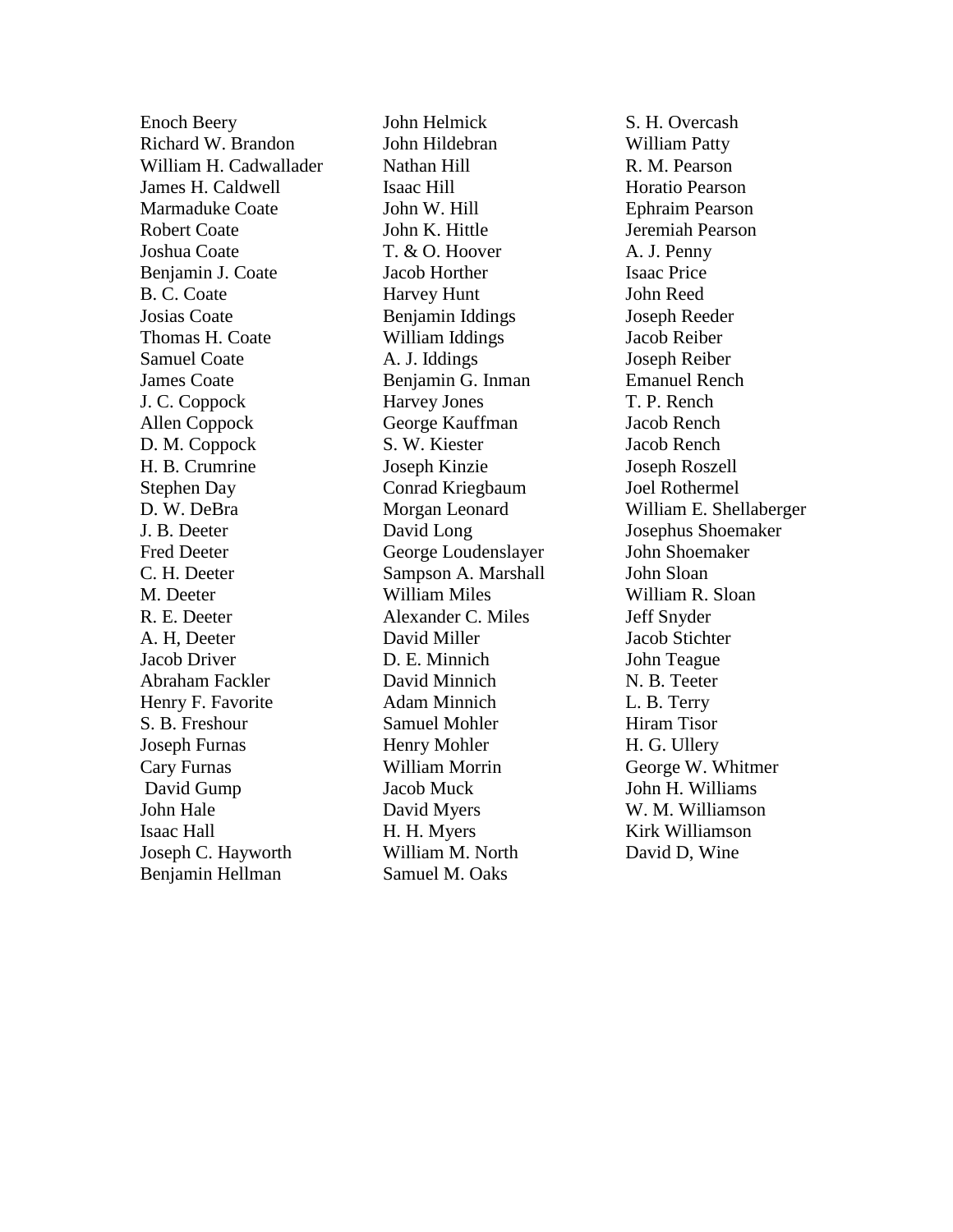## History of Miami County Ohio Beers 1880 Newton Township

**Enoch Berry,** farmer; born in Fairfield Co. Ohio, in 1823; is the son of Isaac Beery, a native of Rockingham Co., Va., whence he emigrated to Fairfield Co., Ohio, in 1806; he entered a quarter section of land, erected the pioneer log cabin and established a home in the wilderness, bear's meat and corn bread furnished a large portion of his daily food. He was a minister in the German Baptist Church twenty-five or thirty years, traveling on horseback and on foot over Fairfield, Hocking and Perry Cos. He married Mary Cradlebaugh, of Lancaster Co., Penn.; seven sons and five daughters were reared on the same place Isaac B. died in 1851, aged 74 years, and his wife in 1850, aged 65 years. Enoch was reared on a farm, and farming is his life's occupation, in which he takes much pride; he may be considered an enterprising and successful farmer. He has been twice married; first, to Mary Hatfield, in 1849, who was born in Union Township; she died in 1869, a faithful member of the German Baptist Church. He married, in 1870, Mary J., daughter of Jonathan Coate, a son of James, and grandson of Marmaduke; Jonathan was one of the prominent and enterprising citizens of Newton Township; he served twelve years as Commissioner of Miami Co., and was an active member of the Friends' Society; at one time was sent before the State Legislature to ask them to exempt the Quakers from military service in the late war; he died May, 1872; was married three times, and had a family of thirteen children. Enoch B. had seven children by his first, and one by his second union, one dying in infancy. Mrs. B. had two children by her marriage with Mr. Coate. Mr. B. and wife are faithful members of the German Baptist Church, in which he has been a Deacon for nearly thirty years.

**Richard W. Brandon**, farmer; P. O. Laura; was born in Newton Township in 1836, and is the son of I. P. and grandson of Richard Brandon, an early settler of this county. Richard's father came from Ireland at an early day and located in Virginia, where Richard was born, and married to Anna Piersol in 1809 she still survives and is deserving of more than a passing notice; she was born in Loudoun Co., Va., April 18, 1788; her father, born in England, came to Virginia when only 6 years old, and served in the war of 1776, with a Virginia regiment. Anna was twice married, and had eleven children. Isaiah, father of our subject, was the oldest child, and was born in Bourbon Co., Ky., May 6, 1810; when 16 years old he came to Miami Co., where his death occurred Feb. 1, 1878. He married Sarah, daughter of Amos Hall of Carolina; six sons and six daughters were the issue of this union; all grew up, were married, and living till within a year, when the oldest daughter, Martha, died. The spirit of 1876 had a well-marked outcrop in the fourth generation in the late war, which received five of the sons, and four of the sons-in-law, all entering the service as members of Co. B, 71st O. V. I., and all as privates but H. K. McConnell, who had a Second Lieutenant's recruiting commission; when mustered out, the sons' ranks were R. W., First Corporal; Samuel, First Lieutenant; Amos, Brevet Major; E. R. and I. V., Privates; the ranks of the sons-in-law, H. K. McConnell, Brevet Brigadier General; A. E. Duncan, Assistant Surgeon; William McConnell, First Lieutenant; John R. Johnson, Sergeant; all returned home; they participated in the battle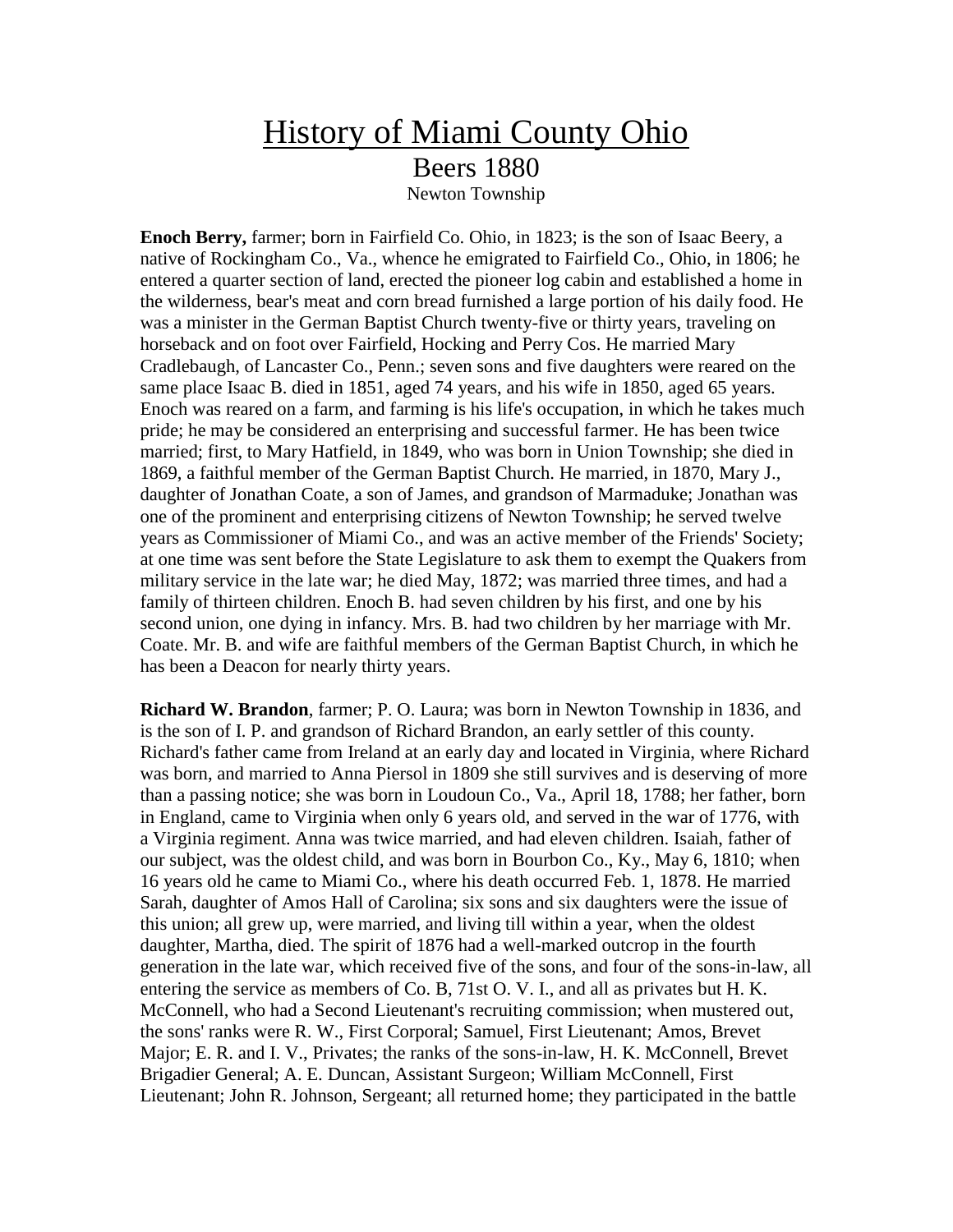of Shiloh, Jonesboro, latter part of siege of Atlanta, Lovejoy Station, two days' fight at Franklin, Nashville, Tenn., numerous skirmishes, and, at close of war, were sent into Texas, where they suffered severely by change of climate. Richard, our subject, was married in 1855 to Mary A., daughter of John McConnell, of Ireland, who came to this country when about 4 years old with his father. Of the eleven children born to this union, two have died.

**William H. Cadwallader**, farmer and teacher; P. O. Pleasant Hill; he was born in Adams Co. in 1844, and was a son of John Cadwallader, who was born in Bedford Co., Va., Dec. 31, 17 99; he emigrating first to the Kanawha Salt Works, where he remained about two years, and then came to this State; he located first in Highland Co., in which and Adams joining, he lived till he came to this county in the fall of 1856; he settled here on the southwest portion of See. 13, and in this township passed the remainder of his life, his death occurring April 21 1879, aged 79 years 3 months and 2 days ; he was a minister of the German Baptist Church for fifty-five years, and during the latter five years of his life was a minister of the Congregational Brethren Church of Pleasant Hill, of which he was the founder; he was a man who taught the principles of Christianity, not only by precept, but by his daily walk, and his death was a loss to the church and community. He was married to Anna King about 1823; she was born in 1801 in Virginia, she moved to Highland Co., Ohio, With her parents, when she was quite small: her death occurred July 25, 1864, or 1865; six sons and four daughters were the issue of this union. The subject of this sketch is the ninth child of the family, and was reared on the farm, his early education was received in the common school of his day, and so well did he improve his time, that he qualified himself for the profession of teaching, which he entered about 1865; this profession he has since continued during the winter months, devoting his summers to farming; he finds his political creed in the Republican party, and his religious creed in the Congregational Brethren Church, of which he is Secretary.

**James H. Caldwell**, farmer, P.O. Bradford; born on his present farm in 1841; is the son of James, who was born in Pennsylvania, June 8, 1798, and was the son of Stephen and Margaret C. The former died in 1801 at the age of 42. James, Sr., followed smithing his entire life; he emigrated to Ohio about 1832 or 1833, and located first in Darke Co. In 1835 or 1836, he purchased the quarter section in the extreme northwest angle of Newton Township, here he died in 1861 at the age of 63 years. He married Hannah Bouey, born in Emmetsburg, Md., in 1814, who bore him two sons and three daughters, two sons and one daughter deceased. Hannah Caldwell died when J. H. C. was a small child. The subject of this sketch, is the youngest of the family; he has made farming his life occupation. In this pursuit he is a success; he combines industry with skill and experience integrity being the ruling principle in all his business transactions. He finds his political creed in the Republican party, in which he is an ardent worker. In religion he and his wife belong to the Christian Church. Mr. Caldwell has served the people as Township Trustee, discharging his duties with fidelity and zeal. He married in 1861, Eunice M., daughter of Joseph Pearson (see biography of F. Deeks); of their six children, four survive.

**Marmaduke Coate**, deceased; was born in South Carolina in 1738, and came of an illustrious Quaker family of England. In Besse's "Sufferings of the Quakers" and John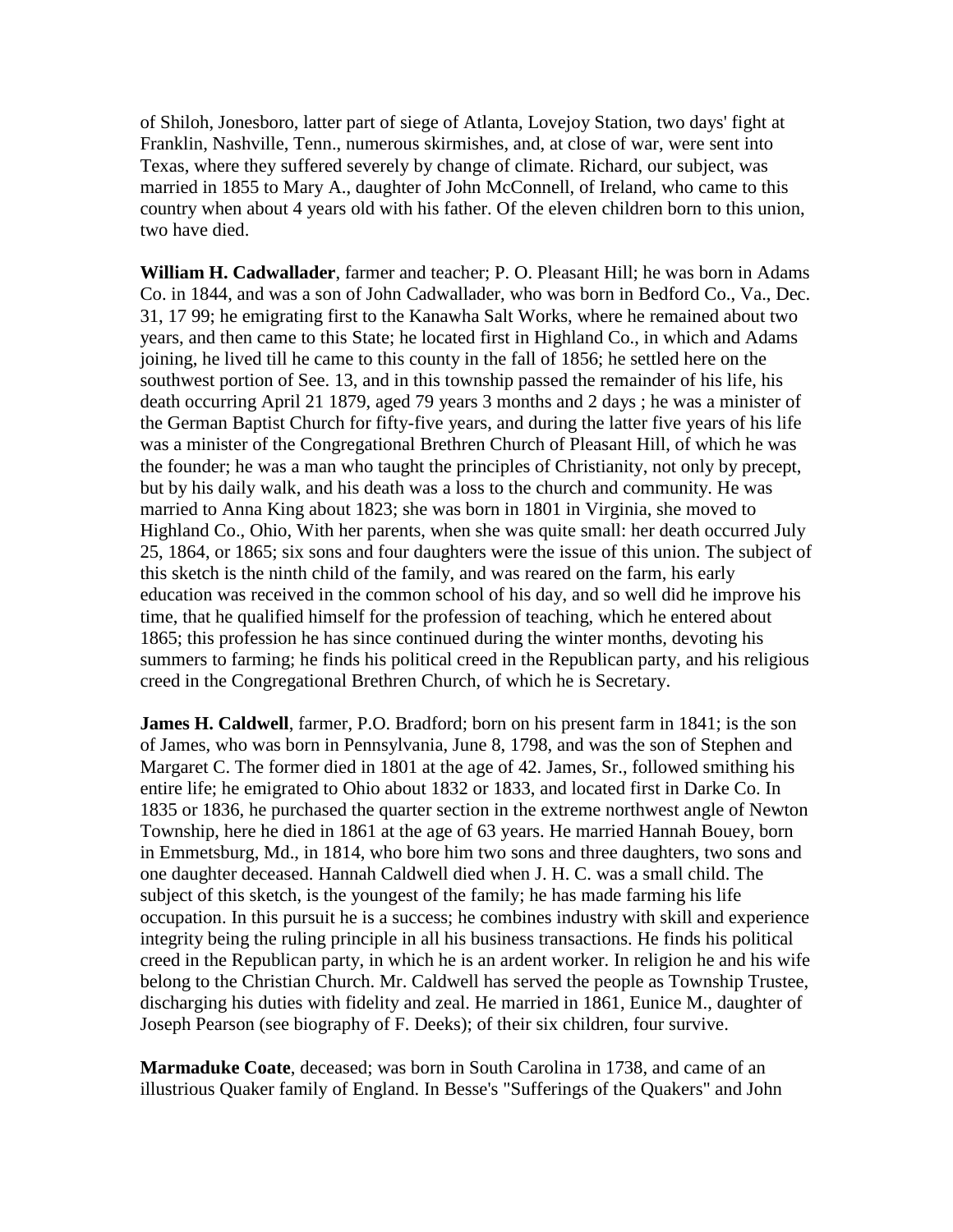Whiting's "Persecution Exposed" we find frequent mention of one Marmaduke Coate, of English notoriety, who was again and again arrested for non- compliance with the intolerant requirements of the parish priests; he was one of the faithful Quakers, who suffered imprisonment and proscription during the Quaker persecution of England; for liberty of conscience, he suffered imprisonment at sundry times from 1670 to 1685, with short intervals, in all about fifteen years, one of the longest terms on record. All these persecutions could not move him from his steadfast adherence to the right; he was of Hambridge, Somersetshire, England; he died about 1689, and left, among other children, a son Marmaduke, who married Ann Pole, daughter of Edward and Mary Pole, originally of Wales, but late of Battlehay, near Wiveliscombe, Somersetshire, England. Marmaduke was imprisoned at Ilchester, the place of his father's long confinement, in Somersetshire in 1683, for attending a meeting at Gregory Stoke, three miles from Curry Revel which latter place appears to have been his place of residence; his mother, Edith, was imprisoned at the same time. He immigrated to America, and settled in Hanover Township, Burlington Co., N. J., in 1690; the house which he built was partly constructed of materials brought from England, probably the leaden window-sash, and the 5x7-inch panes of glass. He died Dec. 15, 1729, aged 77, an Elder in the Society of Friends. He reared a family of five children, among whom was William. Our subject was a direct descendant of this William, probably a grandson. He was married to Mary Coppock who passed ten or twelve years of her early life as a captive to Ohio and located in among the Indians. He came to Newton Township in 1806, where his death occurred Sept. 25, 1822, at the age of 84. His children were, in order of birth, Esther, Moses, Henry, Samuel, Sarah, James, William, John and Jesse, from whom have sprung numerous descendants.

**Robert Coate**, farmer; P.O. Pleasant Hill; born in 1844; is a son of John Coate (for a history of his ancestors, notice the sketch of his brother Benjamin J.), and was reared on a farm and afforded the opportunities of a common school education, which was so well improved that he was early qualified for the profession of teaching; this he followed for about four years, when he abandoned it and turned his attention entirely to farming, which he has since continued. His marriage with Miss Elizabeth Jones was solemnized in August, 1866. She is a daughter of Alexander Jones, and a descendant of early settlers. Four children have been born to this union, three of whom are deceased; the one living is Julia Mary. Mr. and Mrs. C. are members of the Friends' Church, in which they were both reared. Mr. C. is no political aspirant, but has been three times elected to, office of Township Trustee, the duties of which he has discharged with commendable zeal.

**Joshua Coate**, farmer; P. O. Pleasant Hill; was born near the place where he now lives in 1821; he is the son of James and grandson of Marmaduke Coate. James was the fourth son; he came to the Stillwater Valley with his father, and located on a farm now owned by Wenger. His first marriage was celebrated before he left South Carolina, and his wife's death occurred before his immigration; he was again married after coming here, to Laurana, daughter of Samuel Teague; by this union he reared a family of four sons and two daughters Jonathan C., now deceased ; Samuel T., Joshua, Thomas E., Mary and Esther. James Coate was born in South Carolina in 1777, and died in Miami Co. in 1838 or 1839; his wife, Laurana, was born in South Carolina in 1786, and her death occurred a few years ago at the age of 75 years; they were both faithful members of the Friends'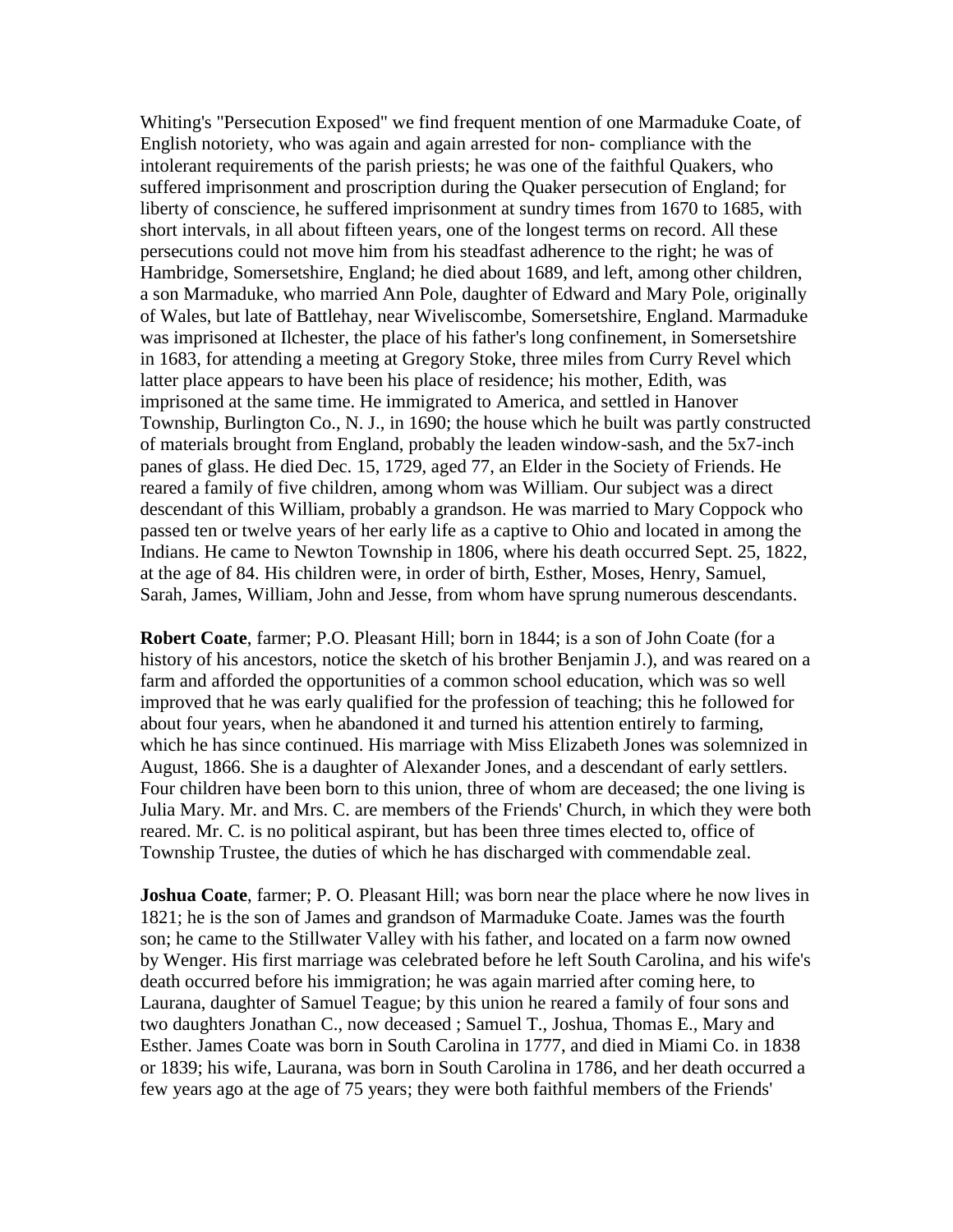Church. The subject of this sketch has always lived on a farm he remained at home till he reached majority, and was married to Adila Jenkins in 1842; she was born in 1821 in this county, three miles south of Troy. After the marriage of Joshua Coate, he located on the homestead two years, and then moved to Montgomery Co. ; at the end of fifteen years, he purchased his present place; a family of nine children, two of whom have died, have been born to Mr. and Mrs. Coate. Mr. Coate and family were reared in the Friends' Church, and are now faithful members of the society.

**Benjamin J. Coate**, deceased, was one of the prominent citizens of Newton Township, and a son of Jesse, and grandson of Marmaduke Coate; he was born in 1813, in Darke Co. He was married in 1835, to Mary Jones, a daughter of John, and granddaughter of Wallace Jones. Wallace Jones emigrated from South Carolina to this State, at an early day, with his family of four sons and two daughters; he settled near West Milton, where he and wife passed the remainder of their lives. John Jones was the second child of this family, and was born Nov. 21, 1797; he had no early educational opportunities, but after he had grown to years of maturity, he procured a spelling-book, and while working in the shop (being a smith by trade), would learn with book in one hand, while blowing the bellows with the other, and in this way was soon able to read his Bible. Such a will as this always wins, and we are not surprised to soon find him a prominent minister in the Friends' Church; in this capacity he became an efficient worker, traveling through many parts of the United States; he departed this life in Eastham, Iowa the 5th day of the 8th month, 1877, at the advanced age of nearly 80 years; his wife still survives at the age of nearly 80 years. John Jones had a family of six sons and four daughters, of whom Mrs. Coate was the oldest. Benjamin J. Coate moved on Sec. 27, Newton Township, in 1836, where he passed the remainder of his earthly career, his death occurring Sept. 19, 1870. He was reared in the Friends' Church, of which he and wife were consistent members. Seven sons and six daughters were the issue of this union, all living to maturity but one - Josias, the third son, died in the fall of 1864, at Cumberland Gap, Tenn., while in his country's service. He was a member of the 86th O.V.I., C.K.

**B. C. Coate**, farmer; P. O. Pleasant Hill; was born in 1850 where he now resides. He is the son of John and Nancy (Finney) Coate, and a direct descendant of Marmaduke Coate. John Coate was born in 1807 in Union Township, and was the son of Samuel Coate, and grandson of Marmaduke C. Samuel C. was born in South Carolina in 1772, and at the age of 28 married Margaret Coppock, a native of South Carolina. In 1804, he immigrated to Ohio; he was one of a family of nine children, who, with their parents, emigrated about the same time. He located on Sec. 5, now within the limits of Union Township. He reared a family of six sons and three daughters. His death occurred in February, 1869; his wife died in the spring of 1847. John Coate was the fourth child of this family he was twice married-first to Phoebe Miles in 1830; she was & daughter of Jonathan Miles; she died in 1838, leaving a family of three children, two of whom are still living. His second marriage was celebrated in 1842, with Mrs. Nancy Crew; she was born in North Carolina in 1808, and when quite young her parents immigrated to this State. They located in West Milton, which consisted one frame house (then vacated) and four log cabins. Here she passed her youth. John Coate reared two sons-Robert and Benjamin C.-by his second union; he died March 11, 1871. He was reared in the Friends' Society, of which he was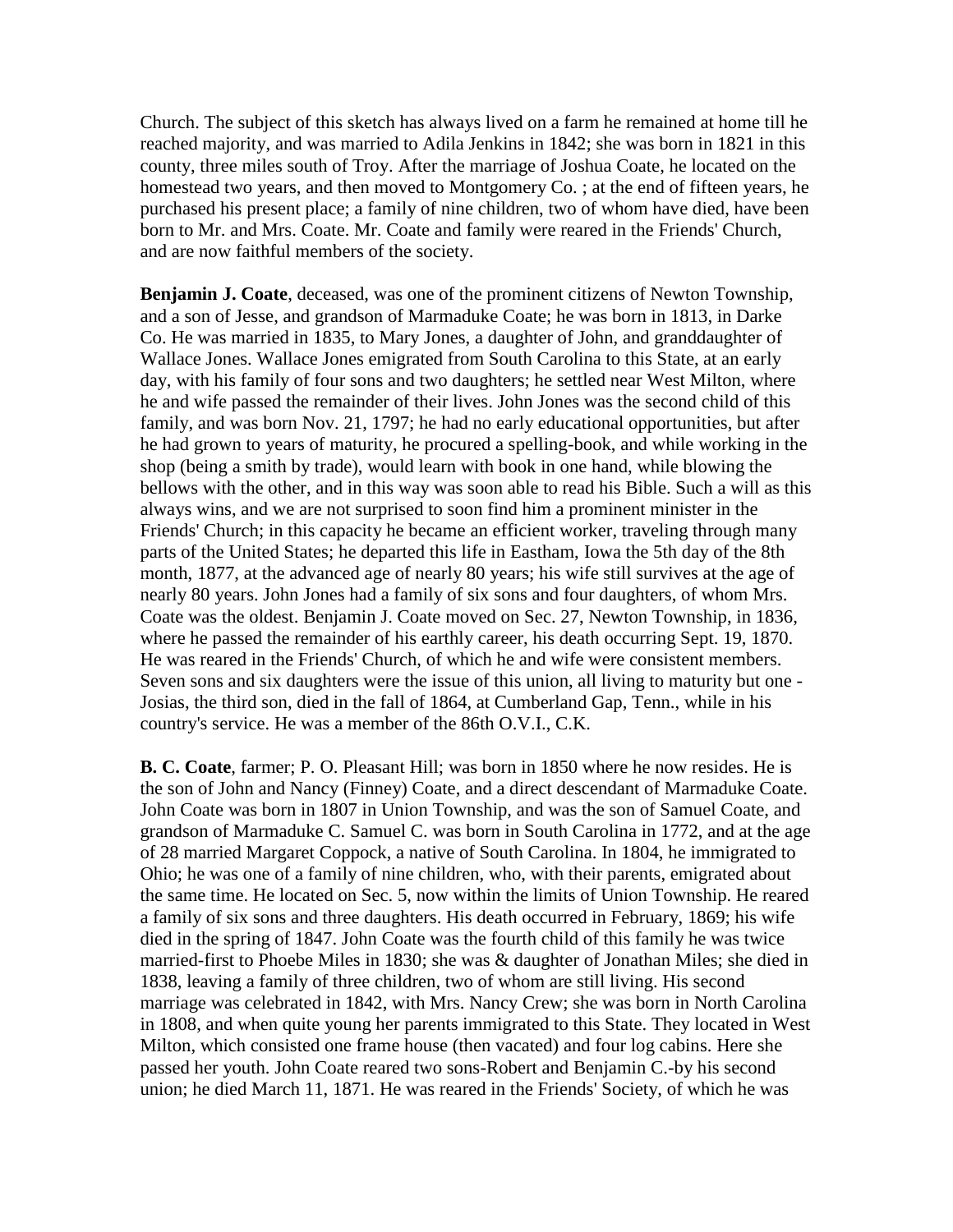always a faithful member. Our subject's life has been that of a farmer. His early education was acquired from the common schools, and the high school of Pleasant Hill. His marriage with Miss Esther Coate was solemnized in 1869. She is a daughter of Joshua C., and a descendant of early pioneers. Two sons have been born to them. Mr. and Mrs. C. were both reared in the Friends' Church, of which they are now consistent members.

**Josias Coate**, farmer; P. O. West Milton; is the son of Jesse Coate and grandson of Marmaduke Coate, who was a native of South Carolina; he raised a family in his native State, of seven sons and two daughters, to wit: Moses, Henry, Samuel, James, William, John, Jesse, Lydia and Sarah. Early in the beginning of the present century, they cast their fortunes in the wilds of Ohio; of this family, Moses and Samuel led the way, in 1804, locating first in Montgomery Co. here they halted one year, and raised a crop; in the following fall of 1805, these two brothers were joined by the rest of the family, when they all pressed their way farther northward up the Stillwater, some locating in what is now Union, and some in Newton; of the latter was the head of the family and a portion of the children; they located on land in Sec. 32, and constituted one of the first families in the township. An incident in the early life of Mary Coate, wife of Marmaduke, is deserving of more than a passing notice. When only a small girl of three or four summers, she was captured by a tribe of Indians, and held by them till she was about 12 years old; her maiden name was Mary Coppock. Jesse Coate was the youngest child of the family. He celebrated his marriage in 1809 or 1810, with Mary Johnson, a native of Tennessee, and a relative of the late President Johnson; after living on various farms for a few years, he located on the place where our subject now resides, and there passed the remainder of his life; he met with a fatal accident, being crushed by a saw-log rolling over him, which caused his death July 8, 1837; the death of his wife occurred Dec. 4, 1865, at the advanced age of 76 years; they were the parents of nine children, to wit: Eleanor, Benjamin J., Josiah, Elizabeth, Thomas, David, Mary, Sarah, Julian J.; of these, four are now living. Our subject, the third son of the family, was born in 1816, Dec. 9, he remained with his father, assisting in farm duties, till he reached his majority. He was married , in 1838, to Miss Sarah Tucker, a native of Warren Co., Ohio -, she emigrated to this county, with her parents, in 1836; six children have been born to this union, one of whom died; all were married, the, deceased daughter leaving one child and husband to mourn her loss.

**Thomas H. Coate**, blacksmith, Pleasant Hill; was born in McMinn Co., Tenn., in 1828; he is of English descent and son of Miles and Mary (Umphsus) Coate. They emigrated to Ohio in 1832, making the journey on horseback. They settled in Newton Township, where Mrs. C. died, when our subject was only 15 years old. Mr. C. again married and moved to White Co., Ind., and in 1863, enlisted in the late civil war; the 7th of November of the same year he died while in the service, at Knoxville, Tenn., aged nearly 60 years. Our subject was raised on a farm till 15 years old, when he was apprenticed to the blacksmith trade and served a term of three years; blacksmithing has been his chief occupation, giving his attention to some extent to farming. He was in the l ate war, as member of the 147th O. N. G. He is no political aspirant, but has several times been elected to township offices, which he filled with entire satisfaction. He is a chartered member of the A.F. & A.M., of Pleasant Hill. Is the present and was the first resident W.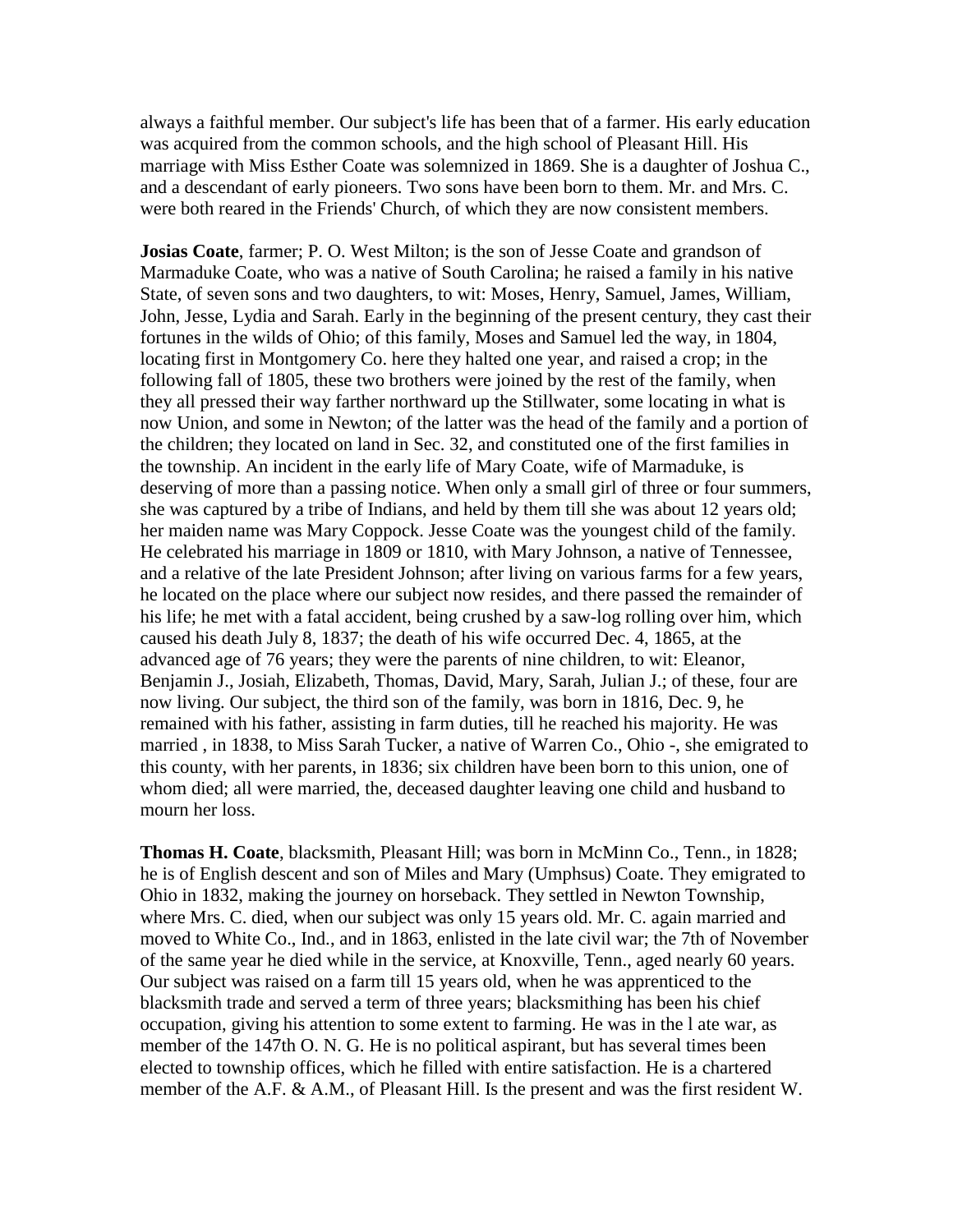M. He has been married twice, first, May 15, 1849, to Louisa J. Evans, who died June 14, 1854; second to Susannah Jones, of English descent, in 1855 three children were born to the first union, all died in infancy, and ten to the second, eight of whom still survive.

**Samuel Coate,** farmer; P. O. Pleasant Hill; is a son of Henry Coate, and was born in Newton Township in 1840. His boyhood was passed on a farm and he thus early became accustomed to the art of farming, which has always been his occupation. His early education was limited to the common schools of his day.. His mother was taken from him, by death, when he was only 6 weeks old, after which he was placed under the care of his aunt until he reached the age of 10; at this time he returned to his fathers, where he passed the remaining years of his minority. He was united in marriage with Miss Nannie A. Barker May 5, l863 she is a native of Boone Co. Ind., born in l843. Mr. and Mrs. C. were the parents of three children, of whom one is deceased. They are both members of the Friends' Church.

**James Coate**, confectioner, Pleasant Hill born in this township in 1839 is of English extraction, and the son of Jonathan C. and Elizabeth Coate; Jonathan C. was born in this township, where he passed his entire life in the occupation of farming. The subject of this sketch was reared to farm life and accustomed to its duties; at his country's call for volunteers to suppress the rebellion, Mr. Coate bade adieu to his family and the comforts of home, and took his place among the patriots of the Union on the battlefield; he was a member of the 1st O. V. C., participated in the Atlanta campaign and the battles of Rome, Ga., Selma, Ala., and Columbus, Ga.; this latter fight occurred after the war had really closed, that fact being unknown to them; they proceeded from this place to Macon, Ga., where they were met by a flag of truce, announcing to them that the armies had agreed upon an armistice; from there they went to Atlanta, and shortly were transferred to the Department of South Carolina; the regiment was then divided up into numerous small parties and scattered over the State to preserve peace and quiet our subject . was located in the various places of Orangeburg, Florence, Darlington, Charleston and Hilton Read; at this latter place, he embarked on a steamer for New York, and from there to Columbus, Ohio, where he was honorably discharged on the 29th day of September, 1865; during his service, he received several slight wounds, but none severe. In the spring, of 1870, he embarked in the mercantile business, which he carried on extensively till the financial panic that swept under so many of our enterprising business men, when he was compelled to reduce the magnitude of his business; he carries a large stock of goods, which he disposes of at lowest prices. He has held the office of Township Trustee, and also School Director; has been foremost among those who have taken an active interest in the railroad enterprise of this place. Mr. Coate was united in marriage, in 1860, to Miss Mary J. Pearson, a native of Newton Township; they are the parents of seven childrenfive sons and two daughters.

**J. C. COPPOCK**; farmer, P. O. Pleasant Hill; was born in 1812 in Union Township, and is the son of William C., who was born in Newberry District, S. C., in 1807; he came to this. State in company with his mother and some of his brothers, and located in Newton Township. He celebrated his marriage with Miss Eunice Cothran in 1809; she was born in South Carolina in 1793, and emigrated to this county with her parents in about 1808,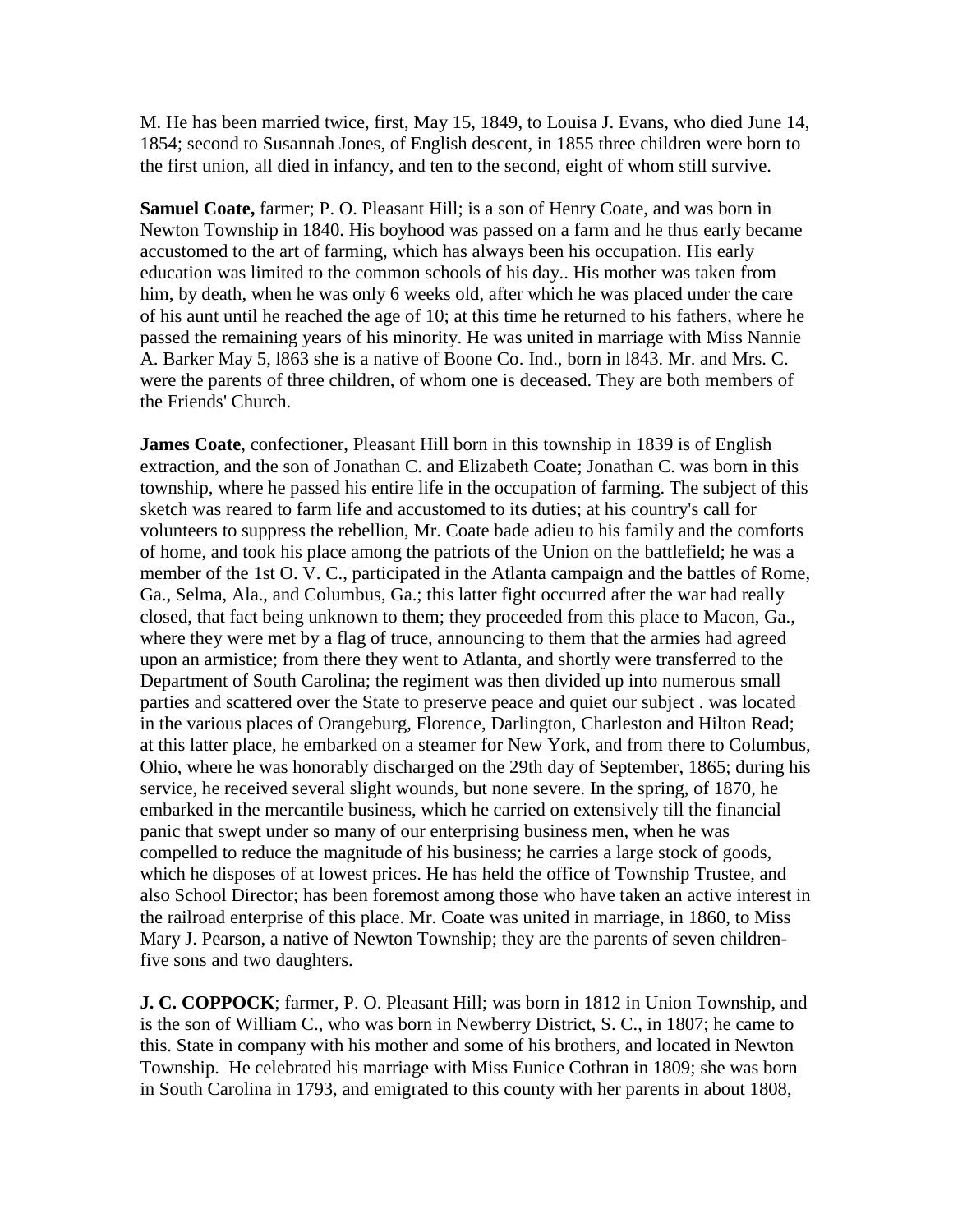and settled in southern part of Newton Township. Alexander Cothran, the head of this family, met with an untimely death soon after coming here, a falling limb striking him on the head and crushing his skull. After the marriage of William Coppock, he located at Ludlow Falls, in Union Township, and began farming for himself; the privations and hardships of pioneer life proved too severe on his constitution, and, in 1812, death removed him from his home in the wilderness. His widow was subsequently married to Henry Coate, when they moved further up Ludlow Creek, where she died at the advanced age of 73 years. Henry Coate was the son of Marmaduke Coate. Our subject passed through all the experience incident to pioneer life, and, at the age of 16, his step-father being a smith by occupation, he was placed in the shop and learned the trade; his chief employment in the shop was forging the old-fashioned hand sickles; this business he continued about seven years, when the demand decreased and he abandoned it and turned his attention to farming, which has since been his occupation. He has been married three times, first to Miss Sarah Jay in 1833, she died Oct. 25, 1842; her death was a loss to the Friends' Church, of which she was a life member, and the community in which she lived; three sons were born of this union, all of whom are still living. His second marriage was celebrated with Mrs. Sarah Conway, formerly Miss Alridge; she was an Eastern lady, and emigrated from Providence, R I.; her death occurred Jan. 2, 1871, aged. 50 years and 18 days; three children were born of this union, one of whom is dead. His third marriage occurred in May, 1877, with Miss Barrett, a descendant of South Carolinians; her ancestry coming here early in the history of this county. Mr. Coppock, after his first marriage bought the old Marmaduke Coate farm and moved on it; he subsequently purchased the place where he now resides; he has a fine water-power flouring and sawmill; the mill stands on the site of the first mill in the township. Although no political aspirant, Mr. C. has been twice elected to the office of Justice of the Peace.

**ALLEN COPPOCK**, farmer; P. O. Pleasant Hill. Prominent among the farmers of Newton Township is the gentleman whose name heads this sketch; he is a descendant of a worthy family of early pioneers of this county, and son of Joseph C. Coppock, whose sketch appears in another part of this work; he was born in 1838, on the place where he now resides, and which has always been his place of abode, with the exception of about six years; his life has always been that of a farmer, which, by industry and good business habits, he has made an eminent success. His nuptials with Miss Maria Furnas were celebrated in 1865; she is the daughter of Joseph Furnas; after the marriage of Mr. C., he located in the northeast quarter of Sec. 29, where he remained a period of six years, and then moved to his present farm; he operates a farm of 300 acres, two-thirds of which is arable and under a good state of improvement; Mr. and Mrs. C. were the parents of six children four sons and two daughters; two children are dead.

**D. M. COPPOCK**, farmer; P. O. Pleasant Hill; he is a son of Benjamin Coppock, and grandson of Benjamin J., Sr., who was one of a family of nine children, who came from Newberry District, S. C. about the year 1800; he settled two miles west of Ludlow Falls, Union Township, where he raised a family of ten children. He married Susan Jay in South Carolina and they both lived to an advanced age; Benjamin J., Jr., had three children - Ellwood, D. M. and Almeda; the parents still survive, residing with our subject, who was born Dec. 29, 1841, in Union Township, and raised to farm labor, and, aside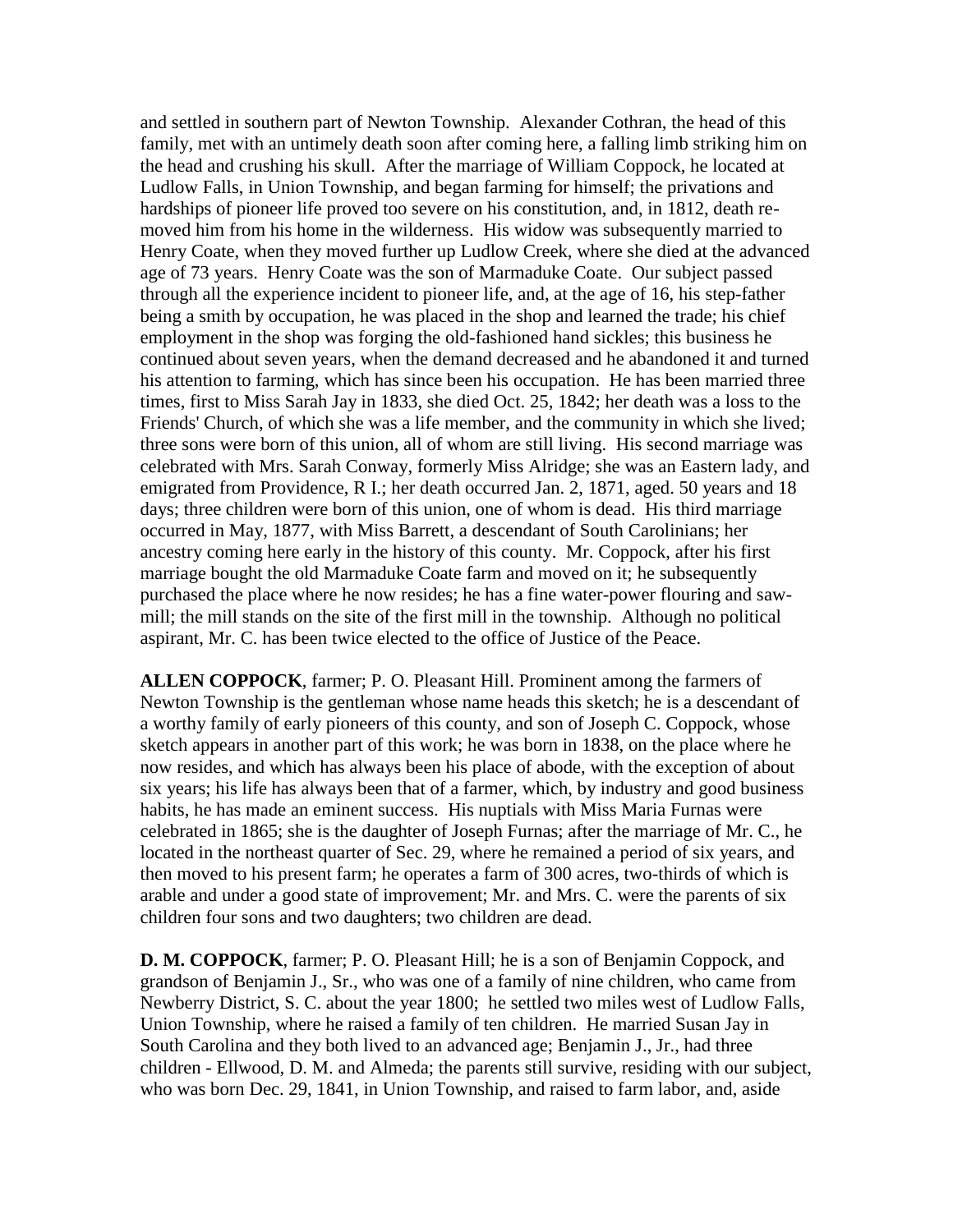from common schools, was educated in the select schools of the Friends, and was raised a Quaker; he is now a member of the Christian Church and highly respected in the community in which he lives; he is a member of the A. F. & A. M. Lodge, of Pleasant Hill. He married Jane, daughter of J. Furnas Jay, who died Jan. 17, 1879, leaving nine children; she was a good Christian woman, and a member of the Christian Church.

**H. B. Crumrine**, miller, Pleasant Hill; he was born in Darke Co. in 1855, and is the son of Jacob an Susannah Crumrine; Jacob C. was born in Montgomery Co. in 1811; he was the eighth child of a family of eleven children, whose father was Peter C.; he was a native of Greene Co., Penn., and immigrated to Ohio in 1806 or 1807, and located on Wolf Creek, in Montgomery Co. He was married to Elizabeth Ringer; Peter C. pioneered his way into Darke Co., and settled in German Township in 1818; in this vicinity he and his wife passed the remainder of their days, he dying in 1860 at the age of 86 1/2 years, and she about 1858, at the age of 82 years; the subject of this sketch has made farming his life occupation; he lived in Darke Co. until 1873, when he moved to his present place and purchased the Sugar Grove Mill, which he has since been operating; at the time of purchase, there was attached to it a saw- mill, but in February, 1879, the two were burned down; they have since been replaced by a large, fine flouring-mill, with the latest improvements; he is a minister of the Congregational Brethren Church of Pleasant Hill. He was married to Susanah Kunkle, of Pennsylvania, a daughter of Michael and Mary Kunkle, early settlers of Darke Co.; they have had eight sons and four daughters, three of whom have died. The subject of this sketch lived on a farm till 1873, when he came to his present place, and has since been operating his father's mill.

**Stephen Day**, farmer; P. O. Bradford; was born in Knox Co., Ohio, in 1840. William M. Day, his father, one of a family of four sons and one daughter, was born near Cincinnati, Hamilton Co.; he was a cabinet-maker by trade, but devoted the last twenty years of his life to farming. He was married to Margaret Trimble, of Knox Co., and by her had four sons and three daughters. His death occurred March 28, 1878, and his wife died the 16th of April of the same year. Stephen has made farming his life occupation; he remained at home till he grew up to maturity, receiving his education in the common schools. In 1862, he came to this State, and in 1864, entered the army as a member of the 147th O. N. G. after serving his time out in this regiment he enlisted in 2nd Ohio Heavy Artillery and was identified with the Army of the Tennessee till the close of the war. After returning home, he finally located, in 1868, on Section 3, Range 4, of this township. His farm consists of eighty acres, on which he has established a large cider-mill of the most modern style; it has a capacity of 100 barrels per day (see card in directory). Mr. D. identifies himself with the Republican party his father was a strong Anti-slaver man, and used his utmost efforts to crush out slavery. Mr. Day was married February, 1866, to Jennie Maxwell, of this county, a daughter of Samuel Maxwell, an early settler. Two sons have been born to this union-William M. and Orrion O.

**D. W. DE BRA,** painter; Pleasant Hill. Among the business men of Pleasant Hill deserving of notice is Mr. De Bra; he comes of early settlers of the township. His father, Daniel De Bra, was born in Huntingdon Co., Penn., in 1812, and when 2 or 3 years old, was brought to this State by his parents; they camped first on the present site of the town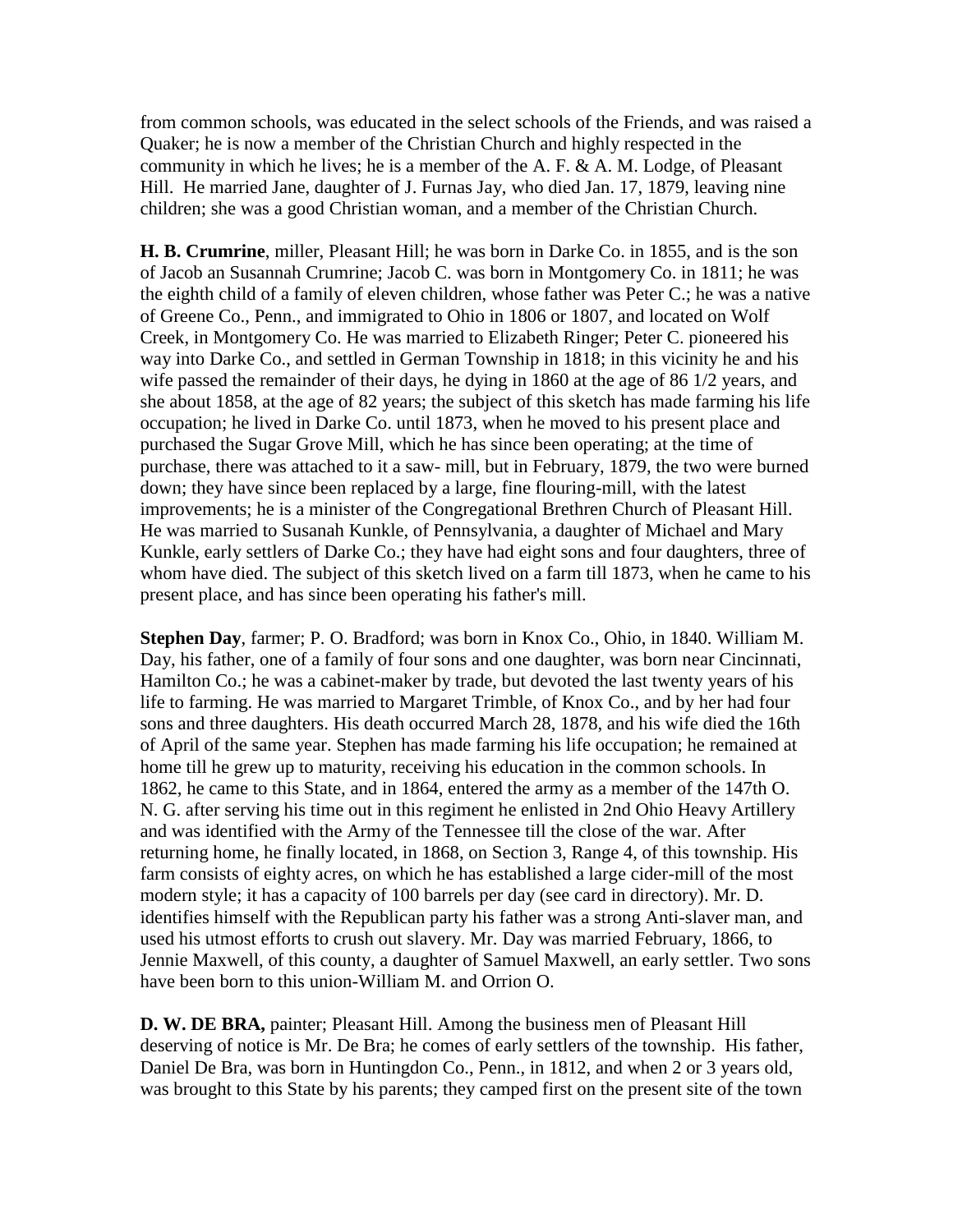of Pleasant Hill; they died soon after coming here with milk sickness. Daniel was a cabinet-maker and passed the remainder of his life in Newton Township. He was married to Mary Langsten, of Preble Co., Ohio; she was born in 1815 and still survives. Daniel died in 1844. The subject of this sketch was born Oct. 9, 1843, and his early days were passed in the village of Pleasant Hill. Early in the progress of our late civil war, he enlisted as a member of the 110th O. V. I., Co. G, and participated in all the hard-fought battles which this regiment engaged in till the fight of the Wilderness; here, while at his post of duty, he received a wound which disabled him so that he was unfit for any more active duty; after passing some time in different hospitals, he was honorably discharged at Cleveland, Ohio, on the 6th of February, 1865, having been in the service over two years. Mr. De Bra finds expression for his political creed in the Republican party, and, although not a politician in the true sense, he was recently elected to the office of Township Treasurer, and is how the present incumbent of this office. He is a worthy member of the following orders: F. & A. M. and I. O. O. F. Lodges of Pleasant Hill. His maternal grandparents were natives of North Carolina, and were early settlers of Union Township. His grandmother died a few years ago at the advanced age of 96 years. He has been married twice; first to Elizabeth Pearson in 1873; she died Jan. 22, 1875. He was married the second time, May 4, 1876, to Eliza Graybill, of Juniata Co., Penn. Two children, Charles Earl and Nellie, have been the issue of this union.

**J. B. Deeter**, farmer; P. O. Pleasant Hill; was born on his present place in 1854, and is the son of John S. Deeter, who was born in Preble Co., Ohio, in 1813; he was a son of David Deeter. John S. was a farmer by occupation, and at different times owned and operated the Sugar Grove Grist-Mill. He was married in 1831 or 1832 to Sarah Reed, born in Virginia in June, 1812. Of their family of four sons and three daughters, two sons have died; one, David, lost his life in the United States service .at Murfreesboro, Tenn., in 1862 he was a member of the 94th O.V.I. Isaac died in October 1867. John S. died in 1872, a faithful member of the German Baptist Church. He located on Section 7, about 1835. J. B. is the youngest of the family, and has devoted his life to farming; his early education was limited to the common school his energy and industry, directed by his skill, has made his career as a farmer a success; he finds his religious creed in the German Baptist Church, of which he and his wife are consistent members, and in which he has held the offlqe of Deacon since he was 22 years old. He was married in October, 1873, to Angie Younce, of Union Township; she was born in November, 1854, and is the daughter of Larkin Younce. A son and daughter have been the issue of this union.

**Fred Deeter**, cabinet-maker and undertaker, Pleasant Hill; was born May 8, 1834, within the present limits of Pleasant Hill; is a son of Jacob and Elizabeth (Reed) Deeter, and grandson of David Deeter, an early settler; Jacob was a farmer by occupation, and made his first location from home on Sec. 17, Newton Township, where he passed the remainder of his life, his death occurring Nov. 22, 1865, and that of his devoted wife a few years later; of his family of five sons and five daughters, all grew up to maturity but one; seven still survive. Our subject was the fourth child of the family, and lived on the farm till 19 years old, when he went to learn the cabinet trade under the tutorship of his brother S.R.; in about two years, he formed a partnership which lasted till 1862, when he purchased the whole interest and added to it carpentering, undertaking and painting; he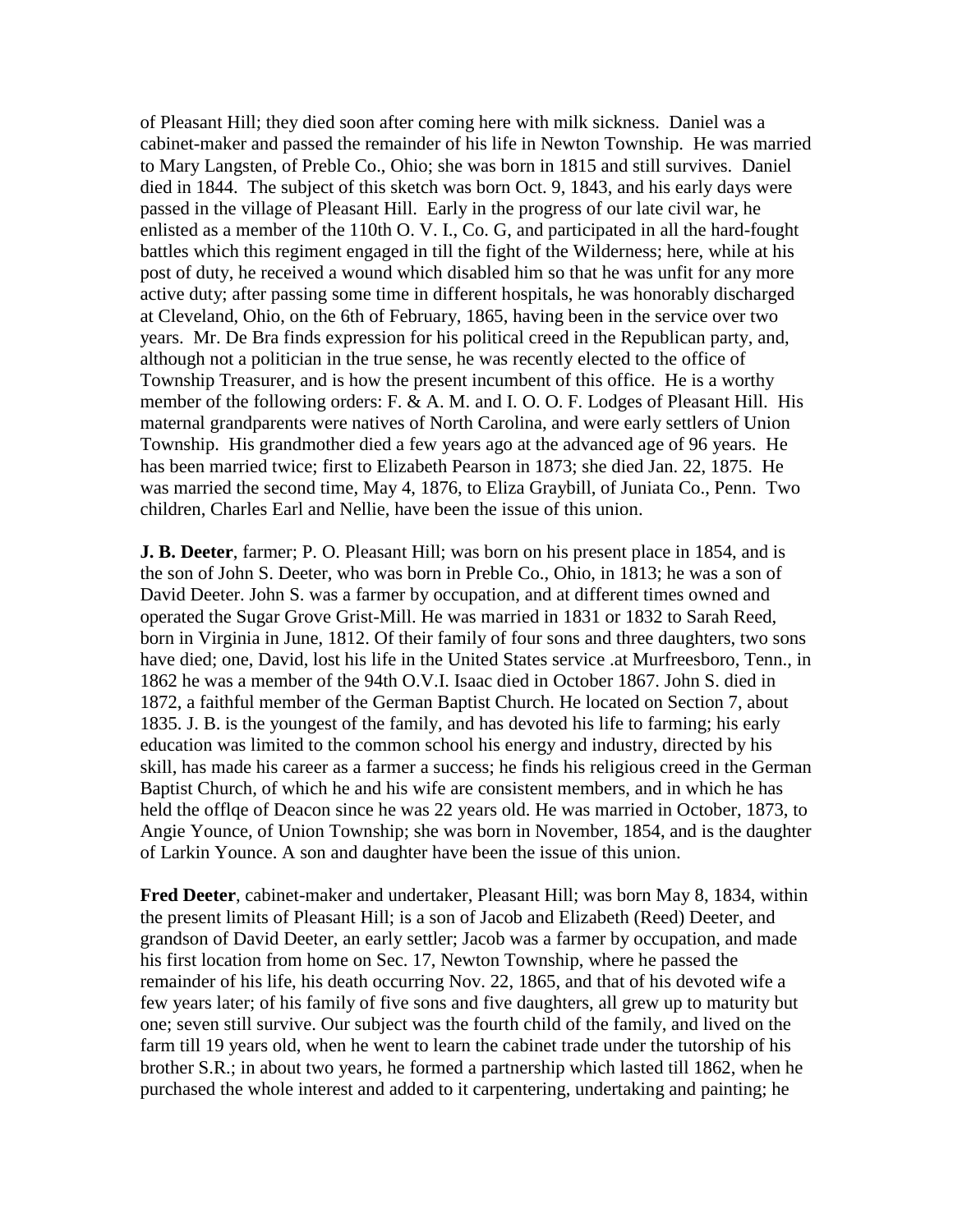has since carried on cabinet work and undertaking, and, by his careful attention to business, has enjoyed gratifying success; in May, 1873, he formed a partnership with his brother Isaac; the year previous to this, he united in partnership with Groff & Aspinwall in the tile factory, but soon purchased the whole interest; since 1873, he has been operating the factory, cabinet and undertaking business, under the firm style of F. & I. Deeter; their large and increasing trade bears evidence of the quality of their work, their integrity and good management. In politics, Mr. Deeter is a Republican; in 1870, he was elected to the office of Township Treasurer, to which position he was elected for ten consecutive years, and the duties of which he discharged with commendable zeal and satisfaction to the public; he has also been School Director,, and member of the Town Council .and of the e Board of Education; he is a member of the A.F.& A.M. and I.O.O.F. of Pleasant Hill, and Encampment of West Milton, and, with his wife, a member of the Christian Church. He has been married twice, first on Nov. 22, 1855, to Emily Riffle. of Darke Co., Ohio, who was born Aug. 8, 1841, and died March 4, 1860, leaving two daughters; Martha J., born Aug. 23, 1856, and Sarah E., born Feb. 24,1858; a son died in infancy; his second marriage was on April 18, 1861, to Lydia J., daughter of Joseph Pearson; three daughters have been the issue of this marriage Dora D., born March 19, 1862 Harriet Armin, born Nov. 22, 1863, and Nellie, born Feb. 11, 1876, Lydia J. Pearson was born in Newton Township March 20, 1840 ; she began teaching school at the age of 17, and continued at it for four years, teaching nine months out of each year; she is of Quaker parentage, and a direct descendant of Thomas Macy, who was the first white settler of Nantucket Island, in 1658, and who forms the subject of a poem by John G. Whittier, entitled "The Exiles." The line of descent is as follows. Thomas Macy, John, Thomas, Joseph, Paul, Paul, Lydia, Lydia J. Pearson; she is also a direct descendant of Peter Folgers, the maternal grandfather of Benjamin Franklin, the line of descent being as follows: Peter Folgers, Johanna, John Coleman, Eunice Coleman, Bethia Coleman, who married Paul Macy, the great-grandfather of Lydia J. Pearson. Joseph Pearson, one of the early pioneers of Newton Township, was born in Newberry District, S. C., in 1800, and is the son of Benjamin and Esther (Furness) Pearson, both natives of South Carolina, and of English descent; Benj. immigrated to Ohio with his family in 1805, and halted till the fall of 1806 in Warren Co., whence he pioneered his way to Miami Co., locating within the present limits of Newton Township; he was a farmer by occupation, and passed his remaining days in Newton Township, his death occurring March, 1844, his wife dying about eleven years previous. Joseph was reared on a farm, and has made farming his life occupation; he remained at home till he was 28 years old, having after his majority accumulated some money, with which he purchased a quartersection near the homestead; on this he moved in October, 1828, and resided till April 1862, when he moved to his present place in Pleasant Hill; he has witnessed the changes wrought in this country by the unflagging industry of man, for seventy-four years; Mr. P. still survives at the ripe age of 80 years. with his physical and mental powers remarkably well preserved; he is a member of the A.F.& A.M. of Pleasant Hill; he is a man esteemed for his many sterling characteristics. He has been married twice, first to Lydia Macy, who died April 7, 1846, leaving ten children; Allen (now deceased), Phebe (deceased), Robert, Paul (deceased), Esther (deceased), Eunice, Lydia J., Charles, Seth and Levi his second marriage was with Mary Patty, daughter of Richard and Anna Brandon, Nov. 10, 1846.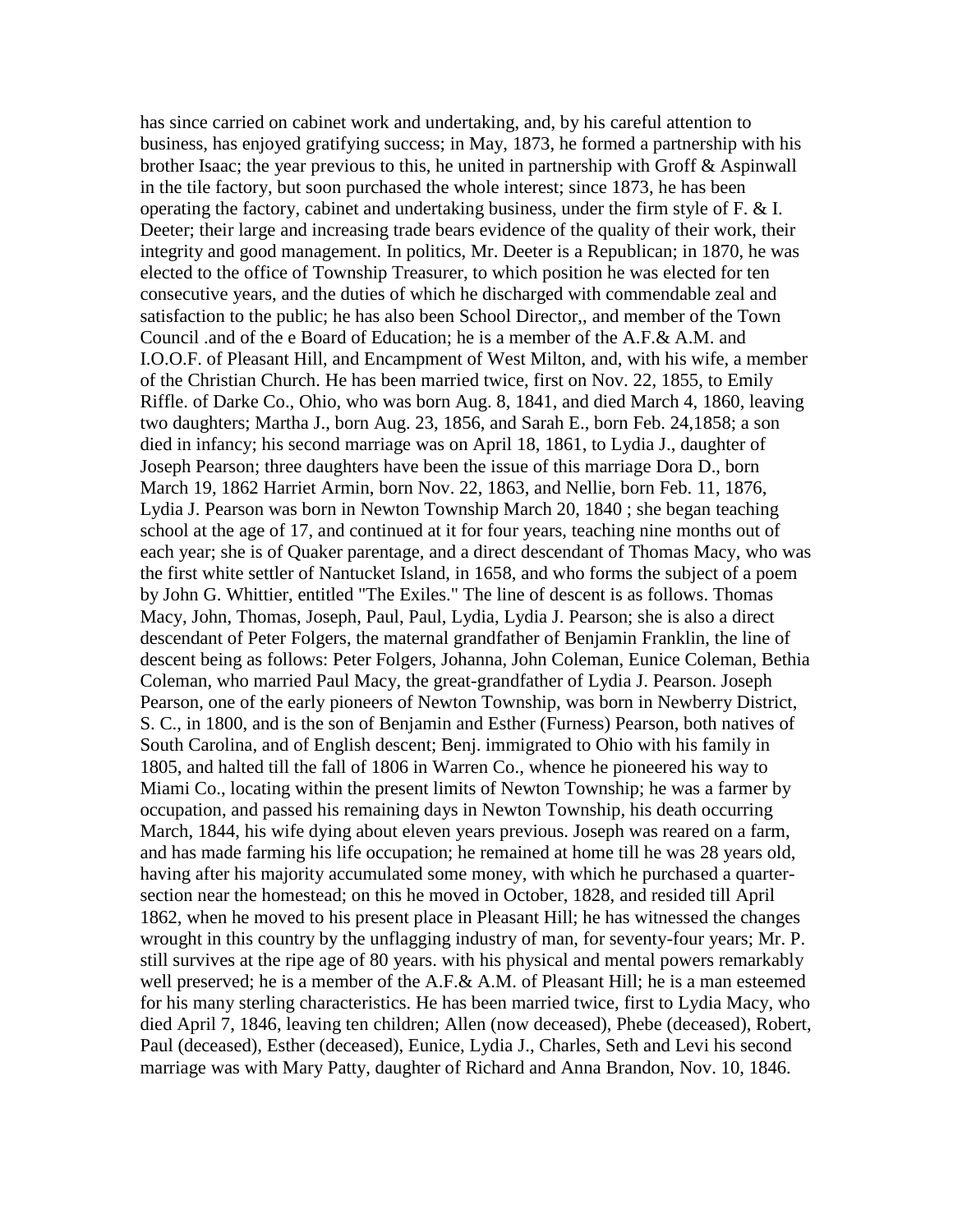**C. H. Deeter**, blacksmith, Pleasant Hill; born in Newton Township in 1841 is a son of Daniel and Mary A. (Hooke) Deeter his early life was devoted to farming and attending school. In September, 1861, he enlisted in the 1st O. V. C., and December following, was sworn in as member of the 11th O. V. I., at Camp Dennison; he was in many hard-fought battles, viz., Frederick City and South Mountain, Md., Chickamauga, Mission Ridge, Buzzard Roost, Resaca, and many others; he served in Virginia, Maryland, Tennessee and Georgia. Among his Generals were McClellan and Rosecranz. When his regiment was mustered out he remained in the service, working on the National Cemetery, at Chattanooga, until Dec. 3, 1864, when he was mustered out of service, having served over three years. Returning home, he completed his education and taught school. In 1867, he commenced his trade, which he has since successfully followed. In February, 1867, married Sophronia Ward, born in Hocking Co. in 1847; they have six children living. Mr. D., while leaning toward the Republican Party, exercises his judgment, and votes for men best qualified for the different positions.

**M. Deeter**, farmer; P. O. Covington; was born in this county and township Jan. 31, l82l, and is one of the few remaining early born citizens of the township; his father, David Deeter, a Pennsylvanian by birth, emigrated to this county in early times; he was one of the pioneer ministers of the German Baptist Church. He was married to Elizabeth Stutzman, and reared fifteen children, all of whom grew up to maturity and were married. The subject of this sketch is the youngest of the family; his boyhood and youth were passed on the farm, thus acquiring a knowledge and experience in agriculture which have served him well through life; has made stone-cutting and stone masonry his chief occupation, operating, at the same time, his farm; he has, with the exception of about six years, lived on his present place, which is the place of his nativity; he lived about three years near Union City, Ind., and three years at the Sugar Grove Mill, which he operated ; Mr. Deeter has on his farm an extensive limestone quarry, which he has operated for a number of years, turning out a vast amount of stone of the best quality; he is now engaged in sinking a shaft to the depth of thirty or more feet, for the purpose of operating a fine marble stone which is supposed to exist there. Mr. Deeter is a man of man sterling characteristics, unimpeachable in his business transactions, and industrious. He finds his religious creed in the Congregational Brethren Church, of which he has been a member since its organization and now holds a deaconship in the same. He has been married twice; first to Frances Eller, in 1842; she was born Nov. 8, 1821, and was the daughter of Henry Eller, an early settler of the county ; her death occurred March 6, 1865; six sons and two daughters were the issue of this first union, one son of whom is dead; the youngest of this family is now 16 years old. His second marriage was with Mary Fowler, nee Teeter, a native of Pennsylvania; three children have been born to this union.

**R. E. Deeter**, farmer; P. O. Covington. The subject of this sketch is the son of John R. Deeter, who was one of the early settlers of this township; he was born Jan 19, 1816 on the place where he lived most of his life, and died on 21 Sep. 1877; he was brought up to farm labor, and farming was his life occupation. He was married twice ; first to Mary Harden, Sept. 27, 1835; she was born March 17, 1812, and died in 1844; four children were the issue of this union, two of whom are dead; his second marriage was with Maria Maurer, Sept. 26, 1845; she is a Pennsylvanian by birth, and reared in Ohio; she was only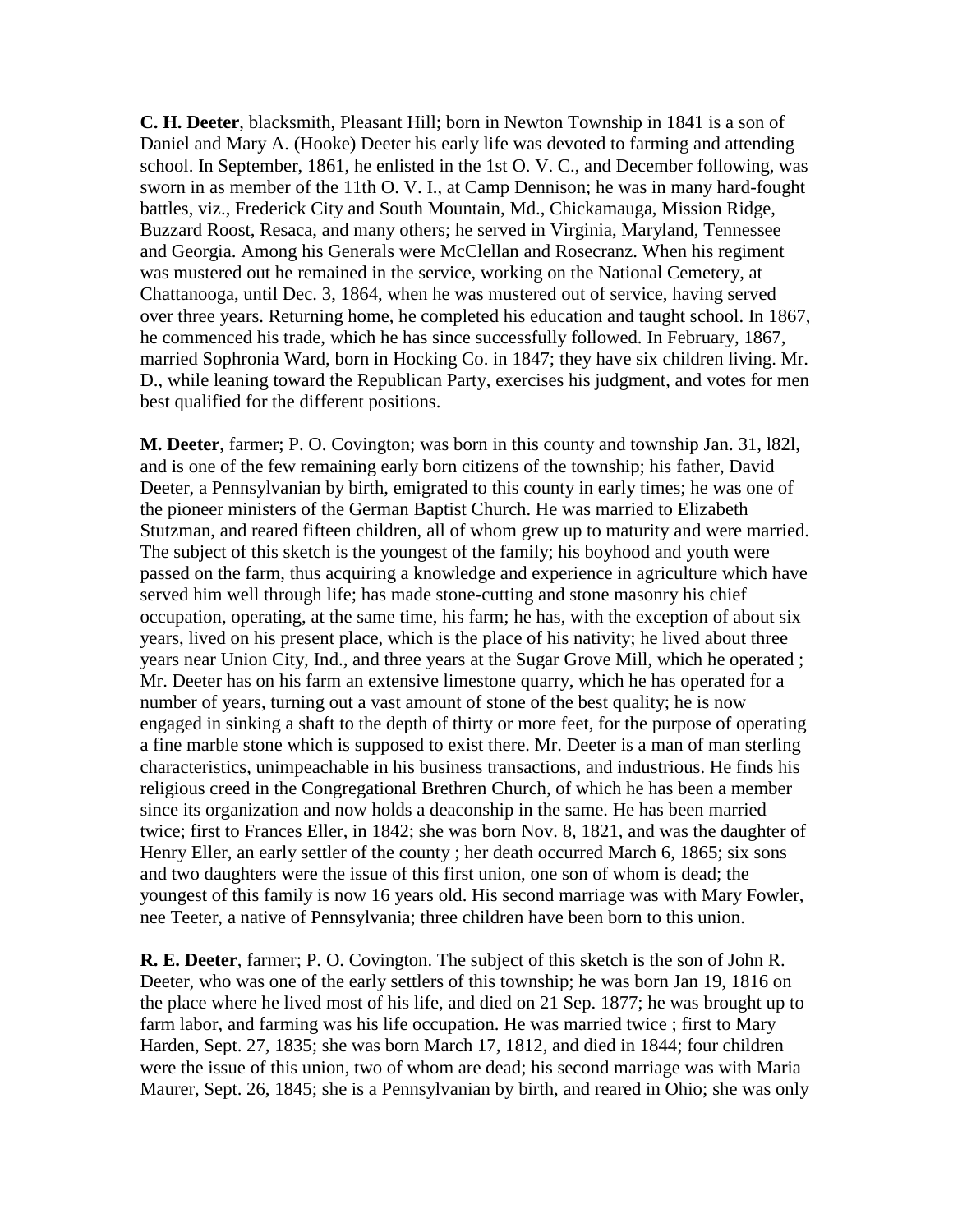1 year old when her parents located in Darke Co., Ohio; fifteen children were born to this union, eight of whom are living. After his first marriage he moved to Darke Co., where he remained till about 1850, when he returned to the old homestead, it being a part of the land which his father entered in an early day, being the south part of See. 5, Newton Township. Mr. Deeter was a man of integrity in all his business relations, and his life was made admirable by his uprightness and Christian spirit. He was identified as a faithful member of the German Baptist Church. His death occurred in September, 1877, at the age of 61 years.

**A. H. Deeter**, farmer; P. O. Covington; was born in Newton Township in 1847 ; he is the son of John Deeter, a Pennsylvanian by birth, who immigrated to Ohio in 1805, and located on Wolf Creek, in Montgomery Co.; he moved, in 1812, to this township, and located on southwest quarter of Sec. 8 ; here he lived till his death, in 1828. He married Susannah Stover, of Pennsylvania, by whom he had a family of six sons and five daughters; she died in 1851. A. H. Deeter was the fifth child of the family; he moved to his present place, located on See. 8, in 1838. He was married, in, 1838, to Mary A. Hoke, a native of Juniata Co., Penn.; they have had three sons and one daughter, all of whom still survive the subject of this sketch was reared on a farm ; he remained at home, attending the district school and doing duty on the farm until he attained his majority at the age of 21 years, he moved, on to a farm near the homestead, and at the end of three years removed to the home place; in three years he settled on his present place. He was married in the spring of 1868 to Angeline Myers, of this township; four children have been born to this union, one of whom died in infancy.' Mr. Deeter finds expression for his politics in the Republican party.

**Jacob Driver**, farmer; P. O. Pleasant Hill; was born in York Co. Penn., Sept. 16, 1828; his father, Jacob, was born in York Co., Penn., where he passed his entire life, his death occurring in 1855. He was married to Mary Strickler, of York Co., who was born in 1800, and died in 1874; they had three daughters and two sons, all of whom still survive. The subject of this sketch is the fourth child of the family. He remained at home till shortly after the death of his father, when he found his way in to Juniata Co.; from there, in 1860, he took up his journey westward, and located in Covington, Miami Co. After one year's residence here, he moved to Darke Co., near Union City, where he remained two years, and returned to this county; and after a temporary stay of about one year in Covington, he moved to Henry Deeter's farm. In 1867, he purchased his present place, consisting of 80 acres ; he has cleared nearly one-half of it. He finds his religious creed in the "Brethren in Christ" Church. He was married in Pennsylvania in 1858 to Frances Moist, of Juniata Co. Her parents still live in her native place. Four daughters and three sons have been born to this union, one son dying in infancy.

**Abraham Fackler** farmer; P. O. Pleasant Hill. One of the early settlers of this section of country is the gentleman whose name heads this sketch. He was born in 1803 in Huntingdon Co., Penn., and came to this township in 1817, locating on his present place. He was married in 1826 to Miss Hepzibah Inman, a native of this township, born in 1811. She is a daughter of Asa Inman, a native of South Carolina. He was married to Miss Mary Coppock, a native of North Carolina. In 1807 or l808, Mr. Inman, with his family,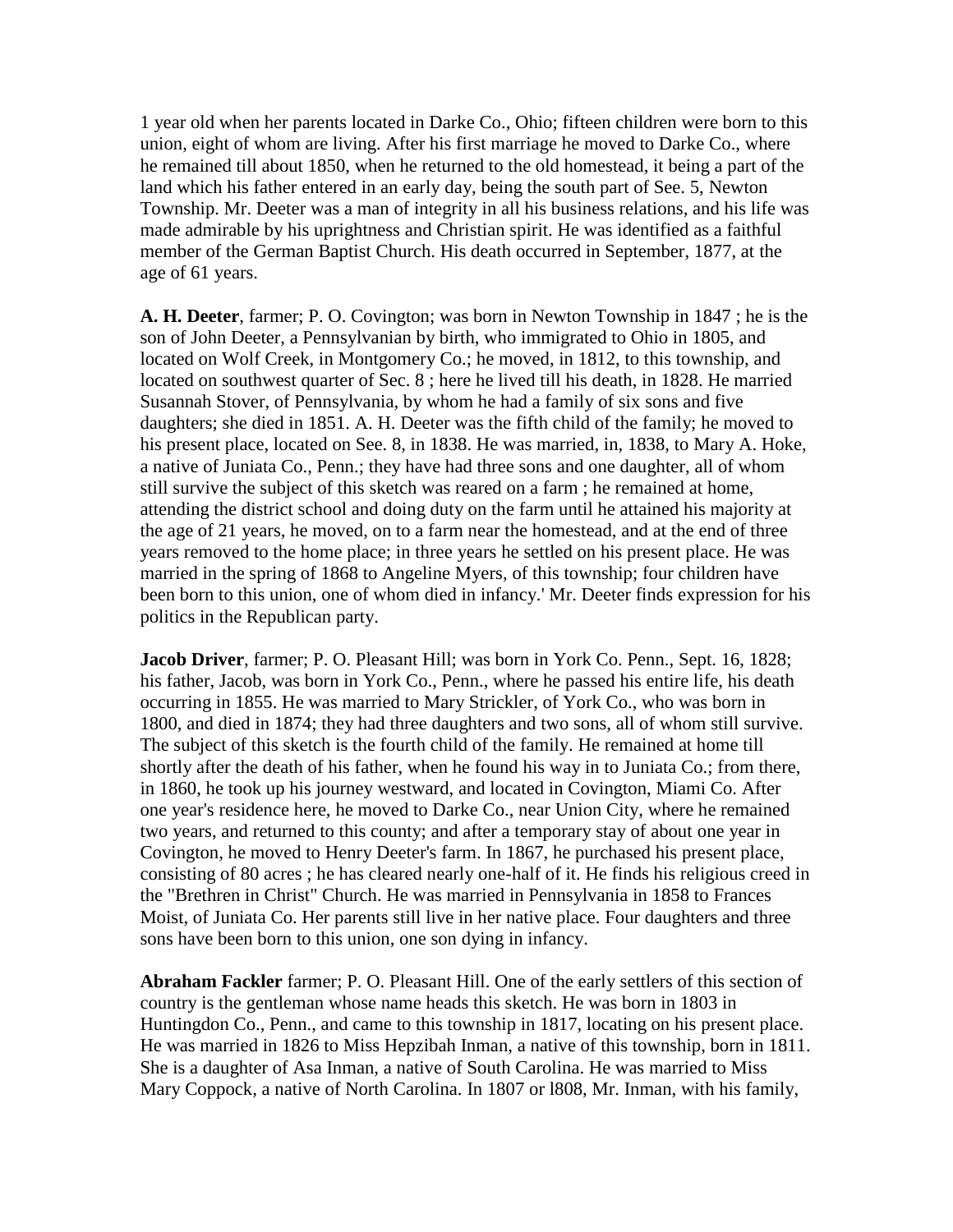bade farewell to the "Sunny South," and took up his march for the wilds of 0hio, then considered the "Far West." He found a location within the present limits of Newton Township, on the northeast quarter of Sec. 30, where he toiled the better part of his life. His death occurred at the advanced age of upward of fourscore years. He is buried in the Harris Creek Cemetery. Mr. and Mrs. Fackler are the parents of nine children, six daughters and three sons, all grown up and married but two. Abraham Fackler is the son of George F., who was born in Dauphin Co., Penn., from which county he moved to Huntingdon Co., and from there to Ohio in 1817, locating on Sec. 29 in Newton Township. He brought with him a family of six children, leaving one in the East. Of these, three live in Newton Township, and one, the youngest, in Covington. Mr. Fackler died soon after coming here. In August, 1819, he was married to Miss May Niswonger, who survived her husband many years, dying at an advanced age.

**Henry F. Favorite**, deceased; was born in Monroe Township, Miami Co., near Tippecanoe, June 10, 1832 he was a descendant of Abraham Favorite, of Maryland, and Eve Long, of Virginia; Abraham Favorite was a pioneer settler of this county, coming here just previous to the war of 1812, in which struggle he served as a teamster. He was married twice; first to Elizabeth Swank, of a family of early settlers; nine children were the issue of this union, five of whom grew up to maturity ; Eve Long, his second wife, comes from a distinguished family of pioneers of Greene Co.; there were ten children in the family three of the sons became ministers of the Gospel-two in the German Reformed and one in the M. E. Church. Abraham Favorite was by profession an agriculturist; he was born in 1786 and died in 1848; his wife, Eve, was born in 1798 and died May 9, 1878; three sons and three daughters were born to this second union, all living but the subject of this sketch; he was the second child of this family, and w as reared on the farm of his nativity until he arrived at his majority; in 1864, he purchased a farm in Concord Township and moved to it; this place he cultivated for five years, and then disposed of it; in a few months, he purchased the present place, where he passed the remnant of his days, his death occurring April 30, 1877. Mr. Favorite was admired for his many sterling virtues; although not committed to any religious creed, he practiced the principles of Christianism in his intercourse with the world; in all his transactions with his fellow-men, integrity was the ruling element; he was an active member of the Patrons of Husbandry, and a charter member of the Pleasant Hill Lodge; his death brought a loss to the community in which he lived, as well as an irreparable one to the family which be left behind. He was married Nov. 22, 1862, to Carrie Byrkett, of this county, near Tippecanoe; her father, Abraham Byrkett, was a native of North Carolina, and is still living in Monroe Township, whither he had immigrated at an early day, he was married to Mary Chrisman, of Virginia, a descendant of early settlers of this county; her father's house was the home of the pioneer Methodist ministers; her death occurred Feb. 11, 1872, lamented by all who knew her. Nine children were born to Mr. and Mrs. Byrkett; seven daughters and two sons, three of whom died when very young. Four daughters were born to Mr. and Mrs. Favorite, all of whom are still living with their mother.

**S. B. Freshour**, farmer and teacher ; P. O. Covington; was born in Shelby Co., Ohio, in 1834, and is the son of George and Mary (Byrkett) Freshour; Geo. F. was born in Berkley Co., Va., in 1808; he moved to Ohio in 1831 and located, in 1833, in Shelby Co., but in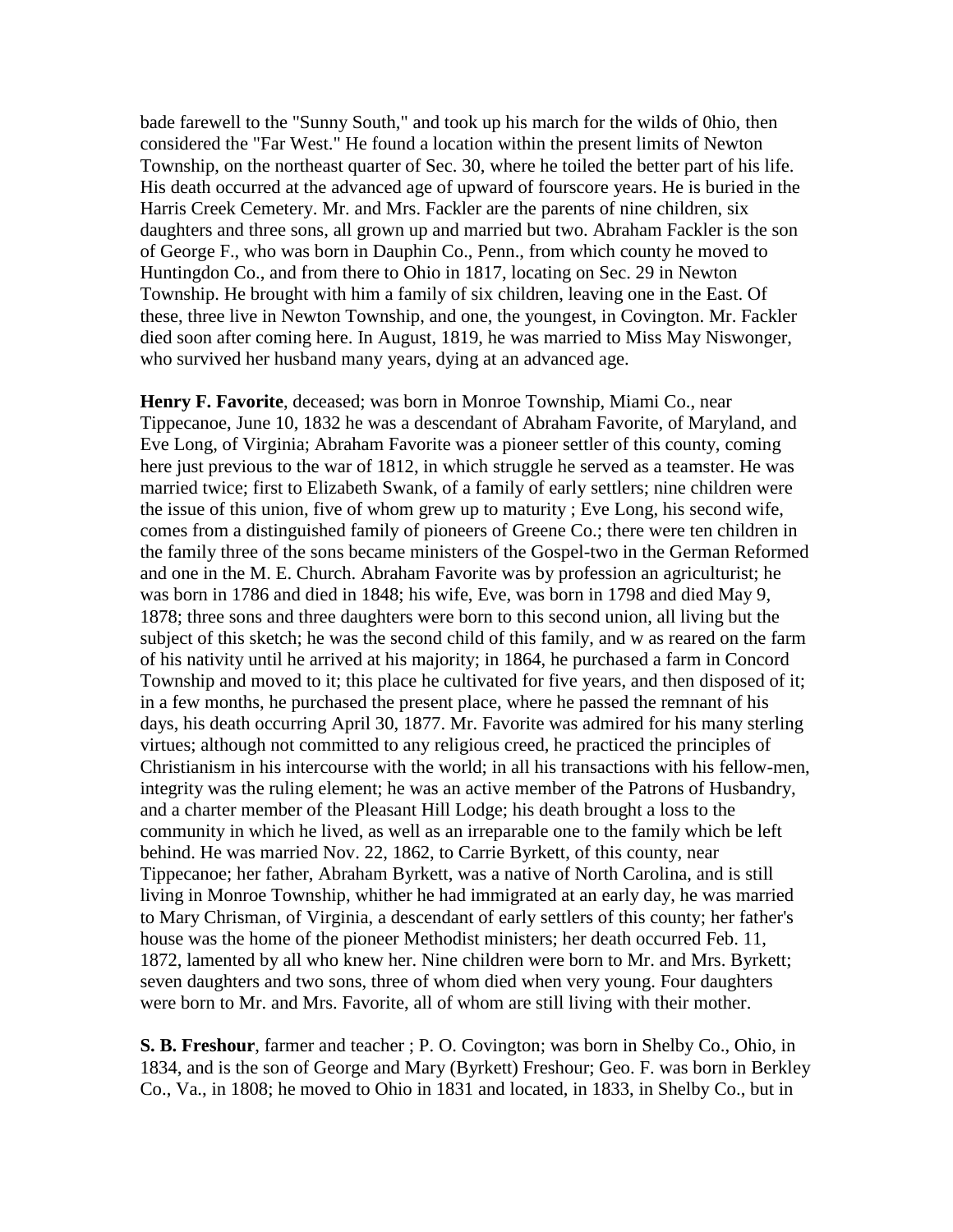1839 moved to Newton Township, on See. 10; in 1866, he removed to Newberry Township, where he still resides; he was married in 1833, to Mary Byrkett, of Union Township, who was born in 1818, and comes of early settlers; she died in 1848, leaving three sons and two daughters. S. B. is the oldest child, and was reared to farm labor; he improved his meager educational advantages, and, at the age of 21, was qualified to enter the profession of teaching, which he has since followed (with the exception of four years), during the winter months; he attended school considerably previous to the war, and after, he began teaching at leisure times; at the first call for men to suppress the late rebellion, Mr. F. enlisted in the 11th O. V. I.; at the expiration of his three-months enlistment be returned home, staying until the spring of 1864, when he went out again as a member of the 147th O. N. G., and served 100 days, which closed his military career. He is a Republican in politics, and is a member of the Christian Church. He married, in 1862, Elizabeth Langston, of Union Township, daughter of Leonard Langston; of his three sons and three daughters' two sons and one daughter have died. Mr. Freshour takes a great interest in the education of his children, and his son has lately graduated from the high school of Covington.

**Joseph Furnas**, retired farmer; P. O. Pleasant Hill; was born Aug. 8, 1809, on the farm where he now resides. His family was derived from England. In 1142, there was an Abbey founded in the north of England in the Furness name, and quite a house of them established a colony in Cumberland and North Cumberland Cos. and were possessed of land in the year mentioned. The elder branch of the family, without much increase or diminution of property, still adhere to the "old sod;" from these the Furnases of this country do not blush to descend. John Furness, grandfather of Joseph, was born Jan. 1, 1735, near Standing Stone Monthly Meeting House. Married Mary Wilkinson, of Wigton, March 24, 1762 emigrated to America about 1763 or 1764; settled in South Carolina. William Furnas, son of John and Mary, and father of Joseph born in South Carolina, May 29, 1775. Married Rachel Nesby, of that State. Emigrated to Miami Co. in October, 1806. Like most youths of early days, Joseph Furnas' education was neglected, but he was early taught the use of hands and brains. Sept. 15, 1834, he married Margaret Spencer of South Carolina, a lady of Scotch parentage. The fruits of this union were seven children, four of whom are living, three daughters and one son. Mr. F. is now in his 71st year, and is probably the only man in the county who, starting from early manhood with no pecuniary aid, has purchased and maintained the old homestead intact for that period of years. Of a retiring, unassuming disposition, he never sought preferment of any kind. He early learned that the man who distances his competitors is he who masters his business, who preserves his integrity, who pays his debts, who lives within his income, and who gains friends by deserving them.

**Cary Furnas**, (deceased); was born in Newberry District, S.C. June 19, 1803. His father, William Furnas, located on northeast quarter of See. 28, in Newton Township, in October, 1806. Here Cary was reared. He made his first location just south of the homestead, and, at the end of six years, in 1832, he, located on Sec. 2, where his death occurred, at the age of 69. He married Matilda Leavell in 1825. Of the six children born to this union, two died in infancy, and one lives, at the age of 33. Matilda is the daughter of Robert and Sarah (Perry) Leavell.; Robert was born Oct. 22,1780, in South Carolina,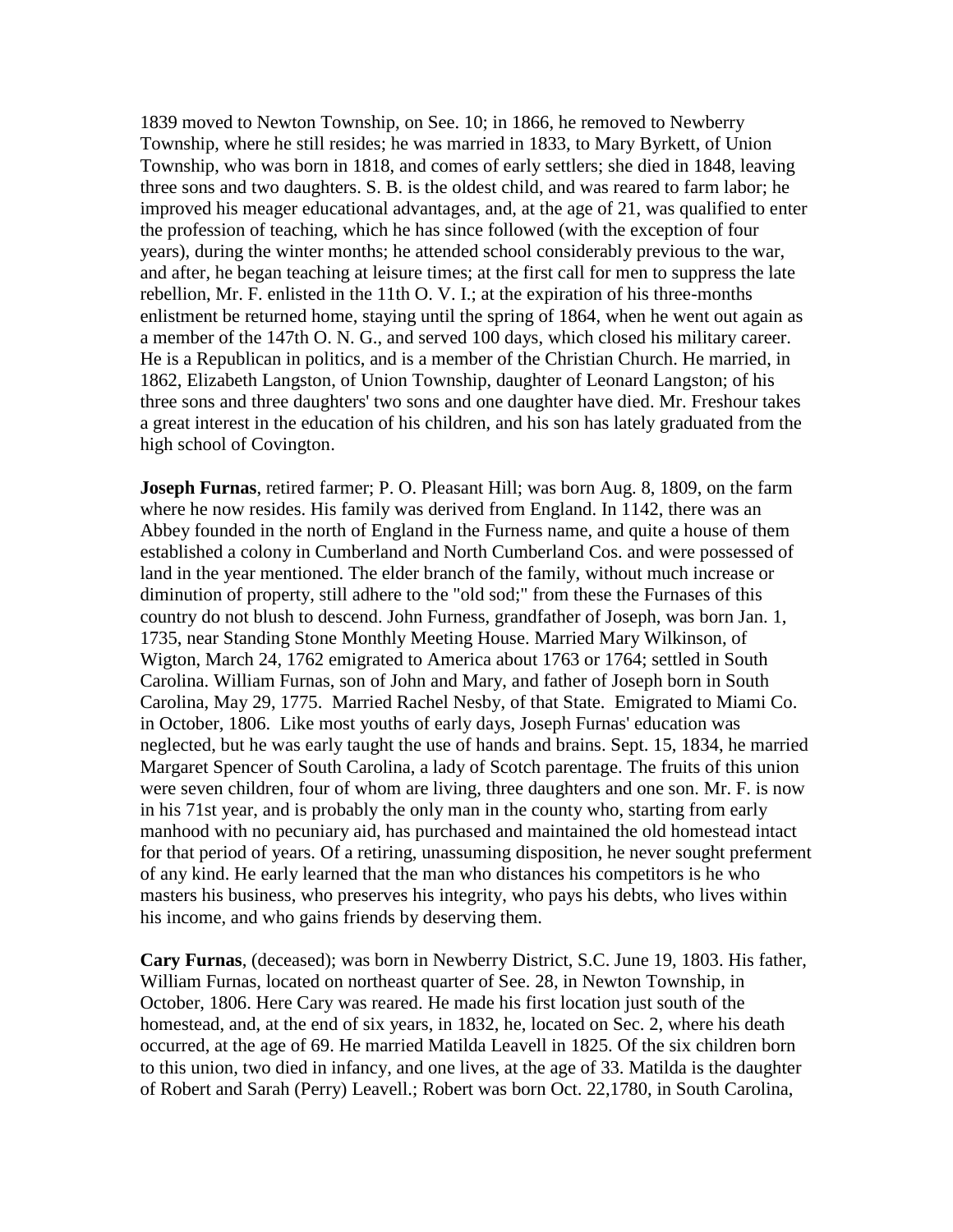and, in 1805, came to this State; in 1807 or 1808, he located on Panther Creek, in Newton Township, where he established the first home in that part of the township; in 1812, he moved, with his family, south of West Milton; during the war of 1812, he served as a teamster, and at close of war returned to his farm on Panther Creek, where his death occurred at the age of 87. He took a great interest in the welfare of his country, and voted at every Presidential election from his majority till his death. His wife, Sarah, died March 31, 1864, aged 82 years. He hid a family of four sons and four daughters; the daughters still survive.

**David Gump**, farmer; P. O. Pleasant Hill; was born in Bethel Township, this county, in March 1834; his father, Daniel Gump, was born in Maryland, and his mother, Margaret Studabaker, in Pennsylvania; Daniel came to this State when a young man, and his death occurred in Bethel Township about ten years ago; his wife survived him till Feb. 18, 1879; Daniel had a family of seven sons and two daughters, all of whom grew up, married, and still survive, with the exception of one daughter. The subject of this sketch, who is the seventh child of the family, was educated in the common schools; farming has always been his occupation, and his farm, with its neat and thrifty appearance, indicates that he understands his business; his life, to maturity was passed under the parental roof, performing his share of the duties of the farm; he made his first location in Montgomery Co., near Harrisburg; afterward he returned to his native township, and April 14, 1865 (the day Lincoln was killed), he moved to his present place, first renting, and, after a year or so, purchasing it. He was married, in November, 1858, to Catherine Huffer, of Montgomery Co., born six miles west of Dayton; her death occurred May 18, 1878, aged 39 years; she was a faithful member of the German Baptist Church; she left a son and daughter - Edward, born Dec. 19, 1862, Minna Belle, born Nov. 22, 1868; three children died - William, born Nov. 5,1859, Clara, born in 1870, and another in infancy; Mr. Gump is a connected with the German Baptist Church, of which he is a consistent member; he is sociable, affable and upright in all his business transactions.

**John Hale**, farmer; P. O. Troy; was born in Jefferson Co., Ohio, May 3, 1819; he is of English extraction, his ancestry emigrating from England at an early day; he is the son of John Hale, Sr., a native of Maryland, who was born about 1775, and was married to Miss Martha Mays; he emigrated to Ohio in 1812, and settled in Jefferson Co.; just previous to emigrating, and when he had everything ready for the journey, he was conscripted for the war of 1812; he was placed on duty at Baltimore for a short time, when he was released; he immediately came to this State; his occupation was farming; in the spring of 1837, he came to this county, locating on the farm where our subject now resides; eight acres constituted the cleared land on his farm, and almost an unbroken wilderness surrounded him; the whole was in a swampy condition, and much hard labor was demanded to fit it for agriculture; here Mr. Hale toiled till 1852, when death released him from the bonds of this life; his devoted wife survived him about seven years; he reared a family of seven children - five daughters and two sons. Our subject is the youngest of this family, and was reared on the farm; to his lot fell the filial duty of caring for his parents in their decline of life; this duty he discharged faithfully till their death, when he fell heir to the homestead, then consisting of 80 acres; he has since added 100 acres more. His nuptials were celebrated with Miss Susan Needham Dec.7, 1862; she was born April 19, 1839, in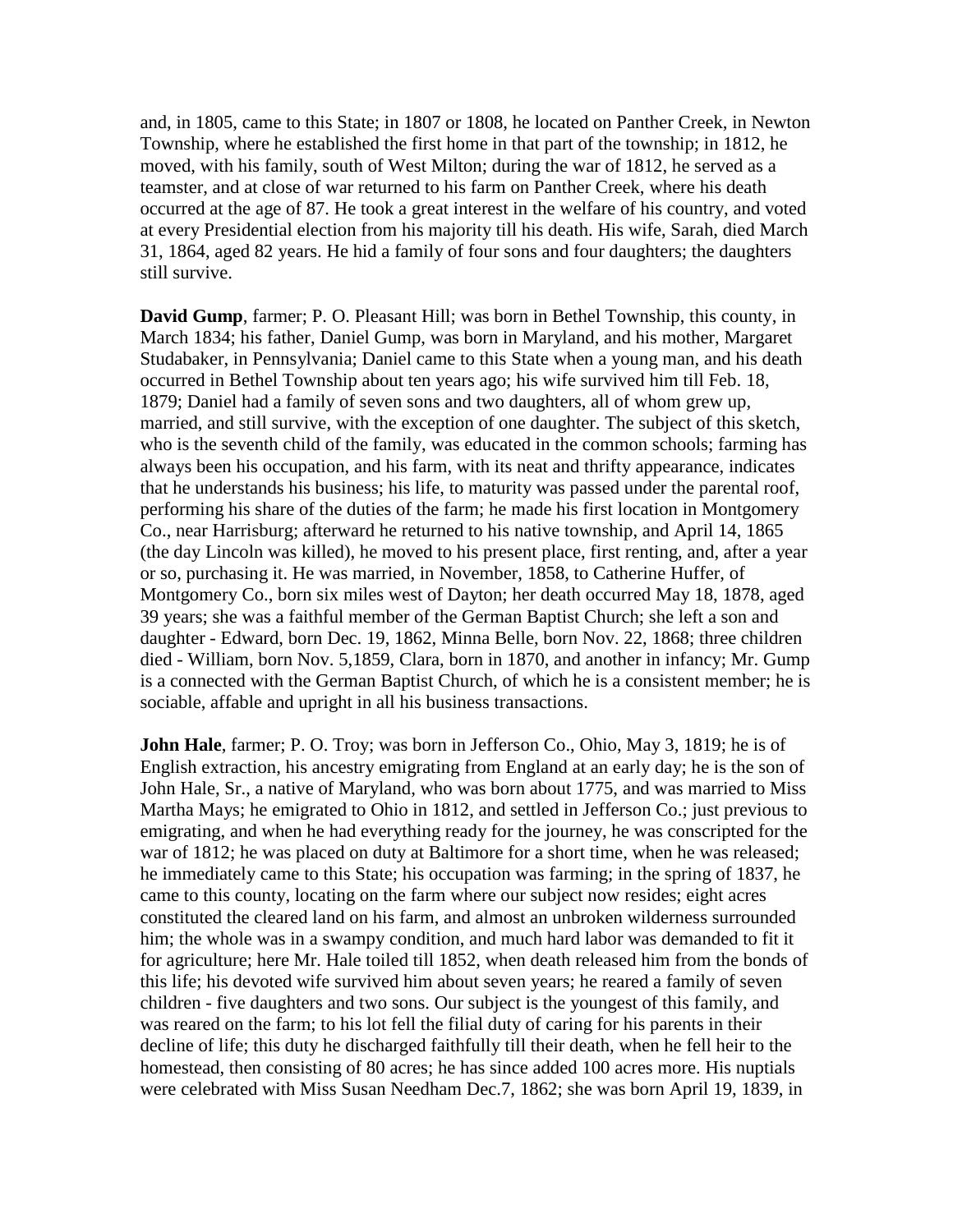Preble Co., Ohio; Mr. and Mrs. Hale are the parents of six children, three of whom are deceased the living are Blanche, Louis and Delia; Mr. and Mrs. H. are faithful members of the Protestant Episcopal Church, of Concord Township, and are living exemplary lives.

**Isaac Hall**, farmer P. O. Pleasant Hill; one of the few early settlers of Miami Co.; was born in Newberry District, S. C., near Newberry Court House in 1806, Jan. 19; his father was Amos Hall, of South Carolina, and his mother, Sarah, daughter of Marmaduke Coate; he landed in Ohio the 1st of March, 1807, having been six weeks on the journey; he located in Union Township, on land now owned by David Elleman; here he died at the advanced age of 84 years, at his son-in law's, Millen North. Sarah, his wife, died previously, at the same place; they reared a family of nine sons and five daughters. The subject of this sketch is the fifth child of the family, and the oldest surviving member; his education was acquired when the imperfect subscription system was in vogue, and consequently his early advantages were limited; he helped his father on the farm till majority, when he moved to his present farm in November, 1827; it was then all in the woods, and required much hard labor, with many sacrifices, to make out of it a home; but this Mr. Hall accomplished by his unflagging industry; he lived on the land seven years before he could raise sufficient money to enter it; it then consisted of 80 acres, but he now has in his possession nearly 250 acres; he comes from a vigorous and industrious stock, and has nobly contended with the difficulties and hardships incident to frontier life he is a self-made man, his present competence being wholly the result of his own industry and skill, assisted by his noble wife, his life has been an exemplary one, inoffensive, upright and generous; in religion, he is with the Christian denomination; in politics he is Republican; he was originally a Whig, and cast his first vote for Henry Clay. He has been married three times, first to Anna Hayworth, daughter of James Hayworth, an early pioneer; she was born in 1809, and died in 1849 ; five sons and five daughters were the issue of this union. His second marriage was with Catherine Lowry, nee Rodehamel, of this Township, who was born in 1804, and died in 1863. For his third wife he married Maria Clem in 1864, a native of Maryland, born near Harper's Ferry.

**JOSEPH C. HAYWORTH**, farmer; P.O. Laura; was born July 18, 1817, in Newton Township; he is the son of James and Ann (Coppock) Hayworth, who had a family of sixteen children, fourteen of whom grew up and reared families. James emigrated to Ohio in 1806, located on Sec. 29; after residing here for a time, he purchased a farm in Sec. 34; here he died in 1828, at the age of 54 years; his wife died September, 1870, at the age of 90 years. The subject of this sketch has followed farming as a life occupation, with success, as his present possessions attest; his father dying when he was yet a small boy, he was bound out for a short time, and then was thrown upon his own resources; after working some four or five years he went to Clay Co., Ind., remained four years, and returned to his native place; in 1845, he purchased his present place. Mr. H. was one of the expert hunters of Newton Township in the pioneer period of its existence, and much wild game has been brought down by the well-directed aim of his rifle; he killed a bear near his present place as late as 1839. He has been married twice; first to Elizabeth Coate, by whom he had a family of twelve children, four of whom are now dead. His second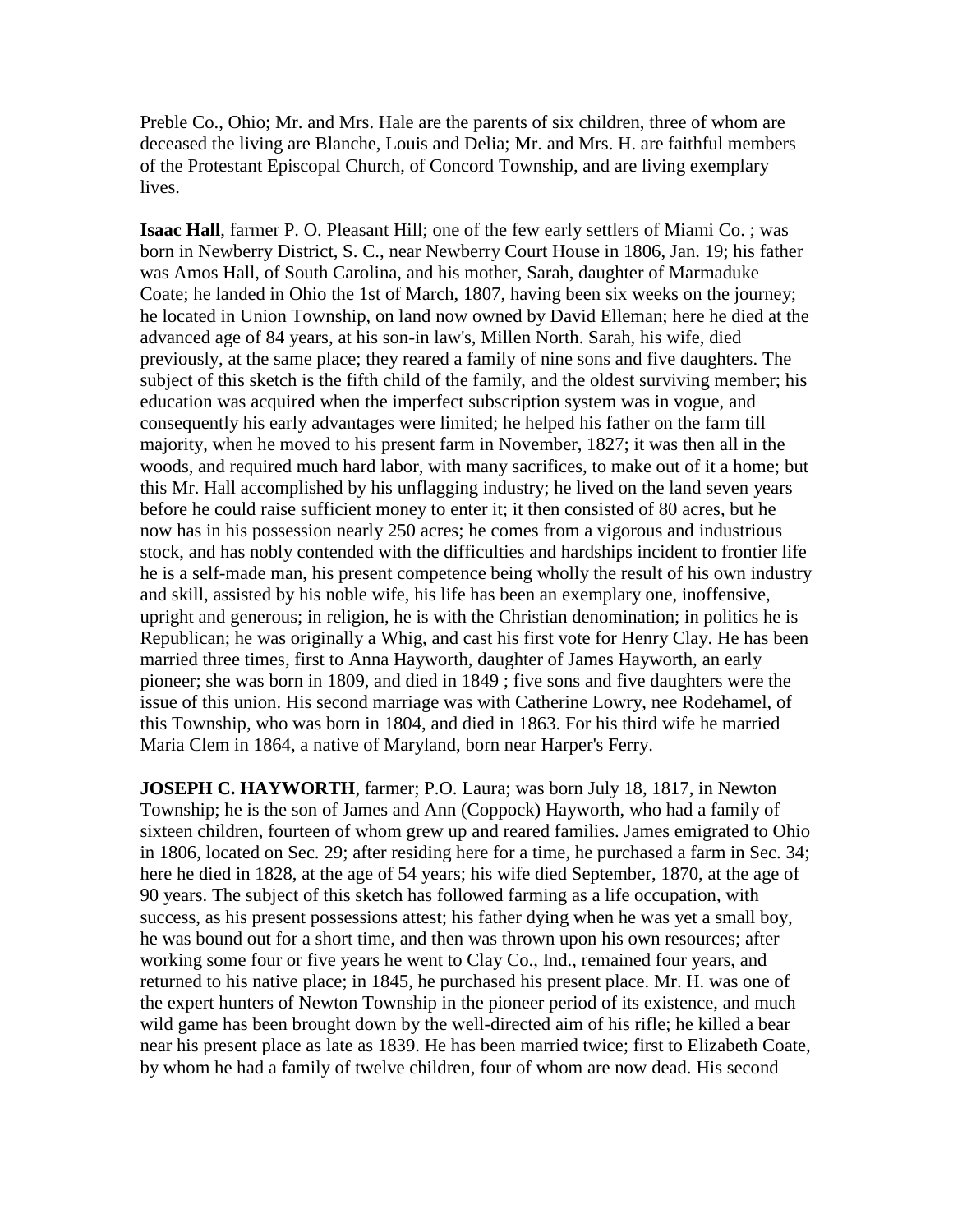marriage was with Victoria Gall, Aug. 29, 1874; she was born in Germany in 1845; they have one child. Mr. H. was reared in the Friends' Church, and is now identified with it.

**Benjamin Hellman**, farmer; P. O. Pleasant Hill; was born in Rockingham Co., Va., in 1812, and is the son of Jacob and Fannie (Stickela) Hellman, the former of Pittsburgh, Penn., and the latter a native of Virginia. Fannie Stickela's father emigrated from Germany, and located in Rockingham Co., Va., at an early day. Jacob Hellman emigrated to this State in 1835, and located with his family on the northwest part of Sec. 2, Newton Township; here he and his devoted wife passed the remainder of their lives, he dying at the advanced age of 96 or 97 years, and she dying the same year at the remarkable age of 103 or 104 years. They reared a family of five sons and three daughters, of which the subject of this sketch is the fourth child. He was brought up on a farm, and has devoted his life to agriculture not having the advantages of common schools, he adopted a method of self-culture, and thus acquired a fair education; he came to this State with his parents, and, in connection with one of his brothers, purchased the land on which the family settled; soon after this, he purchased his present place, and on these two farms he has resided since coming into the county. He finds his political creed in the Democratic party. He was married to Mary Casper, and has a family of six sons, all living, and located near the homestead.

**John Helmick**, farming; P. O. Pleasant Hill; was born in Miami Co., Monroe Township, in 1840, and comes of the early settlers of this county be is the son of Jacob and Catherine (Younce) Helmick; Jacob Helmick was born in Montgomery Co., near Salem, July 30, 1817; his parents were John Helmick and Susannah Knife, both of Fayette Co., Penn.; his father was a tanner by trade, and an early settler of this county. He had a family of five sons and two daughters. Jacob Helmick was raised a farmer and has made farming his life occupation, which he followed till 1858, in Monroe and Concord Townships; at this latter date, he, moved to Newton Township, where he still resides. His marriage with Catherine Younce was in 1837. By this union they have had fourteen children, eight sons and six daughters; one son and three daughters have died. Catherine Younce is the daughter of Philip Younce, one of the pioneer ministers in the German Baptist Church; he was born in South Carolina in 1793, and died in Miami Co. in 1865-7 he came to this county when about 25 years old, and located in the woods in Union Township. He had a family of ten children, two sons and two daughters still survive; four of his sons became ministers; three of the German Baptist Church, and one of the Disciples. The subject of this sketch is the oldest son of the family, reared a farmer, he has made the pursuit of agriculture his life vocation, and by his industry and good management has been successful; he received only a limited common-school education, as he was the oldest of the family, and was much detained at home on the farm; he made his first start on his own resources and responsibilities, in the vicinity of his nativity ; he related for about five years, when he purchased 75 acres east of Pleasant Hill, in Newton Township; nine years ago he purchased his present place, consisting of 80 acres, where he has since lived, with the exception of eighteen months, when he was engaged in tanning. He finds expression for his religious creed in the German Baptist Church, of which he and wife are faithful members. He was married in 1861 to Mary Seighman, of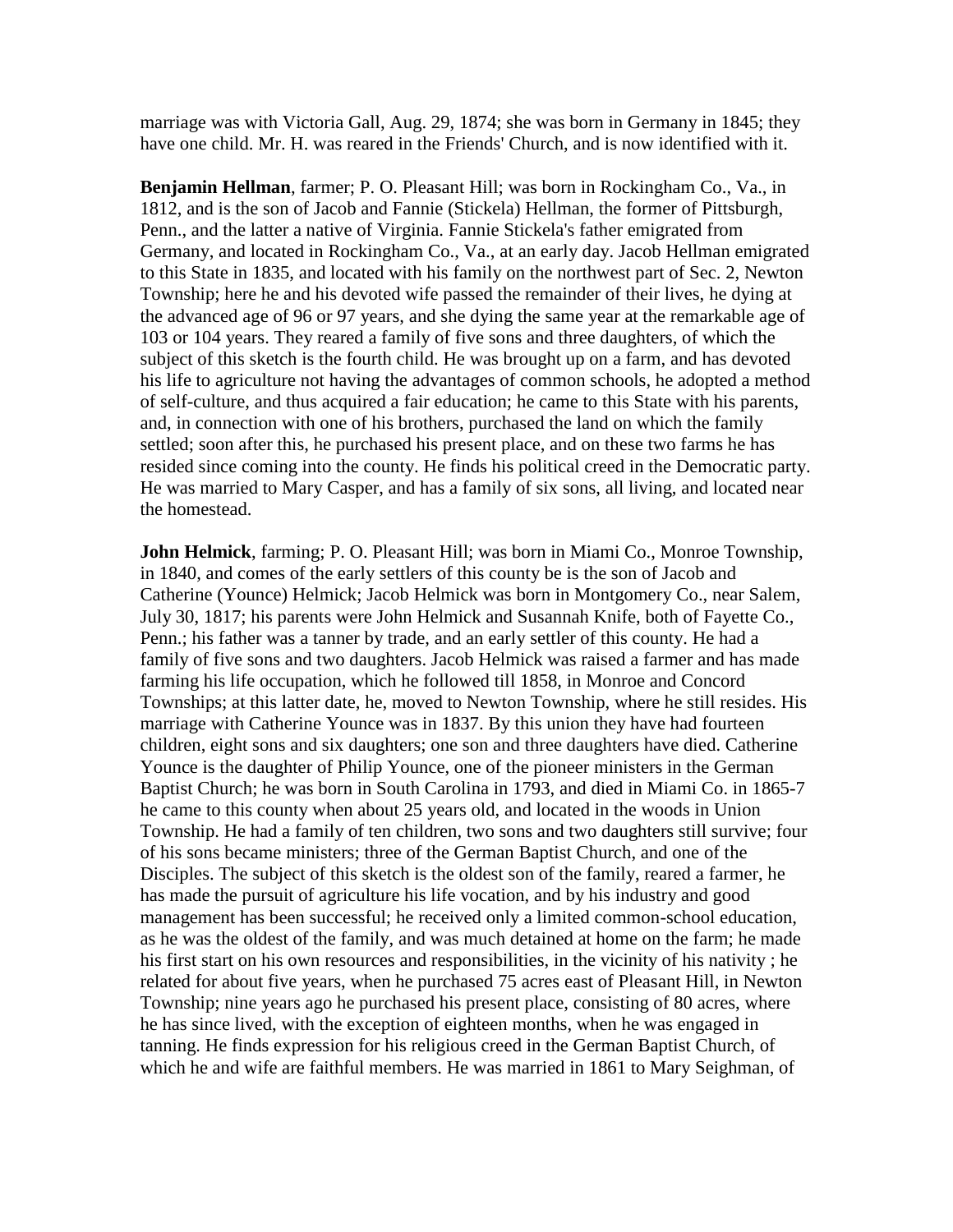this township; her ancestors were from Pennsylvania. Three children, one son and two daughters, have been the issue of this union.

**John Hildebran**, farmer; P. O. Laura: was born in Hamilton Co., Ohio, in 1825, and is the son of John Hildebran, of this State; his parents were early settlers, and lived to remarkable ages - he to the age of 102, and she to the age of 101. John H., Sr., was married to Esther Long, of Pennsylvania. After the marriage of John H., Sr., he moved to Missouri in 1828, he came to this county, and remained several years, when he emigrated to Indiana, where he passed the remnant of his life. He had a family of six sons and six daughters, nine of whom are still living. One of them lost his life in the late civil war, during the siege of Richmond. The subject of this sketch was 3 years old when he came to this county with his parents. He was married in 1847 to Rachel Tucker, of Indiana;' she is the daughter of Nicholas Tucker. Mr. H., soon after his marriage, purchased the farm in southeast part of Sec. 35, consisting of 80 acres, and at once located on it. He removed to Iowa in 1862, and remained one year, then returned and purchased a farm in Sec. 26, consisting of 86 acres, on which he resided till about one year ago, when he removed to Laura, and from there, recently, to Pattysville. Mr. H. is an ardent supporter of the temperance cause, and is identified with a temperance organization. He has endured much suffering since his boyhood with a diseased leg. It was first afflicted with white swelling, and during the last twenty nine years he has had the leg broken several times, and during those years the swelling has gathered and discharged thirteen times. A son and daughter have been born to him. Mrs. Esther Hildebran was reared in the Friends' Church, and is a faithful member of the same.

**Nathan Hill**, farmer and railroad agent; P. O. Pleasant Hill; comes of early pioneers of Miami, and was born near his present place, in 1829, being the youngest of a family of nine children; he is the son of Nathan Hill, Sr., who was born in Maryland, near Ellicott's Mills, March 15, 1788; he emigrated to this State, with his parents, in 1804; his father, Thomas, was of Frederick Co., Md., and his grandfather, Joseph, was of English birth, and came to this country in an early day; his will, executed in 1798, is after the old English style, and is still in the possession of our subject; Thomas located near present site of Pleasant Hill, where he passed the remainder of his life; Nathan, the father of our subject, was married June 29, 1809, to Frances, daughter of Michael Williams, who settled here in 1800; they immediately erected a hewed-log cabin, which still stands, a, relic of pioneer days; here they passed the remainder of their lives, he dying Jan. 15, 1862, and she Nov. 10, 1870, 80 years old; they were both faithful and earnest workers in the Christian Church almost their entire life. Our subject was reared on the farm, and has always lived on the homestead; he has given considerable attention to the raising of fruit, and has now on his place the largest apple orchard in the township; he is a public-spirited and enterprising man, and was especially active in securing the narrow gauge road which passes through the township; he is now agent for the road in the township; he is a member of the I. O. O. F. of Pleasant Hill. He has been married twice; first, in October, 1846, to Priscilla, daughter of William Furnas, a pioneer of the township; she died Dec. 7, 1847 two daughters (twins); Sarah F. and Priscilla; were the issue of this union. His second marriage was on Dec. 31, 1848, to Martha J. Jones, of this county; William C., Clarissa, Margaret B., Emma C., Maria E. and Edward are the issue of this union.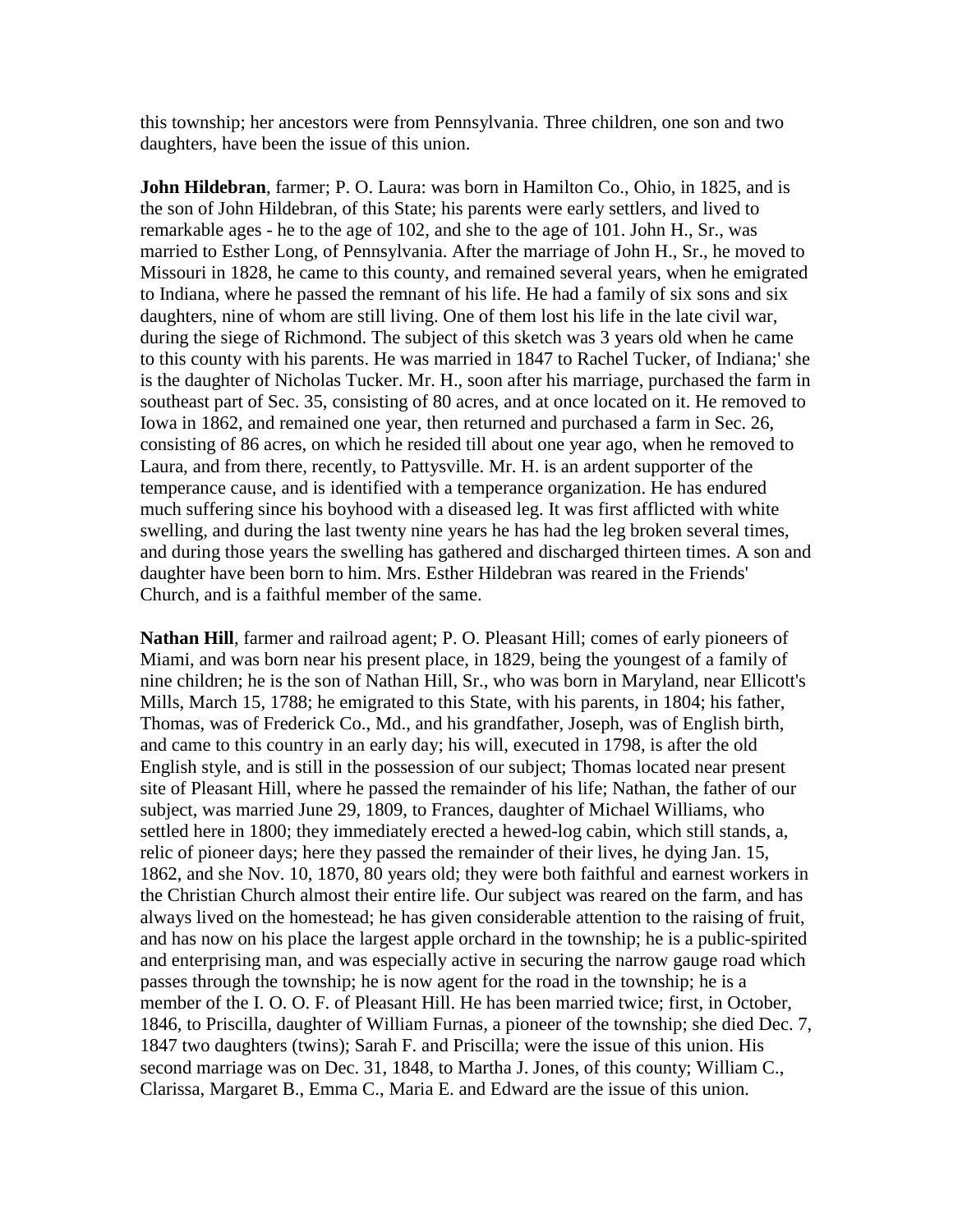**Isaac Hill**, farmer; P. O. Pleasant Hill; is a descendant of early settlers of Newton Township; he is the son of William Hill, and was born in 1848, on See. 20, in this township; his education was limited to the common school; he remained at home, assisting on the farm-work till maturity; he made his first permanent location on the northeast quarter of Sec. 30; at the end of eight years he moved to the place where he now resides. He was married, in 1867, to Mary E. Stichter, daughter of Jacob Stichter; three children have been born to this union, to wit: Cynthia, Charlie and Isaac.

**John W. Hill**, farmer; P. O. Pleasant Hill; born in 1824 on the same farm he now resides on; is a son of Nathan Hill Sr., a native of Maryland and an immigrant to this place with his parents when a mere boy; his grandfather was among the first settlers of Newton Township. Our subject's early life was that of a farmer boy; he remained at home assisting in the farm duties till his marriage, which occurred at the age of 19, with Miss Susan Weddle; Mr. Hill, after this event of his life, began farming on his present place here he has continued the pursuit of agriculture, with eminent success, for over a third of a century; he has a most beautiful farm, under the best modern improvements, and has erected on it one of the finest brick residences in the town ship. His wife, Susan, died Jan. 4, 1874; she was a faithful member of the Christian Church of Pleasant Hill, and her death was a loss to the whole community; she is buried in the beautiful Pleasant Hill Cemetery; eight children were born, seven of whom are still living, and six of whom are married; all are settled in the community but one; their names are as follows: Henry H., Sarah J. (married to Dr. Kiester, of Arcanum), Isaac N., John C., Eunice E. (Longanecker), James M., Mary E. (Billows). Mr. Hill's second marriage was celebrated Oct. 15, 1874, with Mrs. Josephine Conway, formerly Miss Josephine Banta, a native of Preble Co., Ohio; she has one daughter, a teacher in the public school of Pleasant Hill; Mr. and Mrs. Hill are both members of the Christian Church of Pleasant Hill, and Mr. Hill holds a deaconship in the same; he is President of the Temperance Association of this place, which bespeaks him an, ardent supporter of the Temperance cause; he is a member of A. F.& A.M. fraternity of Pleasant Hill.

**John K. Hittle**, farmer; P. O. Pleasant Hill; was born on the farm on which he now lives in 1840, and is a descendant of early settlers. John Hittle, his father, entered the land on which the subject of this sketch now lives, in about 1825. He was born in Bucks Co., Penn., in 1803, and came of German parentage, his father being born in Germany. He was raised a farmer, and adopted farming as his vocation through life, and shoemaking as an accessory. He came to Ohio, when about 10 years old, with his parents. His father was Nicholas Hittle, one of those who pioneered their way into the wilds of Newton Township. He located on Sec. 8, just above Pleasant Hill. He was a man possessed of powerful physical strength, John Hittle, Sr., was the third child of a family of ten children. He was married to Mary Kessler, of this county, a descendant of early pioneers they had two sons and five daughters, one son died in infancy, and one daughter at the age of 5. John H., Sr., was married the second time, to Mary Divens, and had one child, a daughter. He moved on a farm in Sec. 9, after his first marriage, and passed the remainder of his life there, his death occurring in 1861. The subject of this sketch was raised and has always lived on his present farm. He received his early education in the common school,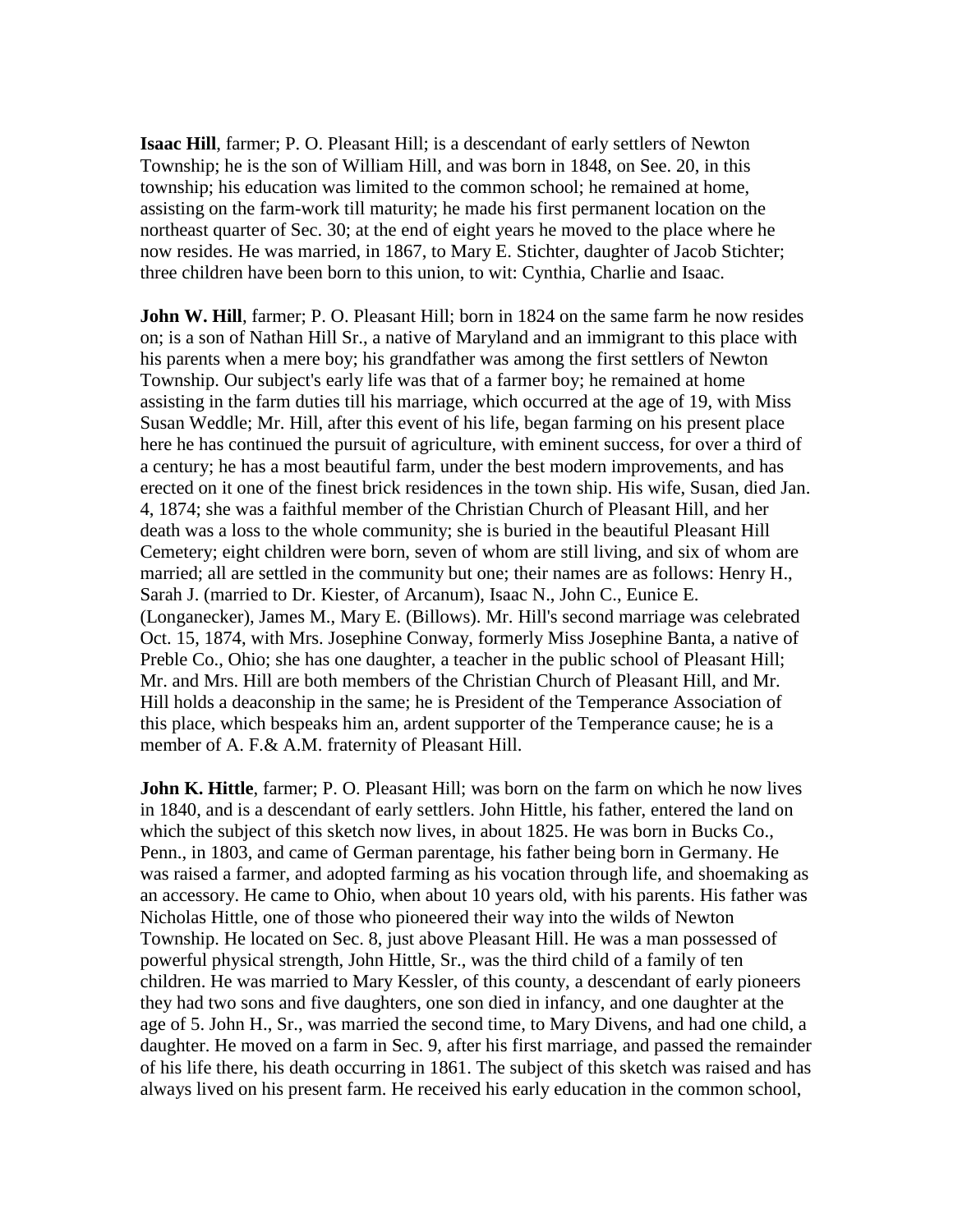which was necessarily much limited. At the death of his father, he took charge of the homestead, then consisting of 160 acres, and soon after purchased half of it, which he still owns and operates. He is a young man of energy and industry, which secures success to him in his vocation. He has been a member of the I. O. O. F. since 1866; is a member of the Encampment at West Milton, and also a member of the Patrons of Husbandry. He finds expression for his political sentiments in the Democratic party; and, in religion, is a Protestant in faith, but not circumscribed by any particular creed. In all of his transactions, integrity is his ruling principle. He was married in 1867 to Mary E. Thompson, of this county, a daughter of John Thompson, an early settler.

**T. and O. Hoover**, saw-mill; P. O. West Milton. Of the business men of Newton Township, none are more deserving of notice than the gentlemen whose names head this sketch; they are descended from pioneers of Ohio their paternal grandparents were among the first to leave the beautiful "land of summer" for the primeval forests of the Northwest Territory; in the fall of 1801, David E. Hoover left North Carolina for the purpose of making Ohio his future home; he located in the extreme northern part of the present limits of Montgomery Co., in this place he passed the remainder of his days, serving one year as a member of the Ohio Legislature from Montgomery Co., and fifteen years as Justice of the Peace of Randolph Township from this it will be inferred that his life was a success and full of usefulness; he reared a family of fourteen children, of whom the father of our subject was next to the youngest; he was born in Montgomery Co., and his life has been given to the milling business on the Stillwater, in his native county; his wife was a Canadian by birth, and emigrated to Montgomery Co. when only 10 years old, with her parents; six children were born to Mr. and Mrs. Hoover all of whom are living. T. Hoover was born in 1844, and O. Hoover in 1846; about seven years ago, they purchased the saw-mill which they are now operating; it is located in the southern part of Newton Township, Miami County, and is supplied with ample water-power the year round besides lumber, they manufacture all kinds of turned chair stock. Oscar Hoover was united in marriage with Miss Elizabeth Bartmass, April 19, 1873; they have one child.

**Jacob Horther**, farmer; P. O. Troy was born in Bavaria, Germany, in 1823; is a son of Wolfgang Horther. At the age of 16, while following the plow, Wolfgang was conscripted for the Bavarian army, and was taken direct from the field, not having permission to go to the house to bid adieu to his parents his term of conscription was six years, of which he served three, procuring a substitute for the remainder of the time. He had five sons and three daughters, of whom Jacob, the fourth child, was reared a farmer and educated in the common schools of Germany. In his early manhood, he traveled considerably over Europe, depending upon his own resources for subsistence. In 1845, his name was drawn to serve in the Bavarian army, but before the day of examination, he made his escape clandestinely and in disguise as the servant of a teamster to Bremen, then secreted himself in a vessel, where he remained till the same set sail for America he reached New York on the 3d of July in safety; from here he found his way to Brookville, Ind., where he learned the cooper trade after one year in Cincinnati, he moved to Hamilton, Butler Co., where he remained sixteen years engaged at coopering; he then moved to Preble Co., and was soon after drafted in the Union army, but secured a substitute; after engaging in the hotel business for three years, he moved to his present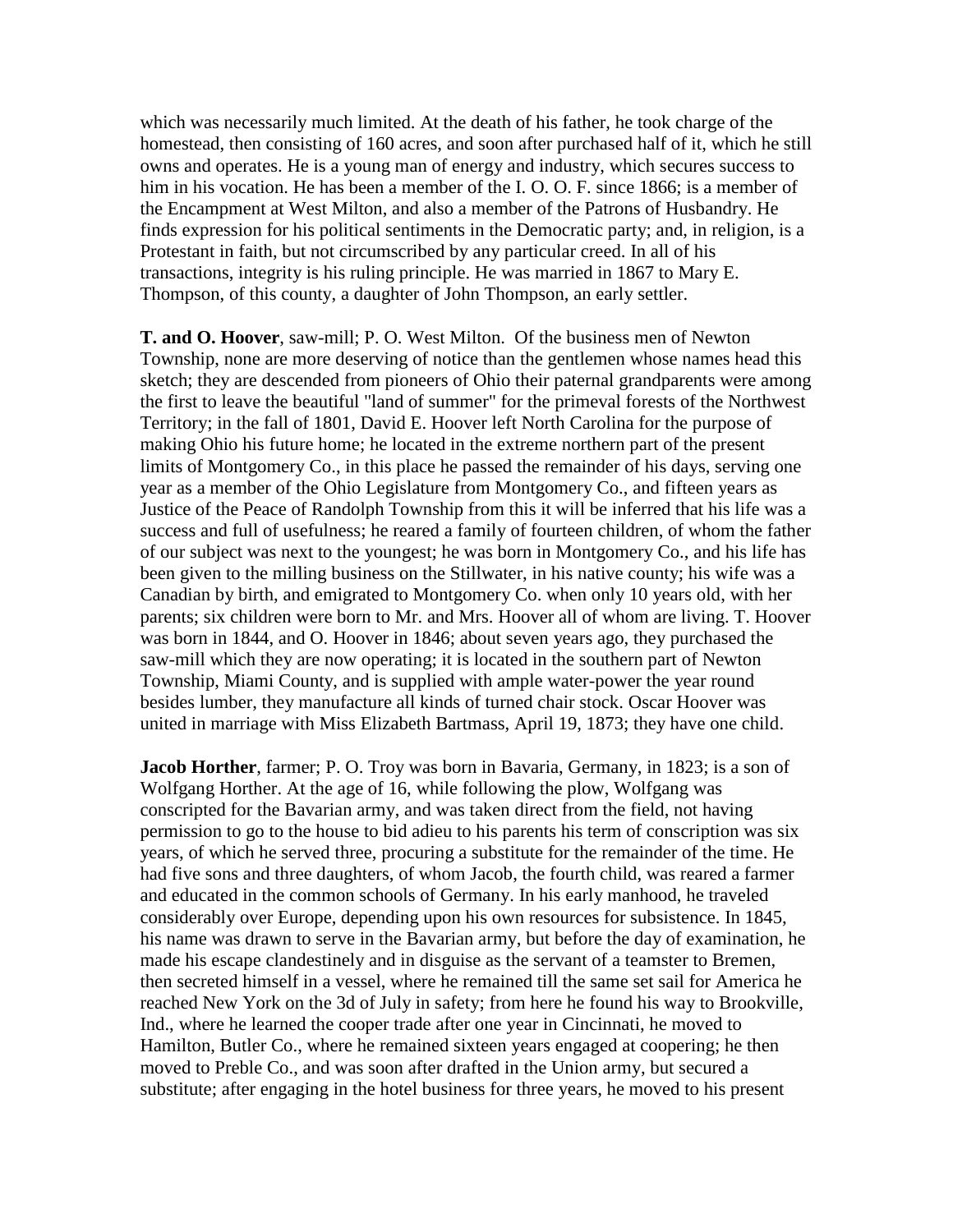place. Mr. Horther is a self-made man, and has established for himself and family a neat home. In religion, he holds liberal views, and in polities is a democrat. He is a member of the following orders: The I. O. O. F., of which he has been Noble Grand; Patrons of Husbandry, of which he was Treasurer, and D. O. H., of Miamisburg. He married Margaret Herzog, in 1846, of Saxe-Coburg, Germany. She immigrated to this country in 1844, and located in Cincinnati. Of their family of two sons and six daughters, one died in infancy.

**Harvey Hunt**, farmer; P. O. Laura; was born in Union Township in 1846, on the farm now owned by Thomas Hunt; he is the son of Ralph Hunt, also a native of this county, who has made farming his life occupation. He was first married to Sophia Walker, by whom he had six children; he has since been twice married, and four children were given to him in the second marriage. He purchased a farm of 80 acres in Darke Co. in 1847, and has since lived there. Our subject was about one year old when he was taken to Darke Co. by his parents here he passed his youth as a farmer, devoting his winter months to the acquisition of knowledge in the common school. He was married in 1865 to Miss Elizabeth Hayworth, a daughter of Samuel Hayworth. After making several moves from Darke into Miami Co., and back again, he finally located four years ago on his present farm; eight children have been born to this union, all living but one, who died in infancy. Mr. and Mrs. H. are members of the Westgrove Christian Church, of Darke Co.

**Benjamin Iddings**, farmer; P. O. West Milton; one of the prominent farmers of Newton Township; is a descendant of early pioneers, and is of Scotch Irish stock; he is the son of Joseph Iddings, one of the pioneers of the Northwest Territory; our subject was born on the place where he now lives, and which has been his residence for sixty-five years; his life has been that of a farmer, and he early acquired habits of industry and economy, which have served him well throughout his life; by his unflagging perseverance and good management, he has put himself in possession of a large farm under the best of modern improvements. He has been twice married, first to Miss Barbara Hill, March 29, 1838, who is a descendant of early pioneers, and sister to Nathan and John Hill; nine children were born to this union; all are living and married; his second marriage was celebrated with Sarah A. McDowell, June 18, 1863; she was born in Dayton, Ohio, and is the daughter of Samuel and Hannah (Baker) McDowell, he a native of Pennsylvania, and she of Tennessee; two children have been born to-this union, one of whom is dead, the other, Myron B., is at home with his parents. Mr. Iddings is a member of the Shiloh Christian Church.

**William Iddings**, farmer; P. O. Pleasant Hill; is the son of James Iddings, who was born in Bedford Co., Penn., June 27, 1783; emigrated from his place of nativity to Greene Co., Tenn., with his parents, When only a child, and when quite young, again emigrated to the Northwest Territory, his parents settling in what is now Union Township, in Miami Co. He married Miss Mary Davis, who was born May 9, 1789, on the banks of the Savannah River, about forty miles above Augusta. Ga.; she emigrated to this county with her parents and located in Union Township; she was the daughter of Abiathar and Lydia Davis; Lydia Davis was a native of South Carolina, and died in Georgia. Mr. Davis again married, and came to this county with a family of three sons-John, Samuel and Benjamin;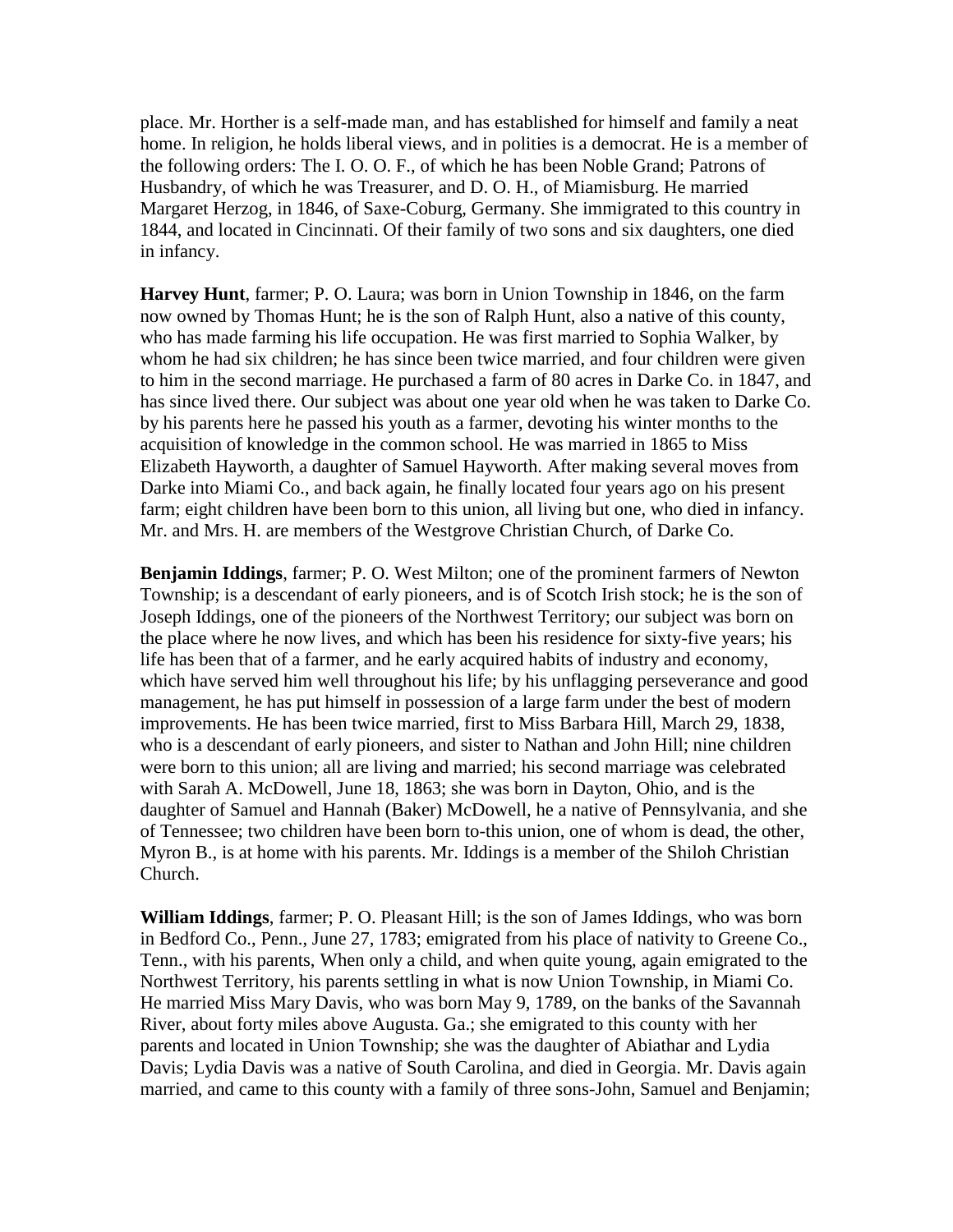and four daughters Rhoda, Mary, Sarah and Lydia, leaving one daughter, Rachel, in Georgia and one son, Amos. Mr. Davis' death occurred at an advanced age. James was the son of Benjamin, a pioneer and prominent citizen of this county; he was born in Pennsylvania, and united in marriage to Phebe Wilkinson he reared a family of three sons; Talbot, Joseph and Benjamin, and six daughters; Rachel, Mary, Ruth, Emilia, Hannah and Phebe; all of these emigrated to this State, and a numerous line of descendants have sprung from them. Benjamin was a man with a fine education, spending several years of his life in college at Philadelphia. He was reared in the Friends' Church, and for many years before his death, held an eldership in the same. for a long period, his usual seat at the Friends meetings, at Union Chapel, was regularly filled by him, but finally death made his place vacant; his brother James was also a finely educated man and was the author of a rhyming geography. Our subject was born Sept. 26, 1809, in Newton Township, in the log cabin of pioneer days. The wilderness surrounded him, and his early training, both mentally and physically, was obtained from its solitudes. He early became inured to the privations and hardships of frontier life; his early educational opportunities were very meager. The first 25 cents he ever owned was invested in a book, showing the early bent of his mind. This literary inclination he has been assiduous in cultivating, as his fine and large selection of books indicates. He married Miss Margaret Coppock April 2, 1829; she was a daughter of Thomas Coppock, and died 30th of March, 1869. After his marriage, Mr. Iddings moved to place where he now resides; he has a farm of 140 acres under the best of improvement; he has taken a great interest in the cause of religion since his membership with the church in November, 1842; he has donated considerable sums to the Antioch College, of Yellow Springs, Ohio, and the Merom College, of Indiana. He is an ordained minister in the Christian denomination; contributed largely to the building of the Shiloh Church on his own farm, an organization of 164 members. Five children were. born to Mr. Iddings by his first union, all of whom died in early life. His second marriage was celebrated, July 14, 1870, with Miss Mary Cuthbert, a native of Ireland. They have four children, three sons and one daughter.

**A. J. Iddings**, farmer; P. O. West Milton. We herewith present a sketch of the Coppock family, as descended from the pioneer Thomas Coppock together with the sketch of the gentleman whose name heads this biography. Thomas Coppock was the second of a family of nine children, as follows: John, Thomas, Benjamin, William, Samuel, Jesse, Margaret, Betty and Jane; all were born in South Carolina, and had grown up to maturity before their emigration to this State; they came here in the beginning of the present century; Thomas settled on the southwest quarter of Sec. 33, in 1804, and his family constituted one among the first of Newton Township; he was a blacksmith, and immediately after his location here, started a shop, which was the first in that section of the country; Thomas Coppock lived to, an advanced age, and reared a family of five daughters and three sons, to wit: Edna, Jane, Mary A., Margaret, Sallie, John, Moses and Joseph; John and Moses died in early manhood, leaving only Joseph bearing the family name; blacksmithing was his chief vocation throughout life; he was born Oct. 20, 1805,, his death occurring Sept. 30, 1839. He was united in marriage to Miss Barbara Waggoner Dec. 3, 1829; she was born Sept. 20, 1805; her father was a native of Newberry District, S. C., born Jan. 29, 1775. He celebrated his marriage with Mrs. Mary Davenport, formerly Miss Mary Mast, in 1801; she was born March 21, 1772; her first husband lost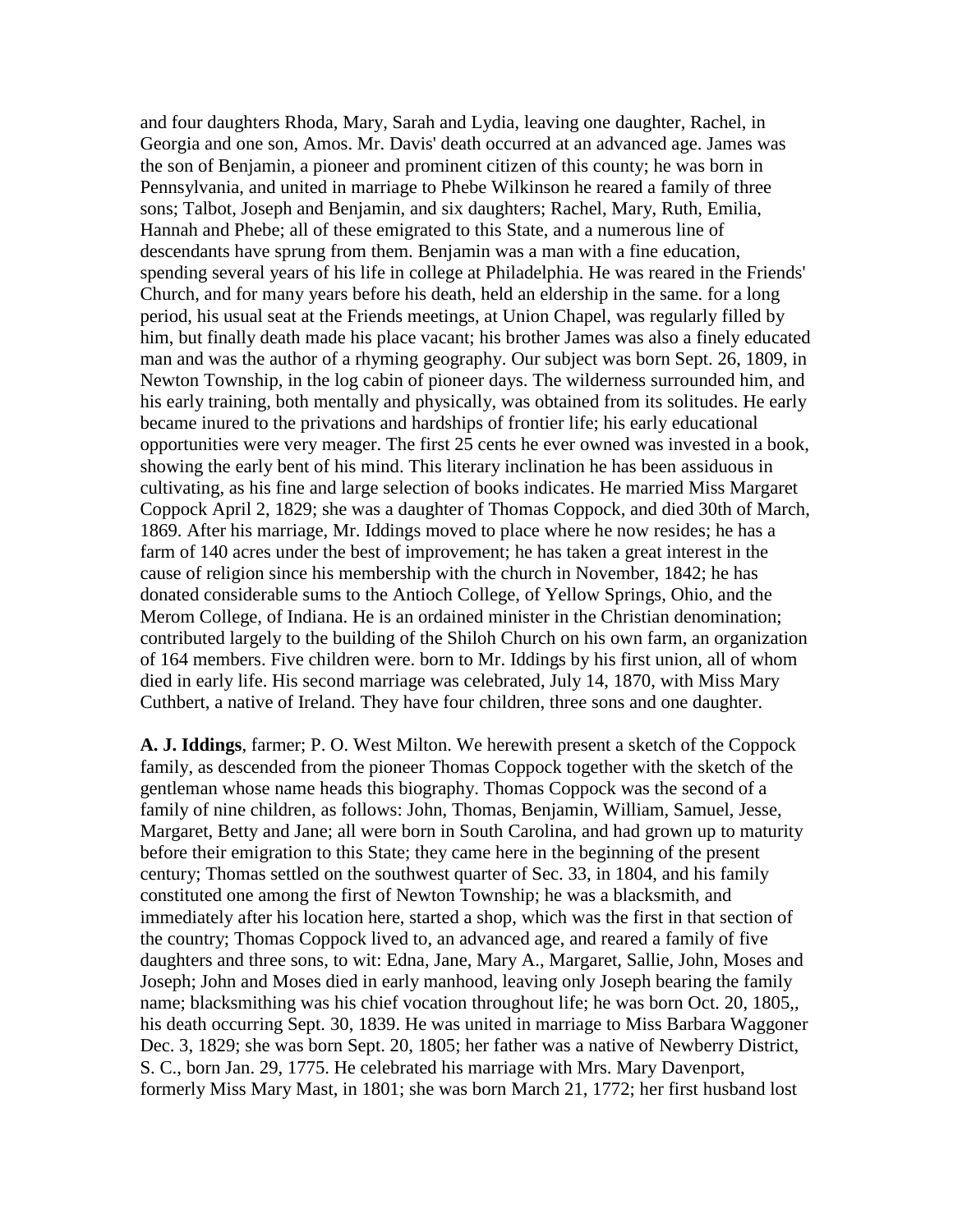his life on the Ohio River; she had two sons by this union; Noah and Martin; immediately after the marriage of Mr. Waggoner, he emigrated to this, State, locating in the extreme south part of Union Township; here they toiled till death, Mr. Waggoner dying June 3, 1857, aged 82 years, and Mrs. Waggoner, Nov. 21 1850 ; Mr. and Mrs. Coppock raised a family of four children, one son and three daughters ; Thomas and Mary died leaving each a family; Charlie, the son of Thomas, being the only child bearing the name of Coppock. A. J. Iddings is the son of Benjamin Iddings; he was born Aug. 29, 1842. He was united in marriage to Miss; Jane Coppock Nov. 23, 1865; one child, a son, Esty, was born of this union in August, 1866.

**Benjamin G. Inman**, farmer; P. O. Pleasant Hill; was born Aug. 11, 1836; he received a liberal common-school education, and has been a close student of medicine for twentythree years; at present he operates a woolen-mill at West Milton, Ohio; he is the son of the elder George Inman, a pioneer of Newton Township, and one of its prominent and valuable citizens; George was born in Newberry District, S. C., June 24,1798, and was the son of Benjamin and Elizabeth Inman, who were born in England, near-the city, of London; Benjamin was. a man of small means, and, being zealous in his religion, he met with a great deal of persecution, which caused him to emigrate to the United States; he located in South Carolina, where he erected a flouring-mill, which proved a great source of profit to him; this he was not long permitted to enjoy, death calling him from ;works to rewards when George, the youngest of a family or three sons and one daughter, was only 3 years old; his wife, Elizabeth, moved with the family to Burke Co., Ga., where she had some relatives; here, in this remarkably poor, sandy country, she found it a great struggle to sustain herself and family, and received but little sympathy from friends she remained here in destitute circumstances for eight years; while here, in the heart of slavery, George daily witnessed the cruelties and atrocities of the system; many horrible scenes were indelibly impressed upon, his youthful mind; one, the burning of three slaves at the stake, of which he was an eye witness, he used to relate with much feeling; these scenes firmly biased his mind against the system of slavery; at the age of 14, he suffered the loss of his mother by death, and then realized what it was to be left an orphan among strangers; he now moved back to South Carolina, were he received his education, which consisted of nine months' schooling; in this time he learned to read and write, and laid the foundation of his future life; he then began to study the Bible, and was, the remainder of his life, a close student of the Word of God; he could repeat from memory at least one-eighth of the Bible; he emigrated to Ohio in 1818, and, in 1820, married Julia Ann Burns, who emigrated from Pennsylvania in 1813, and located on the present site of Pleasant Hill; she died May 9, 1872, esteemed by all who knew her, a Christian woman, true and noblehearted; they had four sons and six daughters, one daughter, Polly, dying when a small child, in 1823, and one son and two daughters within a month, in 1850 ; the rest still survive, useful members of society. Mr. and Mrs. Inman became members of the Hopewell Christian Church of Pleasant Hill in 1820, and remained faithful members and exemplary Christians till their death; George was ordained an Elder in the church in 1822, and earnestly and faithfully discharged its duties till 1859, when he was ordained a minister, which position he filled till death; during his ministry he preached over 6,000 sermons; as a minister, he possessed many natural gifts; eloquent in his address, gifted with a musical voice, pungent and bold in his remarks, forcible in his arguments, and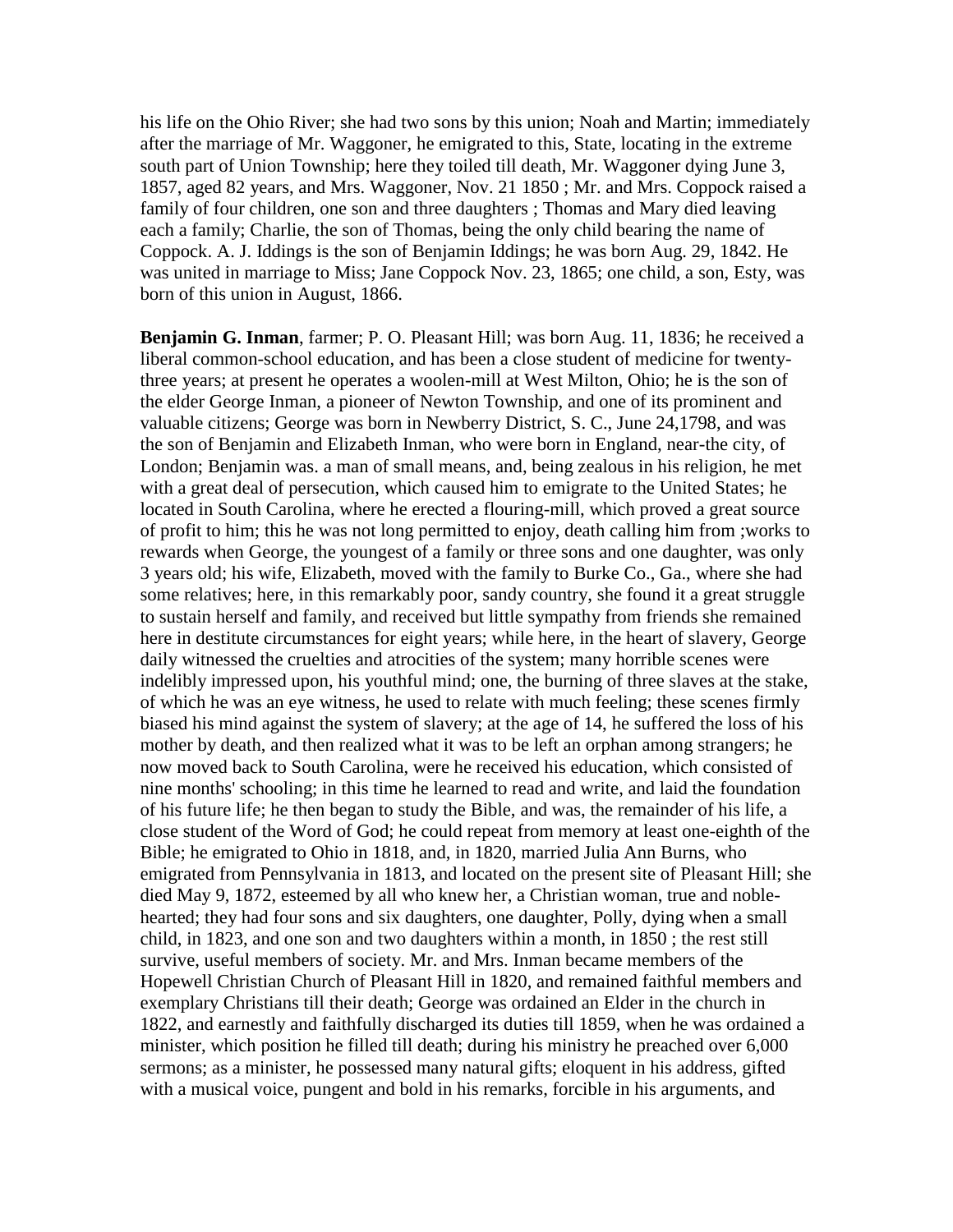winning in delivery, he was eminently efficient in his ministerial work; in 1822, he purchased a farm, consisting of 1021 acres in See. 24, Newton Township, where he passed the remainder of his life, his death occurring Jan. 15, 1880, in his 82d year; as an early and earnest supporter of the Abolition cause, an advocate of the free-school system, an ardent temperance worker, and a man of benevolence, he will long be remembered.

**Harvey Jones**, farmer; P. O. Laura: one of the early settlers; born in 1823 in Union Township; is a son of Jesse Jones; one of the pioneers, who was born in Georgia April 15, 1794; he is the son of Samuel and grandson of Francis Jones, of North Carolina. Samuel raised eleven children, all of whom became heads of families, Jesse being the only surviving member. In 1805, Samuel, with his family, came to Ohio, locating north of West Milton, where he died at 84 years of age; his wife died at the age of 88 years. Jesse came to Ohio when 11 years old; his early life was that of a pioneer, and he has always been a farmer; married three times; his first wife, Jane Cothran was from South Carolina; his second, Naomi (Tucker) Jones, was a native of Tennessee; his third wife, Betsy (Hayworth) Davis, was born June 13, 1800, in South Carolina; her parents came to this county, in 1806, and located in this township. Harvey remained with his father until 21 years of age, after which he farmed the homestead one year, then purchased his present place and erected a log house, which is now supplanted by a fine residence upon his well-cultivated farm, brought to this condition by his own hard labor. His first wife, Rachel Hunt, was a daughter of Elijah Hunt, an early pioneer. She was a consistent Christian, and died in October, 1869. Of their nine children, six survive. His second wife, Mrs. Mary (Thompson) Richardson, was a native of Darke Co., and the widow of Josiah Richardson, who enlisted in the 69th O. V. I., was fatally wounded near Georgia, taken to the hospital at Nashville, Tenn., where he died. Mr. and Mrs. Jones take a deep interest in the cause of religion, both being members of the Christian Church at Laura.

**George Kauffman**, deceased; was born in York Co., Penn., Nov. 13, 1821. His father, Peter Kauffman, and Elizabeth Hefflebauer, his mother, were both natives of Pennsylvania. Peter Kauffman followed the pursuit of agriculture; in 1830, he immigrated with his family to Ohio, and located on a farm in Montgomery Co., four miles north of Dayton, where he passed the remainder of his life, his death occurring September, 1872. He had a family of eight children, only three of whom survive. Mrs. Kauffman died some thirteen or fourteen years ago. The subject of this sketch was the sixth child of the family, and was reared a farmer; he remained at home with his father till about twelve years ago, when he purchased three farms in this township, and on one of them moved; this is located in Sec. 3, Range 4. His death was caused by an accident. He was occupied in hauling his sugar cane to the factory the barrel upon which he was sitting tilted, throwing him between the horses, frightening them so that they ran, dragging him with them, and injuring him so severely that he died the next day. Mr. Kauffman was a man of many sterling qualities he was industrious and enterprising, and in business transactions was strictly honest. His death removed from the community a good citizen and a Christian gentleman. He was member of the Christian Church. He was married in 1872 to Rebecca M. Brown, of Frederick Co., Md., who was born in 1847, and came to this county in 1868, locating near Troy. They had a family of one son and three daughters.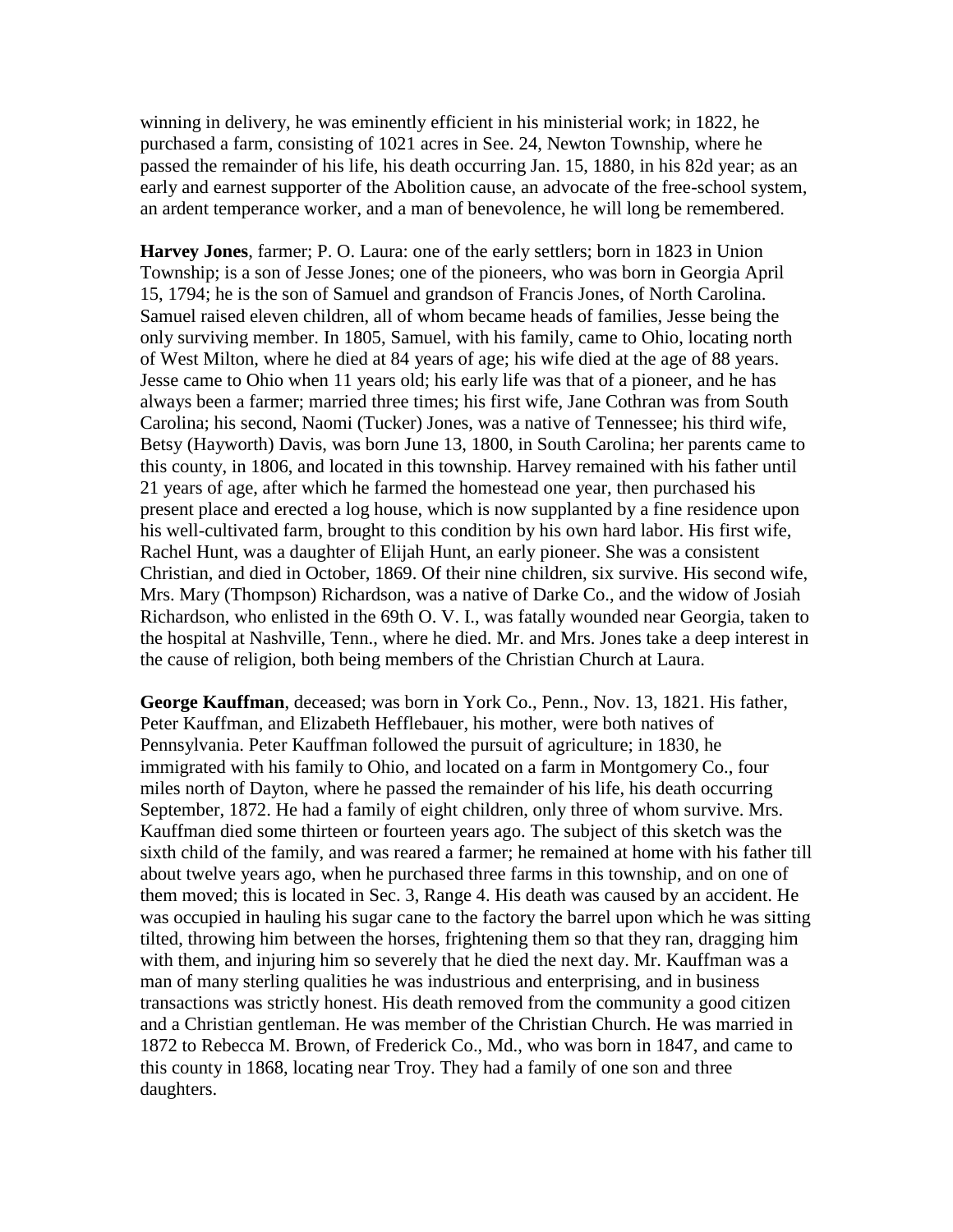**S. W. Kiester**, physician, Pleasant Hill; one of the prominent physicians of Miami Co.; was born in Newton Township in 1842; he is of English and German descent. Peter K., his father, was born in Pennsylvania, and emigrated to, Ohio in the fall of 1840, locating near Pleasant Hill, in the vicinity of which he, passed the rest of his days. He was united in marriage, in Pennsylvania, to Miss, Mary Bashore, a native of Pennsylvania. Mr. Kiester's death occurred Aug. 24, 1876, aged 59 years 9 months and 7 days; he is buried in the Pleasant Hill Cemetery, and over his grave has been reared a large, beautiful and imposing, monument, of marble, commemorative of his life and death. Dr. Kiester's early life was that of a farmer boy; at the age of 17, he entered the National Normal Institute of Lebanon, and spent several subsequent summers as a student there, his winter months being devoted to teaching; at the age of 21, he turned his attention to the study of medicine, and entered the Jefferson Medical College of Philadelphia, graduating at the age of 25 he located at Laura, in this county, and began the practice; after seven years of successful work, he sold out, and purchased the large farm on which he now resides, thinking to retire from the profession, but by request of his brother, he went with him to Arcanum, where he spent two years in practice, and then removed to his large farm in 1877; since then he has been engaged in managing and discharging the duties of his profession; his life is a fair illustration of what energy and correct business habits can accomplish. His nuptials were celebrated with Miss Sophia Williams Oct. 6, 1867 she is a great- granddaughter of Michael Williams, the first settler on the banks of the Stillwater, and granddaughter of the Rev. John Williams, the pioneer preacher of the Upper Stillwater. One child, Pearl, was given to them Sept. 14, 1874.

**Joseph Kinzie**, farmer; P. O. Pleasant Hill; was born in Union Township, in this county, in 1841 he is the third child of Zaccheus and Elizabeth (Albaugh) Kinzie. Zaccheus was born in Maryland, his ancestry coming from Germany. He came to this country with his parents when about 2 years old, and located in Montgomery Co. The subject of this sketch was brought up on a farm, and his early training was that of a farmer, which has served him well through life; his early education was limited to the common school; he made his first move from the homestead in Union Township; in the spring of 1868, he took a trip West, and was gone till the spring of 1870, when he returned to his native township here he remained till the spring of 1873, when he went to Indiana; from there, in the following spring, to Missouri, returning in the fall to his native place again; in the spring of 1876, he came to his present place, which he purchased and has since successfully operated. Mr. Kinzie is a young man of enterprise and industry, and a useful member of society. He identifies himself with the Republican party. He was married in 1864 to Lavinia Bowlin, of Pennsylvania; she came to this county, in the spring of 1863. A son and daughter, Emma C. and Theodore, have been the issue of this union.

**Conrad Kriegbaum**, farmer and blacksmith, Laura; he was born in Hesse-Darmstadt, Germany in December, 1834; he is the son of George P. Kriegbaum, who was born in l800. He married Margaret Geotz in 1823 she was born in 1801. and died about four years ago ; Mr. K. is still living at the advanced age of 80 years; he reared a family of ten children, five sons and five daughters, all living but one, and eight immigrated to this country and located in Ohio our subject was the youngest son and was reared on a farm;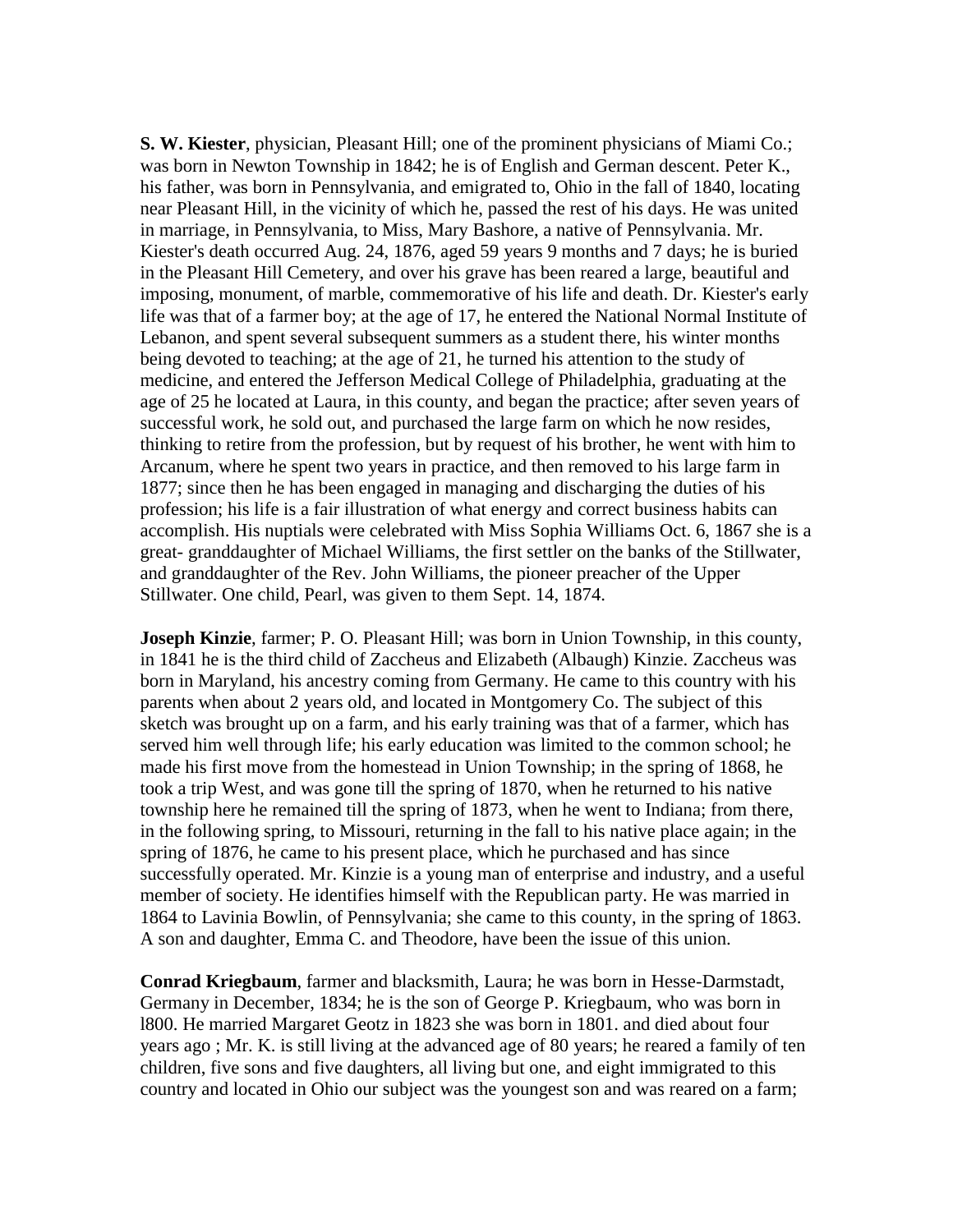he remained at home until he attained the age of 17, when he concluded to try his fortune in America ; he embarked at Havre, France, and after a pleasant voyage of forty-six days, landed in Now York City; from here he came direct to Springfield, Ohio, near where he located and began farming; the following spring he came to West Milton, this county, and entered an apprenticeship at the blacksmith trade; after serving, three years, he worked as a journeyman until 1862, when he set up shop in Covington he operated this until 1871, when he traded his residence for a farm on Panther Creek, in Newton township, this he sold in October, 1877, and purchased where he now resides he combines with his farming blacksmithing. In the spring of 1862, he was married to Miss Susanna Smith, who was born in Pennsylvania and raised in Ohio; they have two children; Anna R. and Martha, E.; Mr. K. is a member of the Evangelical Lutheran Church, and Mrs. K, of the Shiloh Christian Church of Newton township.



**MORGAN LEONARD,** a retired farmer living on his valuable farm of fifty acres, which is situated in Section 13, Range 4, Newton Township, is one of the representative citizens of this section, having served in the most important township offices and for the last eight years been a member of the Board of Trustees. He is also an honored veteran of the Civil War. He was born March 30, 1845, in Juniata County, Pennsylvania, and is a son of Reuben and Elizabeth (Airgood) Leonard. The parents of Mr. Leonard spent their lives in Pennsylvania. They had ten children: Thomas, Milo, Morgan, Elizabeth, Scott, John, Samuel, Alva, Jersey and Jane. Reuben Leonard and wife attended the Dunkard Church.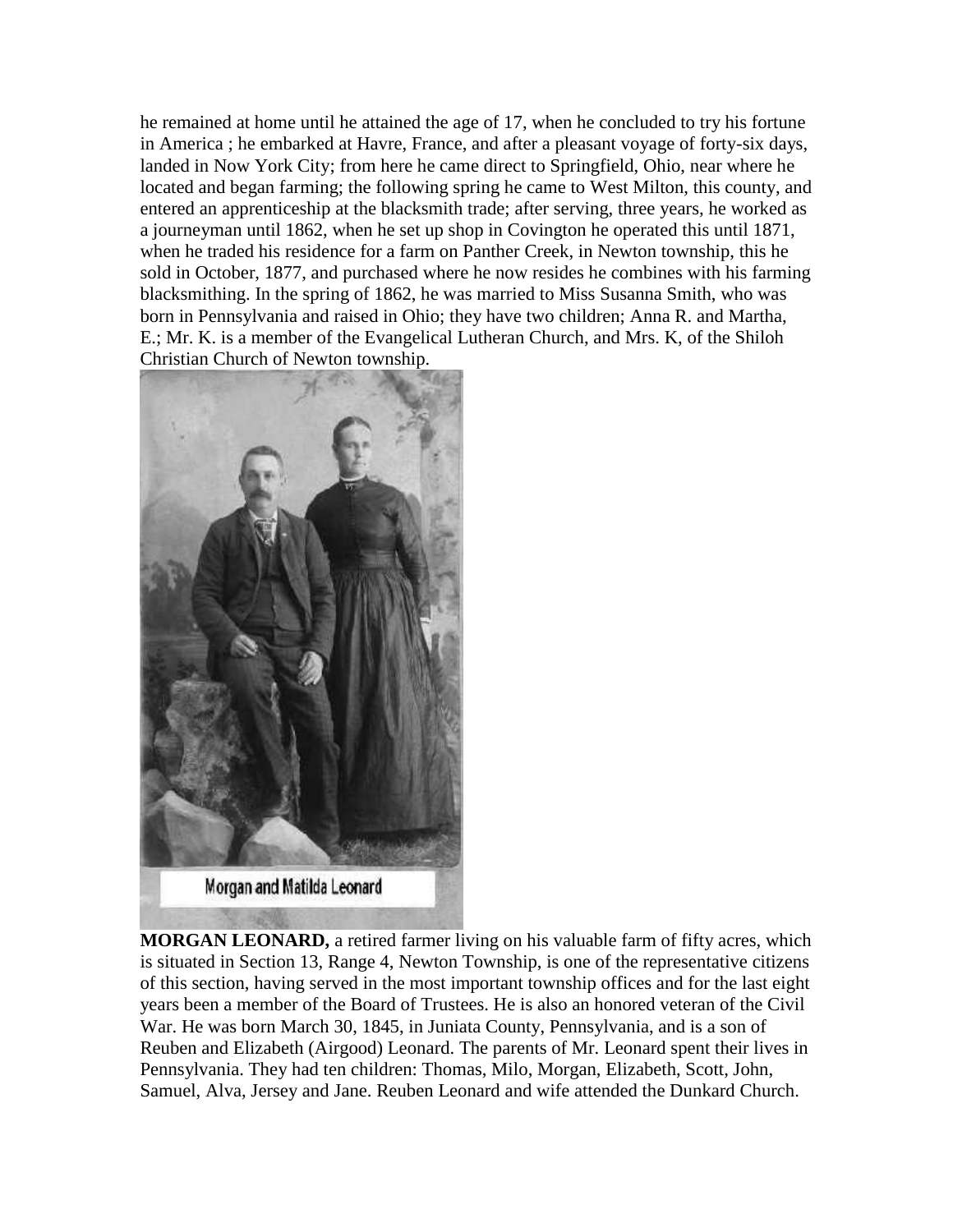He was a strong Republican and his son remembers that he frequently sent his boys out on election day to remind voters of their duty to come to the polls. Morgan Leonard attended school at Oakland Mills, Juniata County, and then went into the railroad shops. He later went out on the road as a brakeman, became a fireman and later was an engineer and was serving in that capacity when he entered the army as a member of Company A, Eighth Ohio Volunteer Cavalry. He was in the service for eighteen months, and during this time was wounded seriously three times and was so incapacitated that he was obliged to retire from the service. It was a long time before he regained his health, and for three years he worked as a silversmith, with his father-in-law at Covington, where he continued to live after his marriage until he came to his present farm. Of this he cleared forty acres and drained 850 rods, putting down tile. He also put up all the substantial buildings and made all other improvements and carried on a general line of agricultural work until he retired. He is a leading Republican in this section and has taken an active part in public matters. For eight years he served as supervisor of Newton Township and has been a trustee for the same length of time. At times he has served in other capacities, always with good judgment and a fit recognition of responsibility. On one, occasion he was kept away from home for weeks while serving on a United States jury, at Cincinnati, and on several, other times has served on the grand jury at Troy. Mr. Leonard was married March 4, 1864, to Miss Matilda Varner, a daughter of Daniel G. and Mary Varner, and they have had eight children, namely: Daniel G., deceased; Reuben, who resides it home; Elizabeth, deceased; Alva, who married Jessie Hoffman; Belle, who married John Marshall, of Darke County, and has two children: Ray and Ira; Annie, who married Irwin Shell, and has one son, Harley; Irwin, who lives at home; and Minnie, who is the wife of Silas Silvers. Mr. Leonard and family attend the Dunkard Church. He is a valued member of the Dan W. Williams Post, G.A.R., No. 369, at Pleasant Hill, of which he has been vice-commander for several years.

**David Long**, farmer; P. O. Pleasant Hill born in this township in 1845 is the son of James and Esther (Eller) Long, the former of Newton, and the latter of Newberry Township. James was born in 1815, and is the son of William Long, of Kentucky. His father, William, Sr., settled one-half section of land, near the present site of Pleasant Hill, in 1807 or 1808. Of his family of four sons and three daughters, whom he brought to this county with him, William was the second child; he located on Sec. 17, where his death occurred in April, 1862, at the age of 81 years. He married Catherine Freeman, and had four sons and seven daughters, two sons now survive. James married in the fall of 1839, and moved at once to his present place. He had four sons and seven daughters; one son, Henry, was a member of the 110th O. V. I., and was mortally wounded in the battle of Winchester. David, our subject, was reared and schooled in this township, being brought up on the farm he remained at home till majority. In 1869, he located on Sec. 7, and subsequently on Greenville Creek, and in 1872, moved to his present place. He and wife are members of the German Baptist Church. He married November, 1868, Sarah, daughter of John S. Deeter, who was born within sight of her present home. Of the two sons and one daughter born to this union, the two sons have died.

**George Loudenslayer**, farmer P. O. Pleasant Hill born in Pennsylvania in 1833; is the son of John L and Susan (Dishon) Loudenslayer, both of Pennsylvania; his grandfathers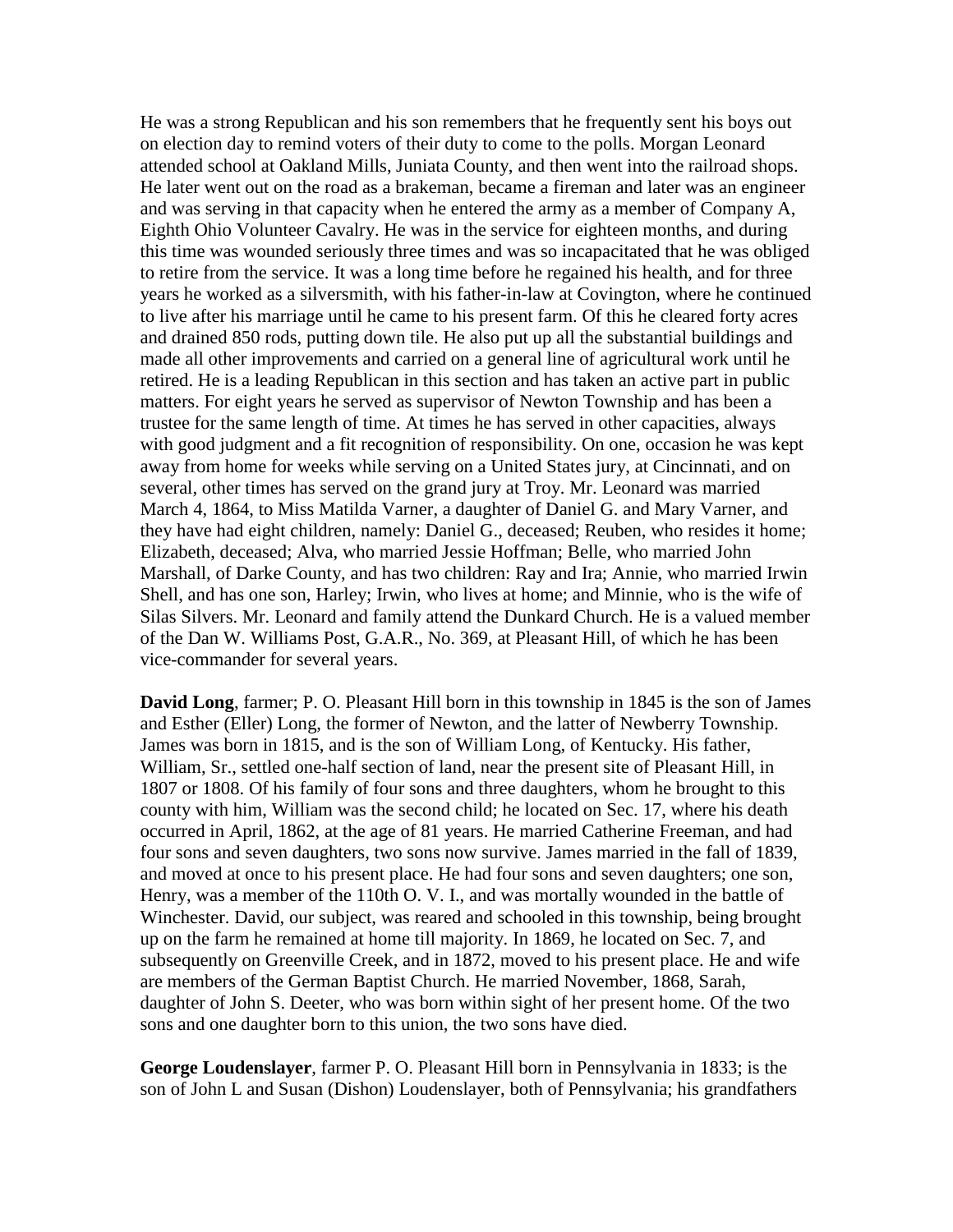were natives of Germany; John L. was a shoemaker by trade; he died in 1835, leaving two daughters and one son; Mrs. L. afterward emigrated to Ohio, where her death occurred in 1861. The subject of this sketch was not 3 years old when his father died, and at the age of 7 years was bound out for his board and clothes; at the age of 15 he began working for wages during the summer, and attending school during, the winter months; at 18, he apprenticed himself to the carpenter trade, which he followed two years; he then immigrated to this county, locating in Monroe Township, he remained here till 1864, when he removed to Moses Doner's farm, two and a half miles southwest of Milton; at the end of four years, he purchased his present place of 80 acres, now under the best of improvements. As a farmer, he is a success; as a member of society, he is pleasant and affable. His religious views find expression in the Brethren in Christ Church, of which he and his wife are members. Married in June, 1857, to Elizabeth Hullacher, of Montgomery Co., born March, 1837, her father coming originally from Pennsylvania; of their nine children. three are deceased.

**SAMPSON A. MARSHALL**, farmer; P. O. Laura; born in this county in 1834, of English descent; his father, William, and mother, Charity Wright, were from South Carolina, the latter born June 11, 1801; they made the journey of 700 miles, to Ohio, in a wagon, with four sons; he first located on the Stillwater, but died at his home in Darke Co., Nov. 10, 1837, leaving ten children-John, born March 25, 1818, died Jan. 9,1854; William, born Sept. 5,1819; Thomas, born Feb. 25, 1822, died in 1871 ; Ahab, born Oct. 7, 1825, died June 18, 1851; Sarah, born June 15, 1828; Jane, born July 6, 1830; Mary and Rachel, twins, born Nov. 15, 1832-the former died Sept. 20, 1854, the latter, June 20, 1853; Sampson, born Oct. 7, 1834, and Charity, born Aug. 14, 1836, died Dec. 18, 1857. Sampson A. learned the carpenter trade, and continued the business until 1857, since which time he has followed farming; he cleared a farm of 32 acres in Darke Co., and in 1878 came to his present place. Aug. 19, 1857, married Mary, daughter of Samuel and Amelia (Hall) Rhodehamel; Samuel was born in Pennsylvania May 3, 1803; his father, John R., was born in Saxony, and his mother, Maria Miller, in Breisen; they came to the United States in 1800, locating in Pennsylvania; in 1804, to Montgomery Co., Ohio, and in 1820 to Union Township, where John R. died, aged 76, and Maria at 90 years. Of twelve children, two survive; Samuel was raised to farm labor, obtaining a limited education; except a short interval, he has lived upon his present place since 1826. May 11, 1822, he married Amelia Hall, her father, Amos, being an early settler; she died July 15, 1878; their children were-Orel, born June 13, 1858; Sarah E., born April 14, 1861; John H., born Sept. 25, 1863; Jane, born Dec. 23, 1865; William, born May 4, 1868; Frank A., born Feb. 25, 1875, and Omer, born Oct. 8, 1877. Samuel R. has been a member of the Christian Church for forty years; of his ten children, three now survive.

**WILLIAM MILES**, farmer; P. O. Pleasant Hill; was born Nov. 7, 1807, in this township; he is the son of Jonathan Miles, who was born in South Carolina, and married Miss Mary Pearson; early in the beginning of the present century, he fell in with the tide of immigration which was flowing into Ohio, from the Southern States. Accompanied by his family and parents, Mr. Miles traveled until he reached the present township of Newton, where he located, on Sec. 31; his father, William, settled in the same township, where his death occurred soon after. Jonathan reared a family of nine children; he lived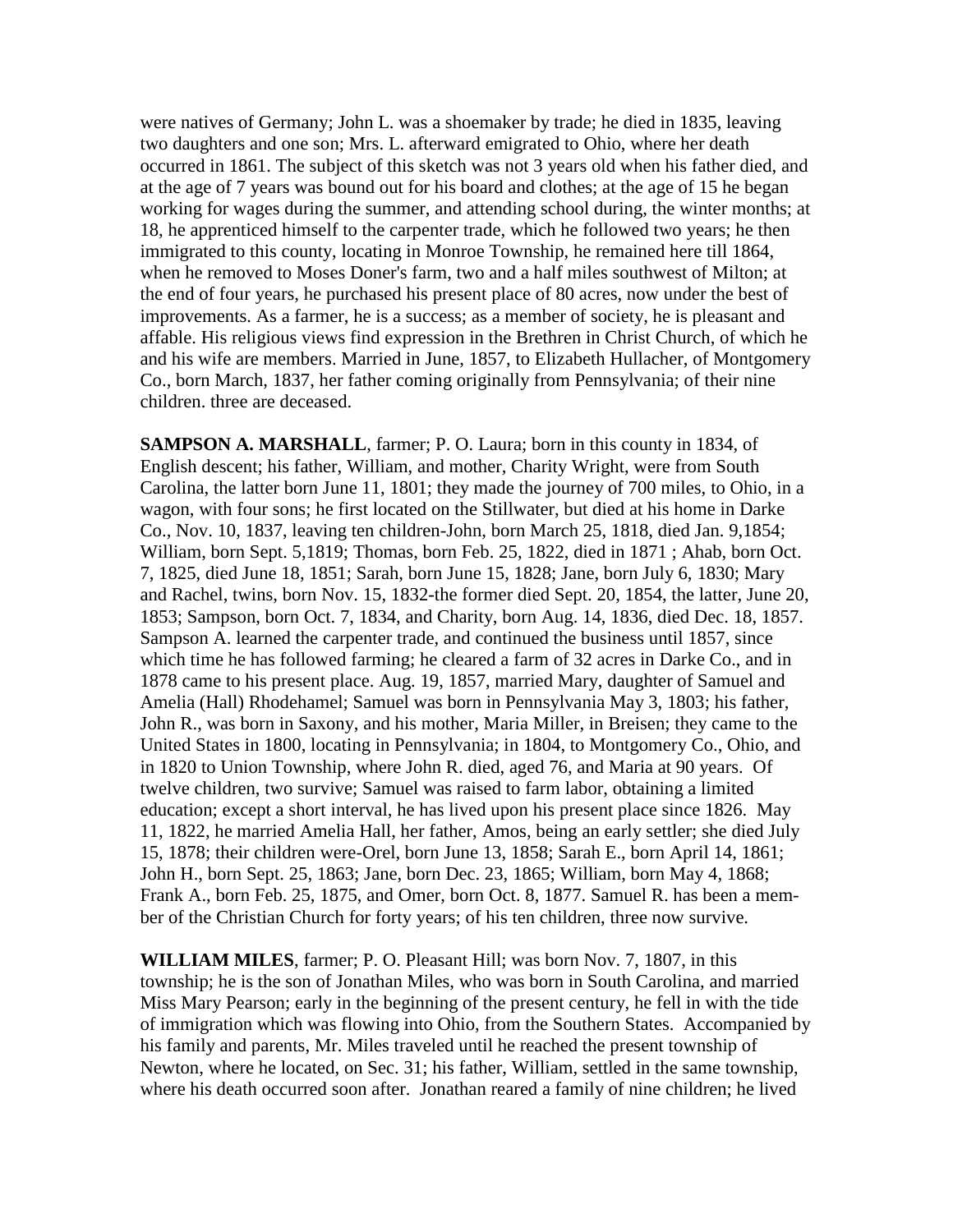to the advanced age of 90 years, when he was gathered to his fathers; his wife preceded him some fifteen years; for fifteen years before her death, she was an invalid, caused by a paralytic stroke. Our subject's entire life has been given to farming. He was married to Miss Sarah Coate in April, 1829; she was a daughter of Samuel Coate, and granddaughter of Marmaduke; Samuel Coate died at the residence of our subject in February, 1867, at the age of nearly 97 years. After the marriage of William M., he moved to his present place of residence, where he has lived for one-half century; when he located on his place, it was a dense forest; by hard labor, and perseverance, he has brought it to a high state of cultivation. April 28, 1879, he was called upon to mourn the death of his devoted wife, Sarah. A life member of the Friends' Church, she died leaving an enduring monument of good works behind her. Mr. and Mrs. Miles had a family of twelve children-James, Mary J., Ellwood T., Abijah J., Enoch, (deceased), Wade, Samuel P., John E., Jonathan R., Henry W., Margaret and Phebe. This family contributed four sons to the late civil war. Ellwood and Samuel enlisted in the 5th O. V. C., and were identified with the Army of the Cumberland, and participated in the battle of Pittsburg Landing. At the expiration of their three years' term, Samuel returned home, and Ellwood re-enlisted, and was with Sherman in his march to the sea. Abijah, was Assistant Surgeon of the 48th O. V. I. for about one year; previous to his enlistment he had taken a course of medical lectures; after returning from the army he graduated from the Miami Medical College, then located in Madison Co. and began practice; in the spring of 1866, he was appointed to a professorship in the Cincinnati College of Medicine and Surgery, which position he still holds; in the summer of 1875, he made a voyage to Europe; while in France he was called upon to mourn the death of his wife; since his return he has been located in Cincinnati. Henry enlisted in August, 1862, in the noted 110th O. V. I., and participated in eighteen battles; was taken prisoner at the battle of Winchester, and was confined for a time in Libby and Belle Isle Prisons; was paroled and soon after exchanged and returned to his regiment; remained in the service till he was mustered out with his regiment June 25, 1865, at Washington City; he then returned home and has since been operating the homestead farm. He was united in marriage, in 1872, to Miss Laurena Coate. They have one child, a son.

**ALEXANDER C. MILES**, farmer; P. O. Pleasant Hill; was born Dec. 3, 1844, near his present home. His father, S. Y. Miles, was born in 1824 in this township, where he passed fifty-nine years of his life, and was a son of Jonathan Miles, a native of South Carolina, who immigrated to this country in 1807 or 1808, and located on Sec. 31. He was married first to Miss Pearson, and in 1843 to Hester Cothran; they had a family of five children, of whom A. C. is the oldest. He remained at home, assisting in the duties of the farm, till he was 19 years old, when he enlisted in the late civil war as a member of the 1st O. V. C. This was in February, 1864, and he was sent direct to the front at Nashville, Tenn., participated in part of Atlanta campaign, then went to Louisville, Ky.; was re-mounted, and returned South into Georgia and Alabama; here engaged at Selma and Columbia. He was stationed at Darlington, and from this place returned home via Hilton Head and New York City, and was discharged at Columbus, Ohio, Sept. 29, 1865. He engaged at once with his father. He has been twice married, first to Eunice Coppock, Nov. 26, 1868; she died in 1870. His second marriage was with Sarah (Muck) Coppock,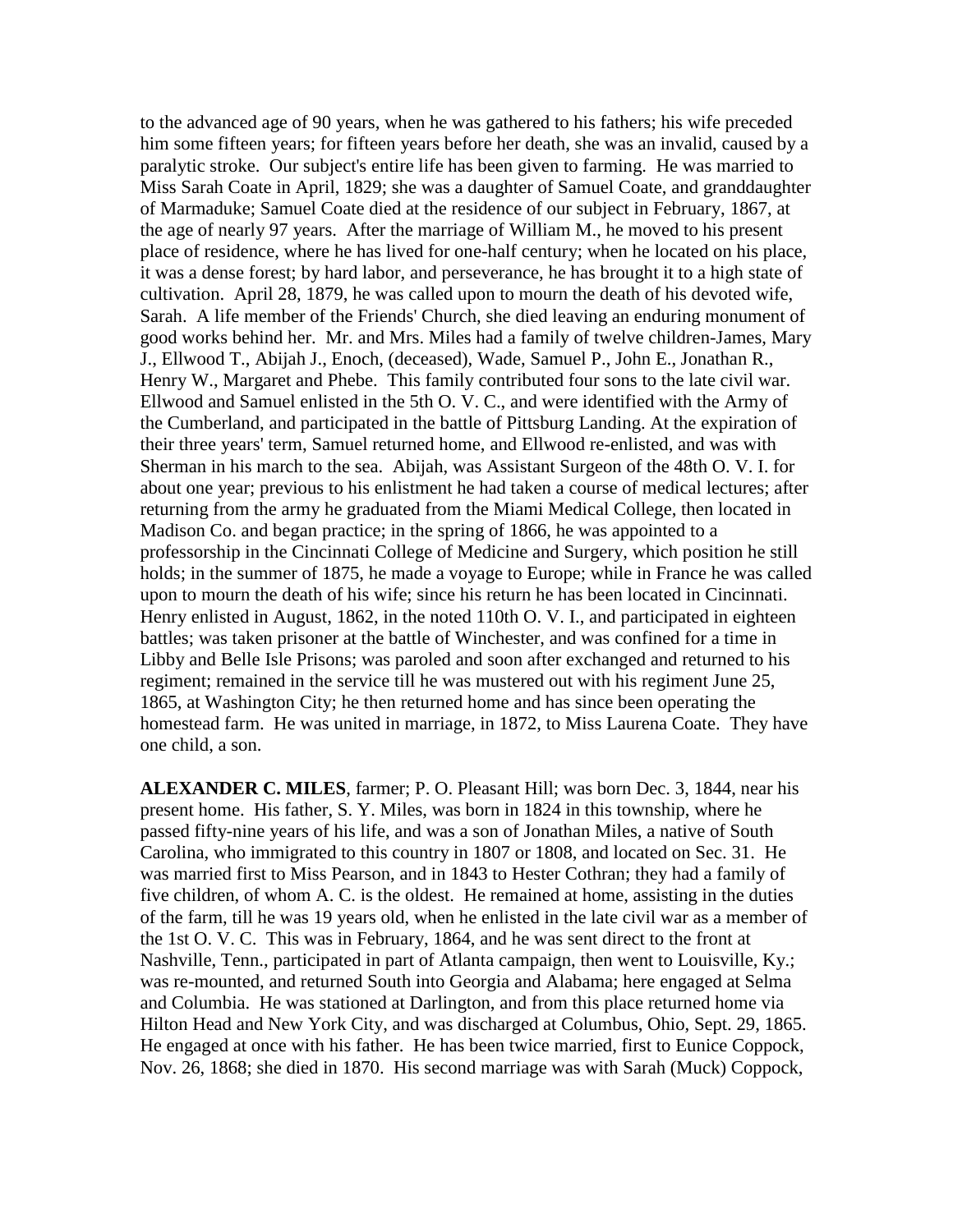June 5, 1873; they have three daughters. Mr. Miles is a worthy member of the A., F.  $\&$ A. M., of Pleasant Hill.

**DAVID MILLER**, farmer; P. O. Covington; was born in Dauphin Co., Penn., in 1817. His father; Henry Miller, and his mother, Ann E. Klein, were both natives of Pennsylvania; they reared a family of fourteen children, nine sons and five daughters. Henry Miller gave his attention chiefly to farming and followed it till his death, which occurred in Cumberland Co., Penn., at the age of 77 years. A. E. Klein, his second wife, died at the age of 66 years. The subject of this sketch was next to the youngest of the family. His life has been that of a farmer. He passed the first ten years of it in the place of his nativity, when he was taken with his parents to Cumberland Co. Here he remained, assisting his father in the duties of the farm, till he was 23 years old. He then embarked in life on his own resources, operating a farm in same county for about nine years. In the spring of 1850, he concluded to make his home in Ohio. That he has made farming a success is evidenced by his large farm and fine buildings. He has been a faithful member of the German Baptist Church for about thirty-three years. His first marriage was in 1840, with Martha Kauffman, of York Co., Penn., with whom he lived about two and a half years, when her death occurred. A son and daughter were born to this union. His second marriage was with Nancy Nussleman, of Lancaster Co., Penn., who died in 1868, leaving four sons and one daughter. His third marriage was with Anna Eller, a native of this county; they have no children.

**D. E. MINNICH**, farmer; P. O. Pleasant Hill; was born on the farm on which he now resides in 1846, and is the son of George E. Minnich, a native of Pennsylvania; he was born May 17, 1816, in Lancaster Co.; he was brought to this county by his parents when he was 10 or 12 years old; here he passed his boyhood and youth; after making several changes, he finally located on the place where the subject of this sketch now lives; he remained here till 1872, when he disposed of his farm, and, after moving several times, located near Union City, in Darke Co.; here his death occurred in May, 1877. He was married twice, first June 14, 1837, to Esther Brant, of Pennsylvania; five sons and two daughters were born to them. Margaret Casper was his second wife, by whom he had a family of four sons and three daughters; of the fourteen children four are now dead. The subject of this sketch was raised on a farm, and his early education was limited to the common school. In 1868, he married Rebecca, daughter of H. Reiber; of their seven children, six survive; in 1872, he purchased the old homestead of 80 acres, where he now lives. Mr. and Mrs. Minnich are members of the German Baptist Church, of which he is a Deacon.

**DAVID MINNICH**, retired farmer; P. O. Pleasant Hill; was born in Franklin Co., Penn., in 1829, and was only 4 years old when he was brought to this State by his parents; he is of German extraction, and the son of George Minnich, a native of Pennsylvania, who, in 1833, immigrated to this State and settled in Montgomery Co., Ohio; a few years later he removed to this county, but at his death, which occurred when he was about 60·years of age, he was living in Franklin Township, Darke Co. He celebrated his marriage in Pennsylvania with Miss Nancy Shoemaker; she survived her husband a few years, her death occurring about eighteen years ago. The boyhood of our subject was passed upon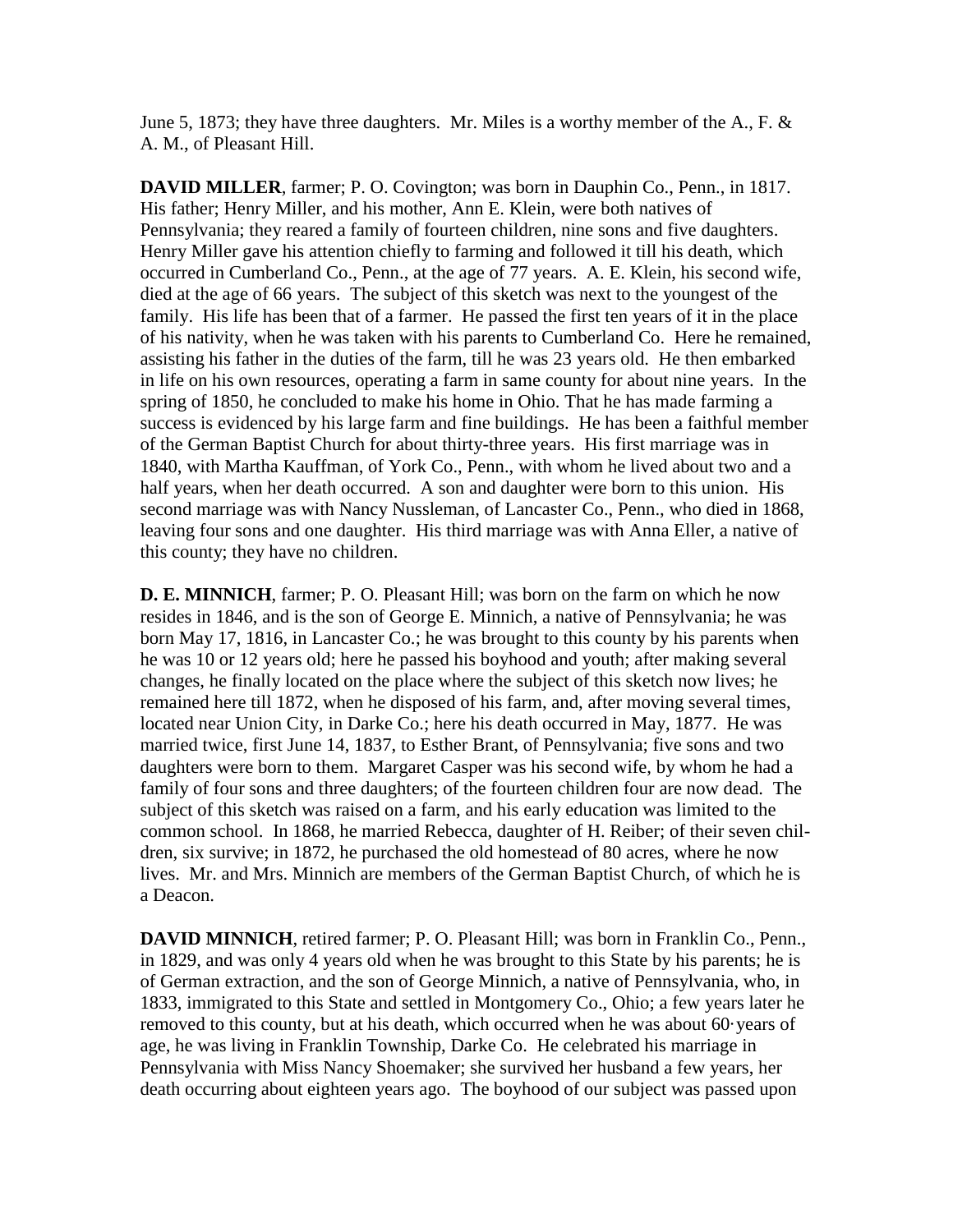the farm till 18 years of age, when he came to this village in 1847, and embarked in the blacksmith business, which he carried on for twenty-five years; his health then becoming impaired, he abandoned the business and engaged in farming; this he continued till about one year ago, since when he has been living a life retired from active business; Mr. M. has no penchant for political office, but has been elected for fourteen years in succession to the office of Township Trustee, an evidence of his business sagacity and fidelity to his trust. His marriage with Miss Melinda Deeter, was celebrated in the fall of 1850; she is a native of this township, and a descendant of early settlers; they had six children, four have died; the living are Christina, married to O. P. Jay, and William. Mr. and Mrs. M. are members of the German Baptist Church, and are living exemplary lives.

**ADAM MINNICH**, farmer; P. O. Covington; born in Darke Co., Ohio, in 1835; is the son of George and Mary (Deeter) Minnich. George was born in Dauphin Co., Penn., in 1807, his early life was passed upon a farm; at the age of 18, he learned the art of tanning, which he followed three years in his native State. In the spring of 1829, he came to Ohio and settled on Wolf Creek, in Montgomery. Co., and in 1830 or 1831, he removed to this county, locating in Newberry Township; and in 1833, he moved to Darke Co., but returned to this county in 1838, locating in Newton Township, on Sec. 5, where he has since resided. He was married in 1830 to Mary Deeter, daughter of Abraham Deeter; she was born in Montgomery Co., in 1813; Abraham was a native of Pennsylvania; he was married in his native State, but emigrated to this State in 1805; he lived for a time in Montgomery Co., but, in 1813, moved to this county and located in Newton Township. He died in 1850, at the age of 70; his wife died in 1859, 72 years of age. Of their ten children, six still survive. The parents were consistent members of the German Baptist Church for nearly half a century. Adam now lives upon the old homestead. He married Lydia Ganby in 1854; of their seven children, two sons are dead, one being accidentally shot at 4 years of age, the ball passing through his head. Abraham Deeter arrived in Montgomery Co. in November, and unloaded under a large oak, with \$1 in cash to carry him through the winter; he afterward became one of our wealthy farmers.

**SAMUEL MOHLER**, minister, Covington; one of the early settlers of Newton Township; was born in Juniata Co., Penn., May 8, 1808, his father, Jacob, being a native of Lancaster Co., Penn. Jacob was a farmer and wagon-maker. He married Mary Bollinger, and by her reared four sons and two daughters, five of whom still survive. Jacob died at the age of 62, in his native State; his wife then emigrated to this State, where her death occurred in 1854, upward of 72 years old. Samuel is the fourth child of the family; his early life was passed on a farm, where he acquired the art of farming. At the age of 18 he began the tanning business and followed it over twenty years. Sept. 14, 1829, he took a journey to the "Far West," which was then Ohio; after a journey of twenty-two and one-half days he landed at Dayton, Ohio, whence he journeyed up the Stillwater to his present place, which he purchased, consisting of 49 acres, in Sec. 5. Here he has lived ever since, a period of half a century; since his location here, he, by industry and economy, added a large farm to his first purchase, which he has recently disposed of; upon locating here he erected a tannery, which he successfully operated for twenty years; on his farm is a fine spring of living water, and an extensive limestone quarry. Mr. M. identified himself with the German Baptist Church over half a century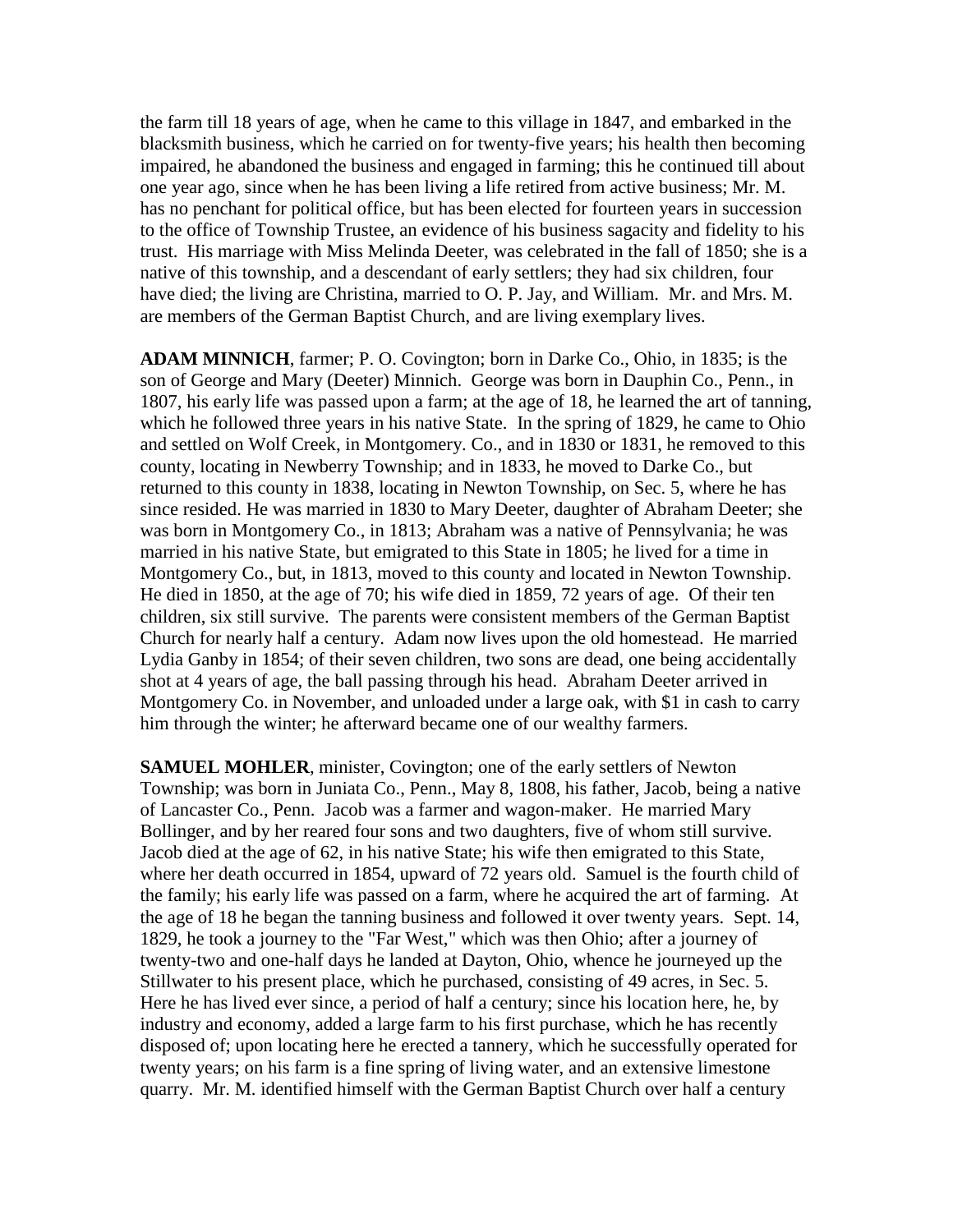ago, and has been an earnest worker and faithful member ever since. He has served in the capacity of minister in the above church for twenty years, and for the last ten years as Presiding Elder, at present superintending four districts. He is a man of many sterling qualities, a useful and much-respected citizen. He married Catharine Saylor, of Pennsylvania, May 8, 1828, and by her has reared six sons and four daughters. One son, Rudolph, died Jan. 15, 1866, leaving a wife and one child, Anna. Six children have located in vicinity of the homestead, and three in Missouri.

**HENRY MOHLER**, farmer; P. O. Covington; born in Cumberland Co., Penn., in 1829; is the son of Rudolph and Elizabeth (Miller) Mohler, she deceased; he has followed the vocation of farmer through life; he remained at home assisting his father in the duties of the farm till he grew up to maturity; he made his first permanent location on his present place about twenty-six years ago, having operated a saw-mill on Stillwater about two years prior to this; his large homestead, with its fine improvements, bears testimony of his industry, enterprise and skill as a farmer; he was only 13 years old when he came to this county with his parents; he finds his religious creed in the German Baptist Church, of which he and his wife are faithful members. He was married, in 1852, to Anna Deeter, daughter of Abraham and granddaughter of David Deeter, a pioneer of this county; eight children-six sons and two daughters-have been the issue of this union; one son and daughter died when quite small.

**WILLIAM MORRIN**, farmer; P. O. Troy; another of the prominent farmers of Newton Township; was born in Washington Co., Penn., in May, 1815, and emigrated to this State with his parents in 1821, locating in Washington Township; he is of Irish and German extraction, his father emigrating from Ireland to Pennsylvania when a young man. Our subject was reared a farmer, which has been his chief occupation throughout life; his education was received in the public -schools of Washington Township. In 1840, he celebrated his marriage with Miss Elizabeth I. Mitchell, a native of this county and a descendant of Kentuckians; at this period, our subject began life for himself, farming the homestead place; here he successfully toiled for several years, when he moved to Piqua, his principal object being to educate his two daughters; he embarked in the grocery business, which he continued twelve years, when he moved on a farm near Troy, and three years subsequently purchased the farm on which he now lives. Mr. and Mrs. Morrin are the parents of three children, one of whom is dead; the remaining two daughters have both been married; one is a widow now, living at her father's-the other living in Montana; Mr. and Mrs. Morrin are consistent members of the Baptist Church of Troy.

**JACOB MUCK**, farmer; P. O. Pleasant Hill; born in Pennsylvania, in August, 1813; is the son of Henry Muck, also a native of Pennsylvania, and a farmer by occupation; he was married twice, and reared a family of ten children. Our subject was raised on a farm, and has made farming his chief occupation through life. In 1840, he immigrated to Ohio and located in Montgomery Co.; from here he moved to Franklin Township, Darke Co., locating on Painter's Creek. At the end of five years, he moved to Newton Township, in this county, which has since been his place of abode. Eleven years ago last June, he purchased his present place. For fifteen years, during the thrashing season, he has been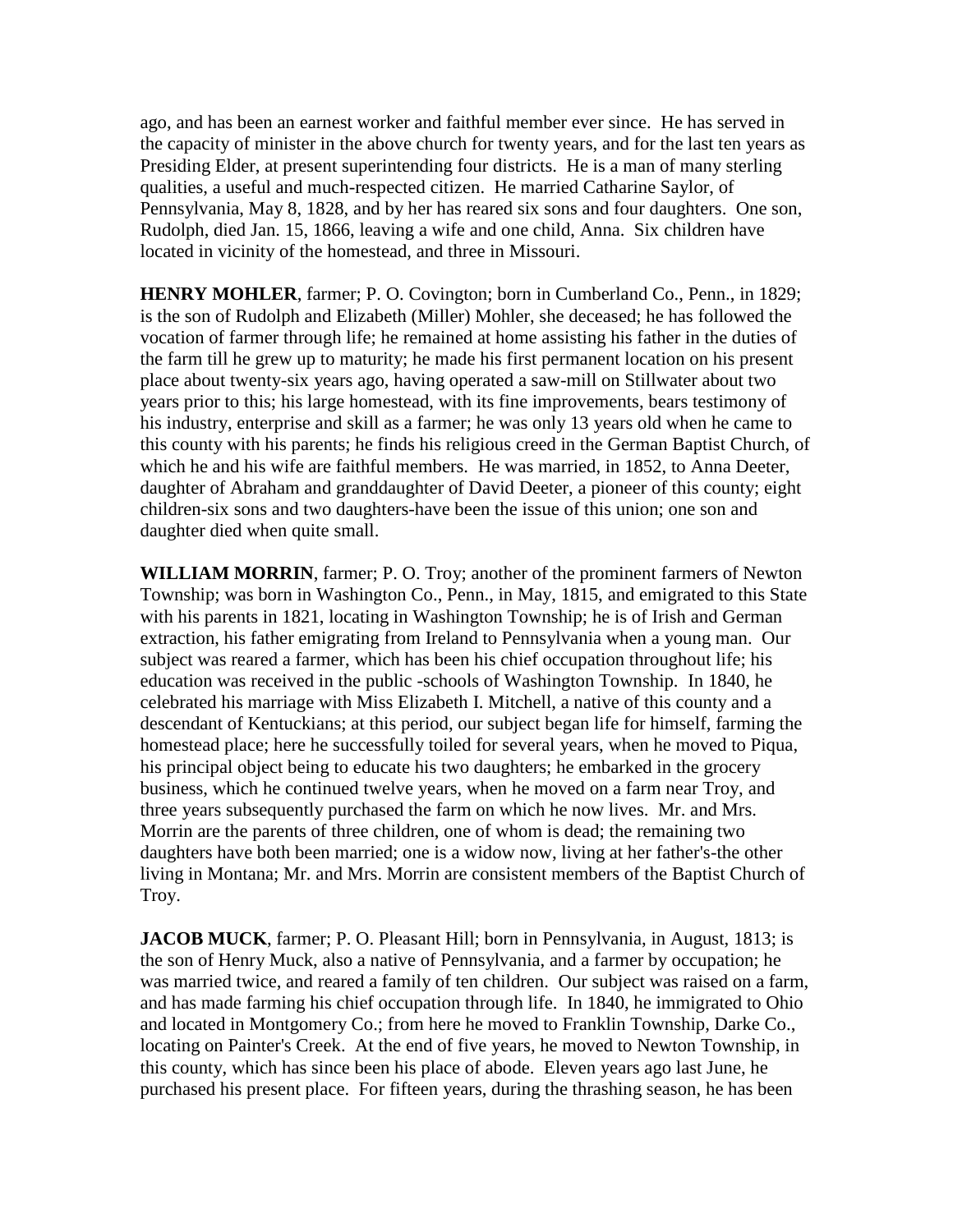running a thrashing machine. He celebrated his marriage with Miss Christina Smith, a Pennsylvanian, in 1833; nine children have been born to them, seven daughters and two sons; a son and daughter have died. In politics, Mr. M. is a Republican; and with his wife holds his connection with the Shiloh Christian Church.

**DAVID MYERS**, farmer; P. O. Covington; born in Juniata Co., Penn., in 1824; is the son of Michael Myers, also a native of Pennsylvania; he was married to Elizabeth Neman, and had a family of ten children, two dying in infancy. Mr. Myers died at the age of 44, when our subject was about 12 years old; his wife died seven years ago, at the advanced age of 81 years. Michael M. emigrated to Ohio and located in Miami Co., in 1834; he first purchased a farm in Newberry Township, and soon after in Newton, at which latter place his death occurred. Our subject has made farming his occupation. After the death of his father, he lived from home about one year, when he and his brother took the homestead place and operated it till his marriage. This latter event he celebrated with Belinda Williamson in 1840; she was born in Clermont Co., Ohio, and died in 1876, having had two children, one of whom died in infancy. Mr. Myers celebrated his second marriage in 1877, with Catherine Wackier, a native of York State; she came to this county with her parents when quite small, and located in Newberry Township. One child, Agola Mabel, has been born to this union. Mr. Myers is a member of the Christian Church of Covington, and Mrs. M. of the Evangelical Lutheran of the same place.

**H. H. MYERS**, dealer in boots and shoes, Pleasant Hill ; one of the enterprising business men of Pleasant Hill; was born in Lancaster Co., Penn, in 1843; he is of German parentage, the son of Michael and Roney Myers, who were both natives of Germany. They emigrated to America early in the present century, and located in Pennsylvania. Michael Myers was born in 1796, and is still living at the advanced age of 84 years, with his mental and physical faculties well preserved. Our subject's early education was limited to the common schools of Pennsylvania; he early turned his attention to the trade of shoemaker, which has been his vocation through life. During the late civil war, he exchanged the comforts of home for the privations and hardships of the camp and battlefield. He served three years as a member of the 1l0th O. V. I., which distinguished itself in many hard-fought battles. Our subject participated in the battles of Winchester, the Wilderness, the Shenandoah campaigns, siege of Petersburg, and many others; at this latter place, Mr. Myers received a severe wound on the head, while storming the enemy's works, occasioned by a blow dealt with a gun in the hands of a rebel; he was honorably discharged at Columbus, Ohio, on the 2d day of July, 1865. After returning home, he resumed shoemaking; this he has since continued with an interval of four years, which time was engaged in farming. He now carries a large and well-assorted stock of boots and shoes, and practices integrity in all of his transactions. His marriage was celebrated with Miss Mary E. Jay in 1871. Three children have been born to them.

**WILLLIAM NORTH**, farmer; P. O. Laura; is one of the early pioneers of Newton Township; he was born in Union Township Feb. 24, 1807, and is the son of John North, a Georgian by birth; his father, John N., Sr., was born in Virginia, from which State he emigrated to Georgia; he was employed as a messenger during the war for American independence, and was frequently in danger from the British troops. He was married to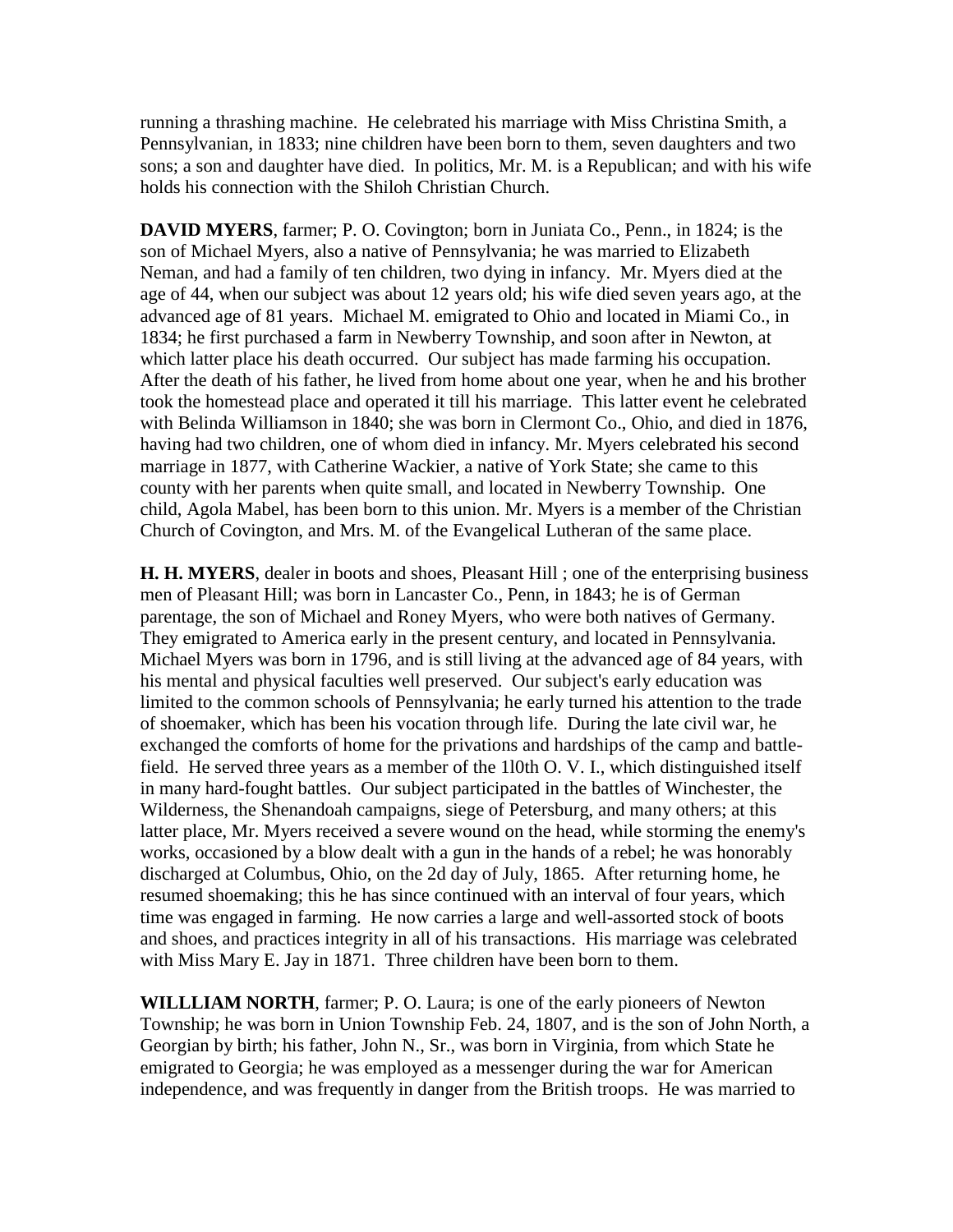Rachel Nichols, and they lived together for seventy three years; Mr. North emigrated to this State in 1805, and located in Miami Co. of which he afterward became a prominent citizen; he and his wife lived to a ripe old age, he dying at the age of 96 years, and she at the age of 94 years; he was a nephew of Lord North, of Revolutionary fame. ,John North, Jr., was born previous to the outbreak of the Revolution. He married Miss Tamar Mendenhall in 1798; in 1804, he emigrated to Ohio, locating in Union Township, in this county; during the war of 1812, he was employed as a teamster; he reared a family of five sons and two daughters-Martha, Delany, Singleton, Wm. M., Layton, Austin and Richard; all grew up to maturity and reared families; Austin has been .Judge of the Court of Franklin Co., Iowa, for several years. John N., Jr., in 1810, became the first settler in Twin Township, Darke Co., and kept the first store in Ithaca. Our subject has experienced all the trials and triumphs incident to pioneer life. He was married, Aug. 2, 1830, to Miss Esther Hall, who was born in Union Township in 1810, and was the daughter of Amos and Susan (Coate) Hall originally from South Carolina; in November, 1832, Mr. N. purchased the farm on which he now resides, and moved on it. He held the office of Township Trustee for twelve years, and Assessor for one year. He has had a family of eleven children, six sons and five daughters, four of whom have died; three of his sons Amos H., L. M. and W. I., were soldiers in the late civil war; Amos H. and L. M. were members of the 7lst O. V. 1., in the three-years service ; they participated in the battle of Pittsburg Landing, where L. M. was wounded through the arm, and was subsequently discharged; Amos H. remained in the service almost three years, but was discharged on account of some trouble with his eyes; W. I. was a member of the 147th O. N. G. Mr. North was called to mourn the death of his wife, March 8, 1879. Mr. North merits special mention for the kind. filial care which he rendered to his own and his wife's parents during the latter period of their lives. Mr. and Mrs. Hall, the parents of Mrs. North, lived to ripe old ages; Mr. Hall died suddenly, lamented by all who knew him.

**SAMUEL M. OAKS**, farmer; P. O. Pleasant Hill; he was born in Union, Montgomery Co. Ohio, in 1833, and is a son of Samuel Oaks, born in Pennsylvania in 1806; Samuel was a smith by trade, and when about 6 years old, came to Dayton, Ohio, with his parents, the place then consisting of only a few houses. He married Isabella Hamel, of Pennsylvania, in 1828, by whom he had eight sons and four daughters; five still survive, as also do the parents at an advanced age. Our subject was inured to farm labor, and has made farming his occupation; in this he takes a great interest and exhibits great enterprise, the aggregate of his crops attesting his skill and success as a farmer; in 1858, he moved to this county and located in Concord Township, and, at the end of nine or ten years, he returned to his native county; some three or four years later, he located on his present place. where he has since resided, and made many improvements; he is a selfmade man; in early life, thrown upon his own resources, he has, by industry and economy, risen to a position of affluence; socially, he is pleasant and affable, religiously, an earnest Christian, and, with his wife, a member of the Congregational Brethren Church of Pleasant Hill: He married Melinda J. Smith, nee Buley, in 1855; she was born in this county in 1837; of his five sons and one daughter, four sons have died, three upon the same day; Mr. Oaks takes a great interest in educating his children, giving them the best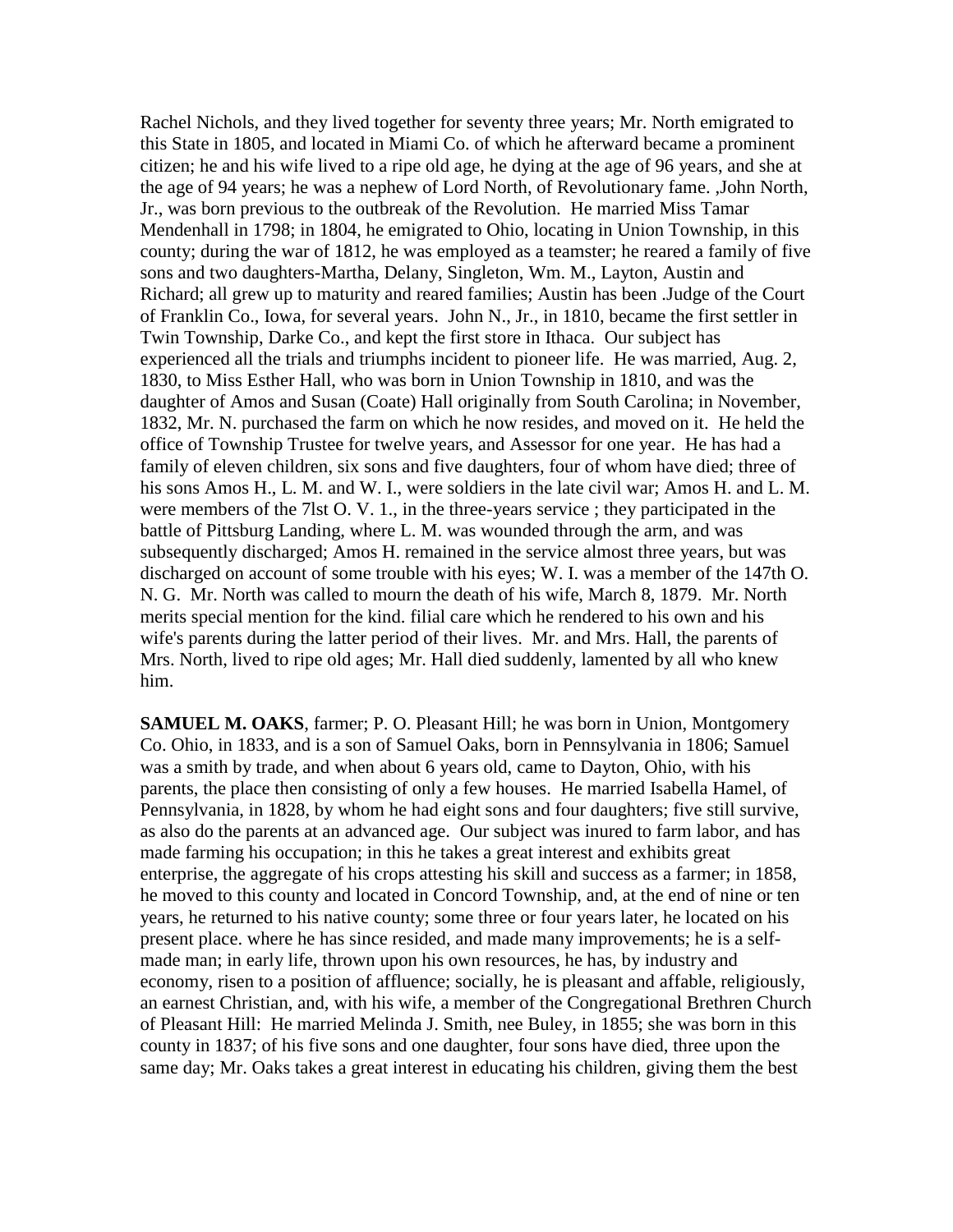opportunities in this direction; his daughter, Ella S. Biteman, being a teacher by profession.

**S. H. OVERCARSH**, teacher, Pleasant Hill; he was born in sight of his present home, in 1856, and is the son of Michael and Martha (Brandon) Overcarsh; Michael was born in Dauphin Co., Penn., in 1827, and is of German descent, and a son of John and Catherine (Hoover) Overcarsh, who had one son and one daughter; when Michael was 10 or 12 years old, his parents came to Ohio, locating on his present place, where he has since resided; his parents both died on the same day, Nov. 9, 1873 ; he was born March 14, 1794, and she July 11, 1795. Michael was married April 19, 1853, to Martha, granddaughter of Anna Brandon, elsewhere noticed in these sketches; she died Dec. 24, 1878; three sons and two daughters were born of this union. Our subject was raised upon a farm and educated in the common school; he improved his educational opportunities well, and entered the profession of teaching in 1875, which he has since continued during the winter, devoting his summer months to farming; he is a Republican in politics, and a Protestant in religion, being a member, with his wife, of the Christian Church; personally, he is pleasant, affable, industrious and enterprising. He was married, in 1878, to Jemima Maier, of this county, daughter of Eberhart and Lucy Maier; one daughter, Martha, has been the issue of this union.

**WILLIAM PATTY**, physician, Pleasant Hill; is one of the prominent citizens of Newton Township, born Dec. 30, 1827, in Miami Co., of Welch extraction on the paternal, and English on the maternal side. His ancestry settled in South Carolina in an early day, where his father, Charles Patty, was born, July 21, 1788. He was married to Phebe Pearson, born Aug. 5, 1789. In 1808, they pioneered their way into the Stillwater Valley, locating within the present limits of Newberry Township. When war was declared in 1812, safety required them to retire to the southern part of the county, where they located in the extreme southeast part of Union Township; after a time he moved to Montgomery Co., and at the end of twenty years, to Newton Township, where his death occurred Sept. 23, 1848; his wife died July 24, 1868, at the age of 79. Dr. Patty was raised in Montgomery Co.; his educational advantages were meager, but well improved, and he entered the profession of teaching at the age of 17, which he continued for four years, in the meantime devoting his leisure time to the study of medicine. In 1853, he attended a course of lectures at the Eclectic Medical College, of Cincinnati; he then practiced till 1866, with the exception of four years, when he attended another course of lectures, receiving his diploma. He made his first location at Laura, and from there came to his present place in the spring of 1867. As a physician, he has been successful, as a citizen he is sociable and charitable. He married Sarah J. Dawell, of this county, in 1849; they have four sons and one daughter; two sons are dead. He is a member of the A. F. & A. M., and, with his wife, is a member of the Christian Church.

**R. M. PEARSON**; P. O. Troy; one of the prominent men of this township; is a son of Joseph Pearson, and now lives in the house in which he was born, April 23,1832; was raised to farming until 18, during which time he obtained a fair education; he then followed wagon-making at Covington three years, abandoning the same from failing health; June, 1853, went to Iowa, and in the spring of 1854, went to Ft. Kearney, where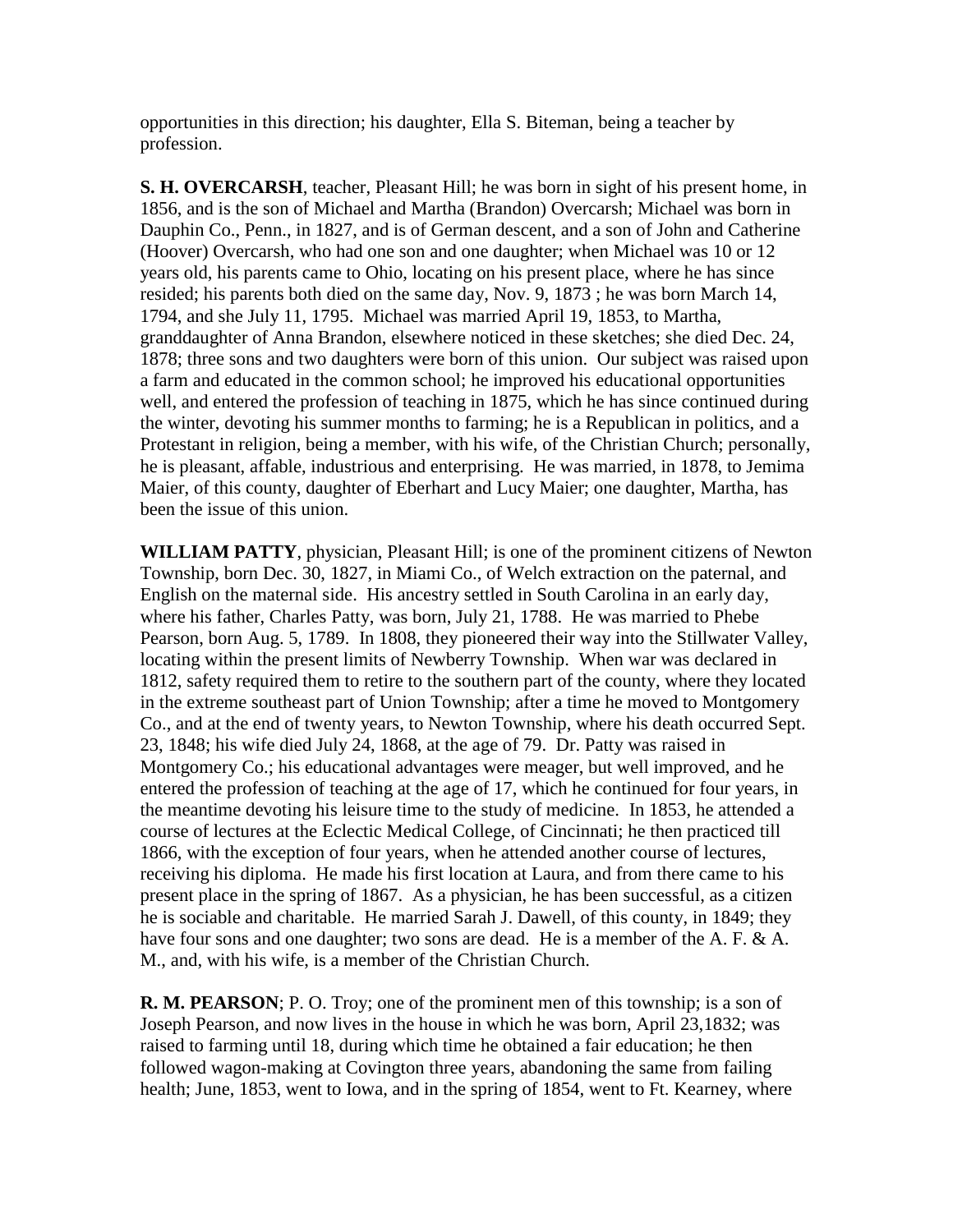he was wounded by a ball passing through his foot; he then went to Ft. Laramie in a wagon, and during the twelve-days' journey suffered much pain; the August following, went by ox team to Ft. Leavenworth, Kan., thence by boat to St. Louis, arriving at Iowa in a weak condition, where he met with another accident, and, returning to Ohio, recovered his health under the skill of Dr. Cable, of Covington; from 1855 to 1857 he worked at carpentering, etc., in Iowa; he then made a trip of 170 days across the plains to California, via the beautiful Thousand Spring Valley, during which they had frequent encounters with the Indians; he located in Bent Co., and unsuccessfully followed mining seven years, during this time he often assisted to defend the settlers from the Indians; he has a vivid recollection of the great earthquake in Colorado, March 5, 1864; he also worked six months in a quartz-mill in Plum Co.; from there went to Portland, Ore., landing with 25 cents in his pocket; from here went up the Columbia River to Dalles City, where they packed their horses with supplies and made the trip of 400 miles to Boice Basin, Idaho, on foot, suffering much from snow and rain; here he commenced work April, 1864, in the mines; after a few days labor, he was taken with the measles, and for twelve days lay in shelter made by shoveling away the deep snow, during which time his doctor's two trips per day was \$16 each; he was then taken to town on a mule, but - did not recover sufficiently to labor until the next July, when he became night manager of the mines for four and a half months at \$210 per month; the following spring, he bought a claim and worked until the fall of 1867 when he sold out and quit mining, having suffered the hardships of a miner's life for ten years; he then returned home via Portland, San Francisco, Central America and New York; he followed the saw-mill and lumber business seven years, but has since been occupied in farming; is a member of the A. F. & A. M., Franklin Chapter, R., A. M. and Coleman Commandery, No. 17, Troy, Ohio, of which he is a standard bearer. Married Jane McCurdy Sept. 3, 1868; they have four children-Lydia J., born Sept. 19, 1869; Ida May, Dec. 21, 1870; Eliza D., Feb. 23 1873; William H. H., Oct. 11, 1875.

**HORATIO PEARSON**, teacher, Pleasant Hill; born in Union Township Sept. 15, 1836; he is a son of Isaac P. and Mary Pemberton, both of .Union Township. Robert Pearson, his grandfather, was a native .of Newberry District, S. C., and emigrated to Ohio about 1806, locating in Union Township; he had five sons and four daughters; three sons and three daughters still survive, the youngest being 60 years old. He was married to Keziah. Hollingsworth, of South Carolina and was a farmer by occupation, as were all his sons. Isaac was located in the vicinity of the homestead till 1846, when he pre-empted a piece of land in Howard Co., Ind., on which he moved. Here in a few years he was called upon to mourn the loss of his wife, Mary, who died, leaving a family of four sons and two daughters; Mr. P. then returned to his native place, where his family were reared. He still survives, making his permanent home in Indiana. Our subject is the oldest of the family, and the scenes of his boyhood and youth were passed upon the farm, engaging in such duties as fall to the lot of a farmer boy; his educational opportunities were limited to the common school, except a short time spent in the Ohio Wesleyan University, of Delaware, Ohio; thus he was left to take the slower but surer route to a thorough education, that of self-culture. By close application to his books, he early qualified himself for the profession of teaching. At the age of 17, he engaged in the carpenter trade, which art he acquired, and has since worked at intervals; he commenced teaching at the age of 19,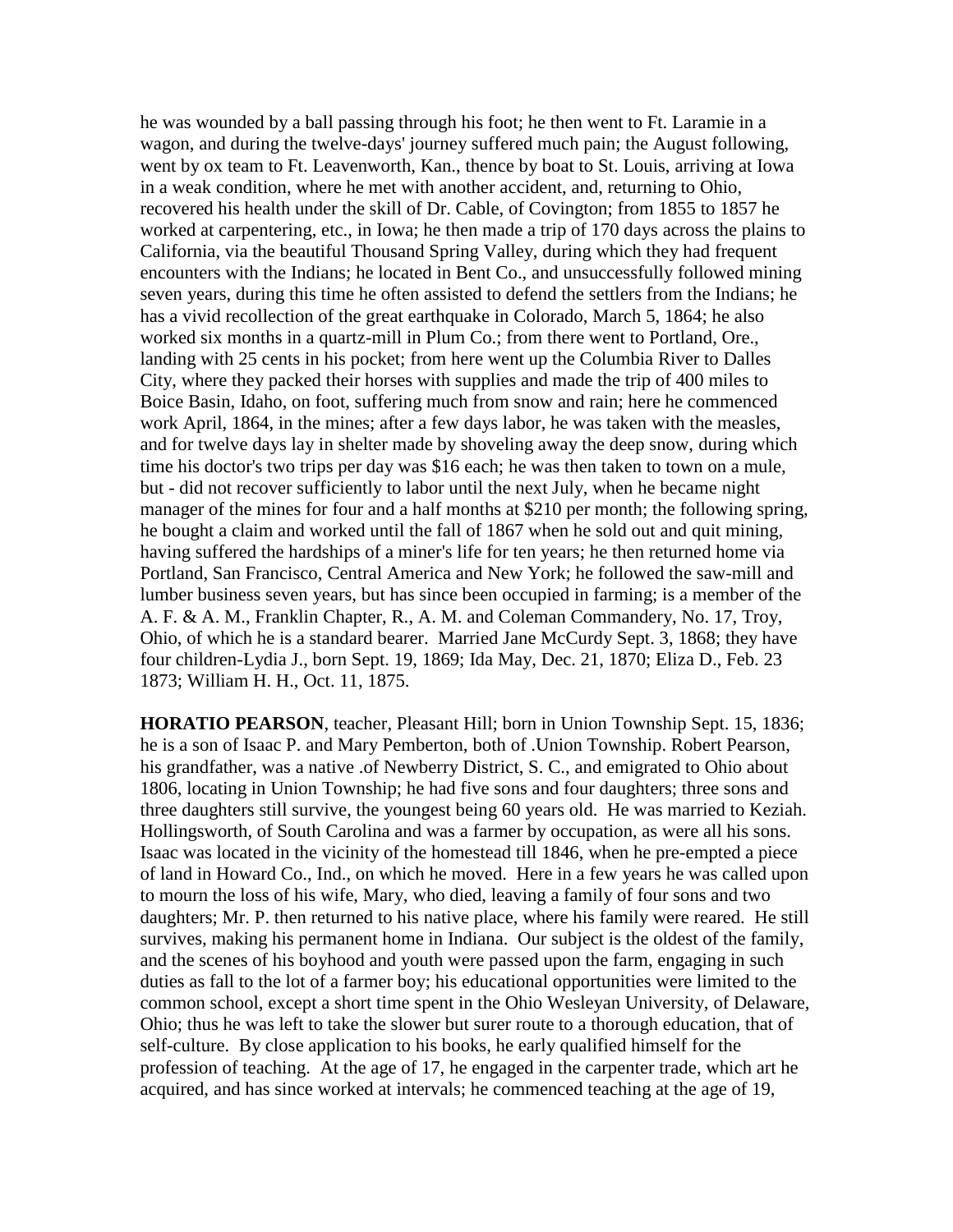which has since been his principal occupation. In. the fall of 1875, he took charge of the Pleasant Hill school, and has since superintended it with eminent success. He was recently employed for three years by the Board of Education, a mark of his excellence as a teacher; previous to taking this school, he superintended with satisfaction the Georgetown school. Mr. P. is a Republican in politics. He married, Dec. 10, 1857, Mary P., daughter of Elijah, and a direct descendant of Marmaduke Coate; four sons and four daughters have been the issue of this union; one son died in 1874, at the age of 15.

**EPHRAIM PEARSON**, farmer; P. O. Covington; born in this township in August 1834; is the son of Wilkinson Pearson and Eleanor Leavell, the former of South Carolina, and the latter of this township; Wilkinson Pearson is the son of Benjamin Pearson, who immigrated to Ohio in 1805.; in the fall of 1806, he came to this township settling on the banks of the Stillwater; here Wilkinson passed his youth in the wilderness; he lived in this township until after the close of the war when he moved to Newberry Township, where he still resides. He was married to Eleanor· Leavell, daughter of Robert Leavell, a pioneer; they had nine children, six deceased; four of the sons were in the late civil wartwo (Richard and Job) as members of the 110th O. V. I.; Job was shot at the battle of Cold Harbor; Richard was wounded five times during his term of service; James C. and the subject of this sketch were members of the 147th O. N. G. Ephraim was brought up on a farm and received his. early education in the common school; he made his first permanent move from his birthplace to his present place in 1856; here he has since resided operating his farm, consisting of 140 acres; it is under the best of modern improvement, and everything indicates thrift, industry and enterprise; Mr. Pearson has been a member of the Republican party since its organization; he has been elected three times to the position of Township Trustee-a testimony of the confidence and esteem he has won of the people; he and his wife are consistent members of the Christian Church. Mr. Pearson was married, in 1854, to Nancy Caldwell, a native of this township and a daughter of James Caldwell; four children-three sons and one daughter-have been the issue of this union. Mr. and Mrs. Pearson are active members of the Patrons of Husbandry and were charter members of the Covington Lodge, No. 96.

**JEREMIAH PEARSON**, farmer; P. O. Covington; was born in this township in 1840; his ancestors came from South Carolina, and were early pioneers of this county; his father, Elisha P., was born in Newberry District, S. C., about 1804, and was brought to this county by his parents when an infant; they located near Tippecanoe, in Monroe Township; quite early, he moved to this township and entered the southwest quarter of Sec. 3, Range 4 ; he passed the latter part of his life with his son Jeremiah, his death occurring about two years ago. He was married to Julia Ann Van Horn, of this county; she was born in 1816, her father dying when she was but a child; she was reared by Enoch Pearson, of Monroe Township, and still survives. Elisha P. had a family of four sons and two daughters, a son and daughter of whom have died. The subject of this sketch is next to the oldest child; his early life was passed upon the farm, and his early education was much limited; he has followed farming as his life pursuit; he moved to his present place, consisting of 82 acres, about three years ago. His political views are found in the Democratic party. He has been twice married; first, in 1863, to Mary, daughter of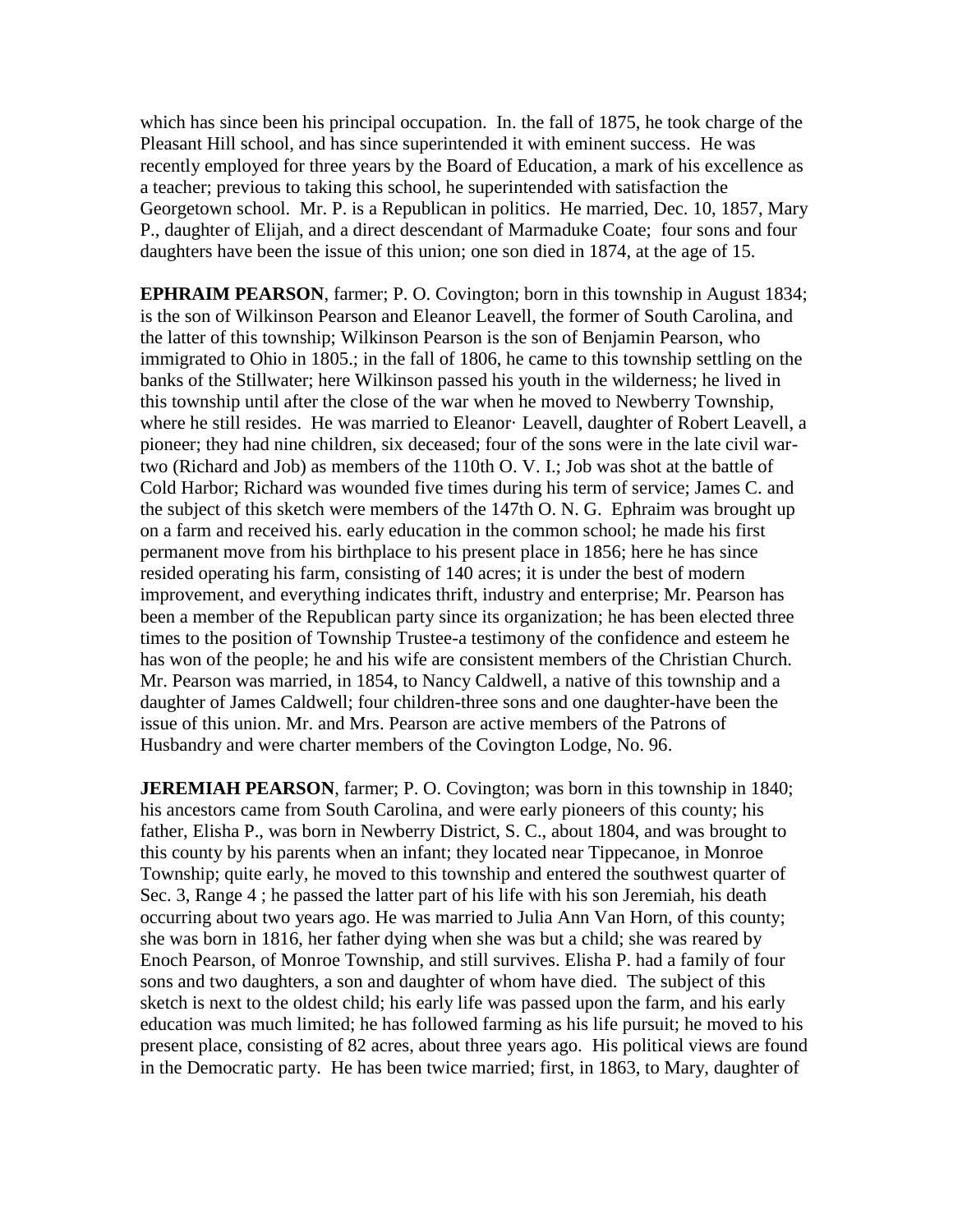Miles Coats; she died about eleven years ago, leaving two sons; he was married the second time, to Marietta Shephard; they have had five children, one deceased.

**A. J. PENNY**, farmer; P. O. Pleasant Hill; a descendant of the early pioneers of this county; born in Darke Co., Ohio, April 3, 1840, and is the son of Dennis Penny, of Kentucky. He emigrated to this State when quite a boy. He married Mrs. Condon, formerly Miss Michael. She is a native of Hamilton Co., Ohio, and daughter of William Michael, who lived to the age of 101 years. He was also an early settler on the Miami. After the marriage of Mr. P. he settled in Darke Co., and reared eight children, of whom five are living. We find this family full of the true spirit of patriotism, and, when the country demanded soldiers for her protection, the father and five sons were quick to respond. Mr. P. enlisted in Co. E, 48th O. V. I., and died at Pittsburg Landing, with a fever contracted while in the service. Two of his sons, Jason H. and our subject, were in the 48th O. V. I.; Jason served a term of three years, and participated in twenty-six battles. Another son, Oliver, was a member of the 44th O. V. I., and was shot dead from his horse in the battle of Louisburg, Va.; Steven Condon, a step-son, was a member of the 94th O. V. I., and was severely wounded; John Condon, another step-son, served in the 152d O. N. G. After the battle of Pittsburg Landing, our subject was stationed most of the time at Cincinnati, Ohio, where he received a commission to recruit a battery of heavy artillery for the Adjutant General of Kentucky. After recruiting 100 men, they were organized into a company of cavalry, serving a period of three years and three months. He was honorably discharged, and returned home. Since then, he has been variously employed, at shoemaking, selling sewing machines, dry-goods, and a short time as an agent in a lightning rod company. Jan. 18, 1880, he purchased the farm where he now lives, and has since been engaged in farming. He was married to Miss Margaret Weddle Oct. 11, 1863. She is the youngest child of Isaac Weddle, one of the early settlers in this township; they have six children. Mr. P. is a charter member of the West Milton Encampment, No. 127, and a member of the I. O. O. F., No. 165, Stillwater Lodge. Politically, he is a Republican.

**ISAAC PRICE**, minister and farmer; P. O. Pleasant Hill ; born in Mifflin Co., Penn., in 1836; is the son of Isaac and Elizabeth Price, of Pennsylvania, the former of Mifflin, and the latter of Juniata Co.; Isaac P., Sr., passed his entire life a period of seventy-three years, in the same house. The subject of this sketch was brought up on a farm, and thus, from boyhood, acquired a knowledge of farming, which he has followed through life, and with eminent success, as the fact that he now possesses a large, fine farm, under the best of improvements, bears ample testimony; his early education was limited to the common school; in the spring of 1861, he immigrated to this State and located in Newton Township; he soon engaged himself to Mr. Fox as a farm laborer; in the following fall, he purchased of Mr. Fox 73 ¾ acres of land, a part of the tract which he now owns; he has added to this 100 acres, by his industry and good management. Mr. Price is a minister in the German Baptist Church, whose official duties he has discharged for nine years, with fidelity to his church and commendable zeal in the cause of Christianity; Mr. Price is a good worker in the cause of religion, using his talent to good account for the Master's service; personally, he is a gentleman, honest and upright in all his dealings with his fellow-man. He was married in January, 1862, to Mary J. Fox, a native of Montgomery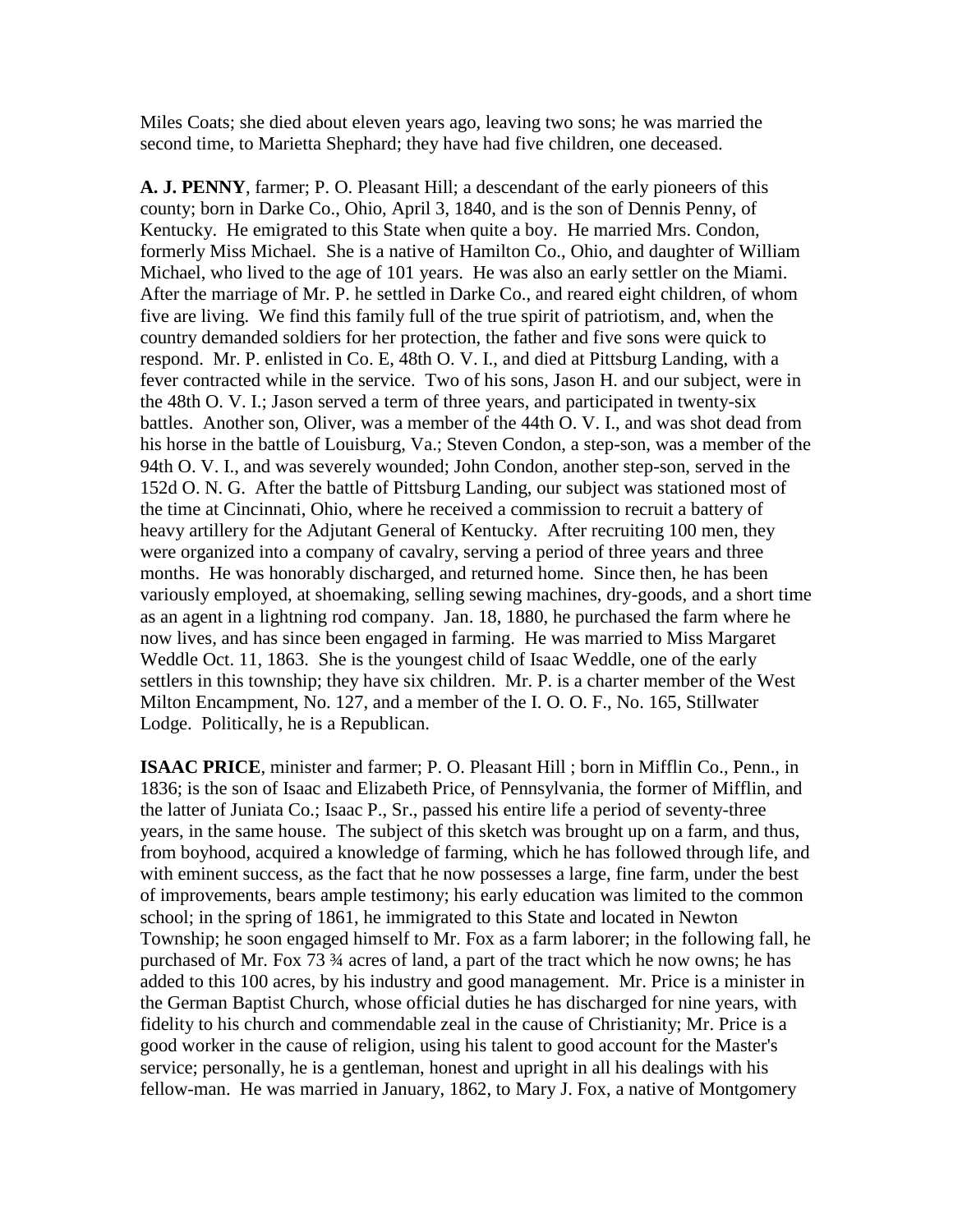Co.; she is the daughter of Henry and Elizabeth Fox, the former a native of Maryland, whence he emigrated to this State; he and wife still survive, and live near Covington. They have three daughters and two sons.

**JOHN REED**, farmer; P. O. Pleasant Hill; was born May 12, 1818, near Pleasant Hill, and is the son of John Reed, of Botetourt Co., Va.; John, Sr., married Elizabeth Miller, of Virginia, and immigrated to Ohio in 1815, locating on Sec. 17; soon after coming here, he was killed by a falling limb. Of the family of seven children, our subject is next to the sixth; his early life was passed in the pioneer times of this township, with the usual experiences of such a life; he left the parental roof when only 8 years old, and went to live with his sister, Mrs. Jacob Deeter; here he remained until he was 14 years old, when he was thrown upon his own resources. He was married in 1836 to Catherine, daughter of David Deeter; she was born in this township May 15, 1818. Mr. R. began life, after his marriage, on the old homestead, and in 1839 purchased his present place, where he has since lived; he has made farming his chief occupation. Of his family of thirteen children, six are deceased; three sons, Wm. H., David and Frederick, and four daughters, Elizabeth, Melinda, Christina and Lucinda, still survive. William and David were soldiers in the late civil war; William enlisted in 1861 in the 1st O. V. C., and served three years; he was engaged in all the battles of the regiment up to the time of his discharge. David was in the 71st O. V. I., and enlisted in 1861, serving four years; he participated in the battles of Pittsburg Landing, Donelson, Nashville, Franklin, etc., and was sent into Texas at the close of the war. Mr. and Mrs. R. are members of the German Baptist Church; they are the grandparents of twenty-four children, and great-grandparents of two.

**JOSEPH REEDER**, farmer; P. O. Pleasant Hill; was born in Washington Township Montgomery Co., in 1827, the 12th day of July; he is the son of William Reeder and grandson of Joseph Reeder. Joseph R. and family emigrated to this State in the beginning of the present century; they made the voyage down the Ohio River on a flatboat, landing in Cincinnati in 1801, their property consisting of a cow, a horse, and a two-wheeled cart; with these they took up their journey northward, penetrating the wilderness as far as Montgomery Co., where they located on Sugar Creek; here he entered a piece of land and built a rude cabin to serve as a temporary dwelling. William Reeder was his only child; his birthplace was Virginia, and he was only a boy when his parents settled in Montgomery Co.; he was possessed of great muscular strength, and could perform the remarkable feat of lifting a barrel of cider to his mouth, drinking out of the bung hole; farming was his exclusive occupation till his 30th year, when he met with an accident which prevented him from active work on the farm; but being of an ingenious turn of mind he engaged in various pursuits, as shoemaking, blacksmithing, coopering, carpentering, etc., in the meantime managing the farm till our subject grew up. He was married twice and reared a family of eight children, four sons and four daughters; his death occurred in 1865. Our subject was the youngest of this family; he early formed habits of industry and good management, which have served him well through life; agriculture has been his chief occupation; in 1852, his father disposed of his land in Montgomery Co., and purchased a farm near West Milton, in this county. To our subject fell the duty of caring for his parents and two grandmothers in their old age; his paternal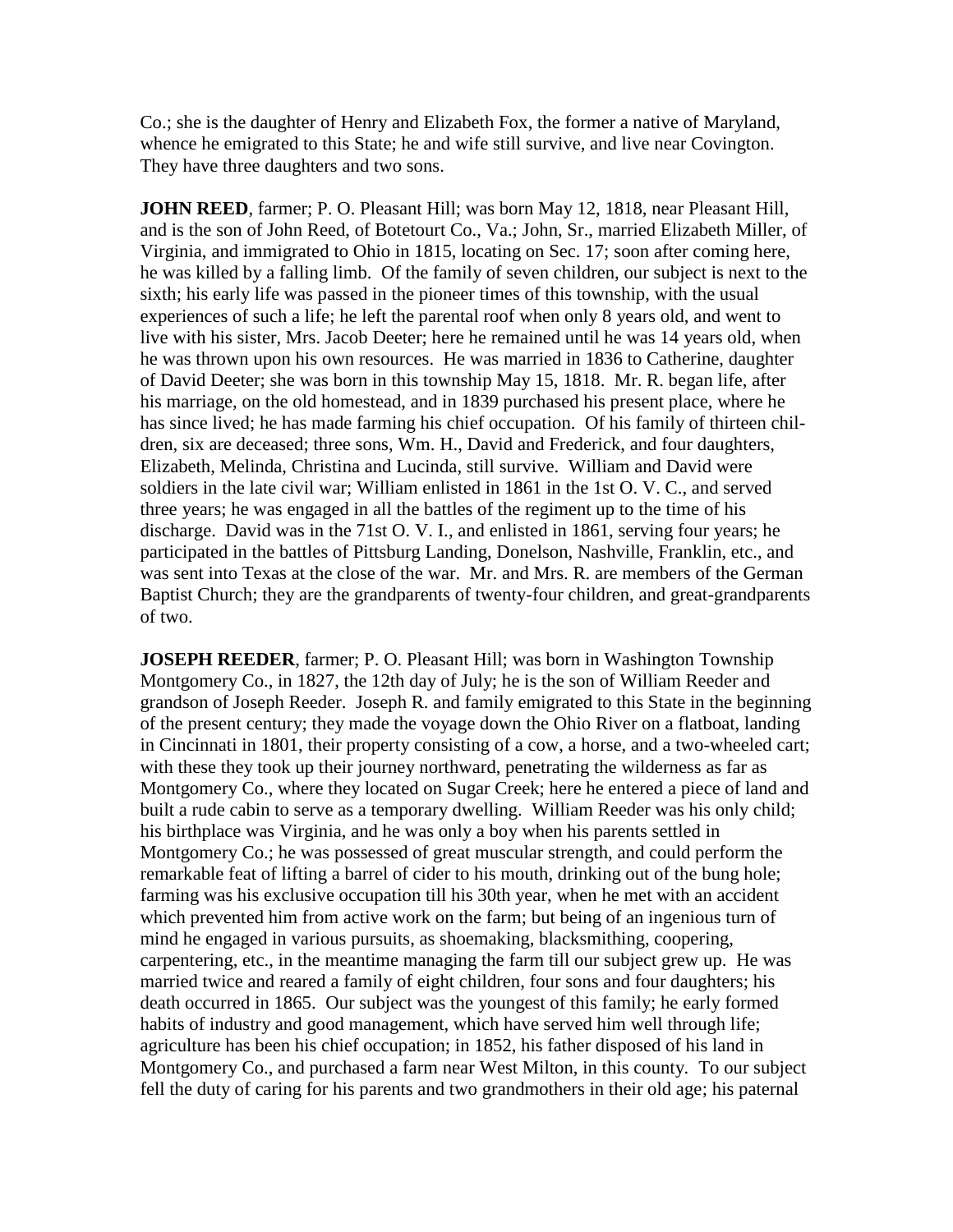grandmother lived to .the remarkable age of 95 years, retaining her mental and physical powers unusually well till her death. Feb. 18, 1855, our subject celebrated his nuptials with Miss Mary Furnas, daughter of Joseph Furnas; in 1856, he disposed of his farm at West Milton and purchased in Newton Township; the following year, he made a trip to Kansas, with a view of locating there; he found the people much agitated over the slave question, and he returned content to remain in his native State; he has a farm of 250 acres near Newton, and 40 acres where he resides. Mr. and Mrs. Reeder are the parents of three children, one daughter now married, and two sons. Mr. R. is a consistent member of the F. & A. M. Society of Pleasant Hill, and has held a connection with this fraternity for fifteen years.

**JACOB REIBER**, Postmaster, Pleasant Hill; was born in Perry Co., Penn., Sept. 1, 1836; his father, John, was a native of the same county, born May 26, 1811; he was raised on a farm and received a fair education; he was a smith by trade. In the spring of 1837, he moved to Ohio, locating in Newton Township, on Sec. 36, where, with the exception of a short time in Union Township, he passed the remnant of his days. He built several shops in the township, and embarked in farming in 1849, which he continued till his death, April 18, 1872. He was, with his wife, a member of the Christian Church for a number of years, and was Deacon about thirty years. He was married twice, first to Mary Fenical, of Pennsylvania, June 4, 1835; she died Feb. 23, 1865 ; they had four sons-Jacob, Peter (now deceased), William F. (died Oct. 22, 1856), Joseph C. and three daughters, Susannah, Margaret I. (who died Oct. 21, 1856), and Sarah J. (who died Oct. 3,1856). Jacob was raised on a farm till the 5th of October, 1863, when he enlisted in the 110th O. V. I., Co. G, and participated in the battle of Brandy Station, on 8th of November, and on May 5, 1864, was in the fight of the Wilderness, where he received, almost instantaneously, five shots, breaking both legs, and one ball entering his left shoulder. It was near the last of the month when he was placed in the Armory Square Hospital, at Washington City, where his wounds received the first proper care. He remained here, under the care of Dr. Steward, of Pennsylvania, until Oct. 3, 1864, when he had sufficiently recovered to go home; some time elapsed before he regained his strength. Since returning, he has been engaged in various pursuits, as book-selling, clerking, photographing, auctioneering, well drilling, etc. He filled the unexpired term of the first Mayorship, of Pleasant Hill. In 1867, and for two succeeding years, he was elected to the office of Township Clerk; was appointed Postmaster Jan. 1, 1878, and has since discharged its duties with satisfaction to the public. He is a Republican in politics, and a strong temperance man. With his wife, he is a member of the Christian Church. He was made a Mason in November, 1865, and has filled an official position thirteen years, acting as W. M. two years; he is also a member of the Franklin Chapter, No. 24, and Franklin Council, No. 16, Troy. He married Maria Williams Aug. 27, 1857; she is a daughter of Michael and Jane (Coppock) Williams, and a direct descendant of Michael Williams, Sr.; their children were as follows: William Sumner, born August, 1860, died May 6, 1864; Rosella J. (clerk in post office), Charles C., J. Warren, and Arthur L., who died Aug. 26, 1879, from diphtheria.

**JOSEPH REIBER**, farmer; P. O. Pleasant Hill; born in Newton Township in 1845; is the son of Henry Reiber, who was born in Perry Co., Penn., in 1816; he is of German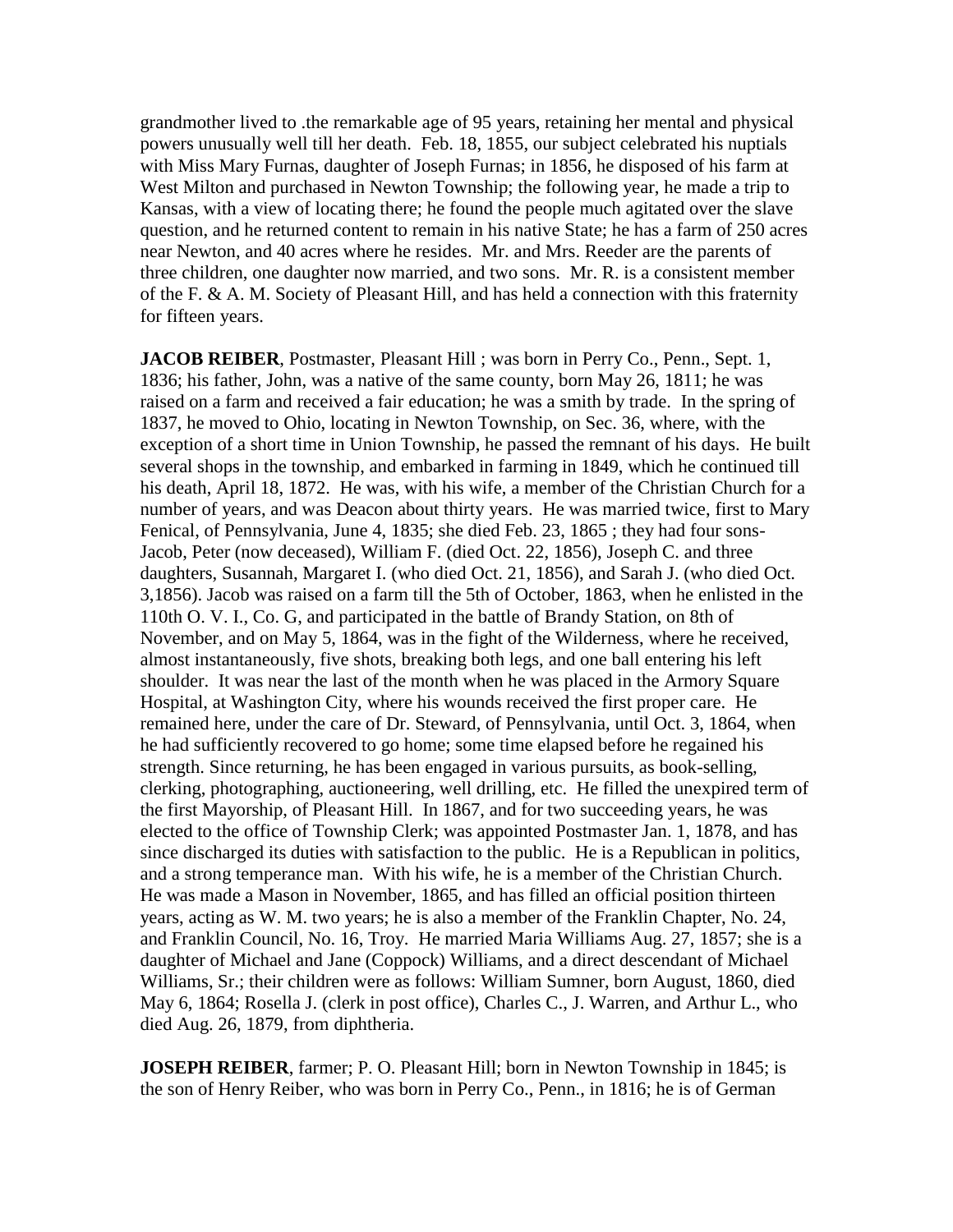extraction, and is the son of Jacob and Catherine Reiber, of York Co., Penn.; he was raised a farmer, and obtained his education under the difficulties and disadvantages of those early days; his. father being in poor circumstances financially, he was obliged early to go from home and labor for a livelihood; in 1835, he emigrated to Ohio and this township; he commenced at once to work, and, in a few years, by industry and economy,· had saved enough money to purchase 80 acres of land; since he has added other acres and many improvements to this. He was married, in 1840, to Delia Hartzell, of Preble Co.; eleven children have been the issue of this union, four of whom have deceased; Philip, Jacob and Benjamin gave their lives in defense of their country in the late rebellion; Philip and Benjamin were members of the 110th O. V. I.; Benjamin died with the measles, and Philip fell a victim to the Andersonville Prison-pen; Jacob went out with the 147th O. N. G., and died at Washington City, of diphtheria; thus three noble and brave sons and brothers sacrificed their lives on the altar of their country; may the grass ever grow green over their graves, and future generations keep inviolate that for which they gave their lives. The subject of this sketch is an agriculturist by vocation; his education was limited to the common school; his early farm training has served him well through life, and secured him success in his chosen vocation; he cultivates the homestead, consisting of 160 acres. He finds expression for his political sentiments in the Republican Party. He was married, in 1871, to Elizabeth Matthews, of this county; they had three daughters and one son ; two daughters are dead.

**EMANUEL RENCH,** farmer; P. O. Covington; born in 1830; is the son of Jacob Rench and Susannah Blickenstaff; he was reared on a farm, and devoted a great deal of his youth to driving an ox team; his education was obtained under the difficulties of pioneer life and the imperfect subscription-school system; at the age of 15, he entered his father's distillery, and remained in it principally till his father sold out in 1848; since then, he has devoted his time to farming. He was married, in 1855, to Nancy A. Morgan, born in Illinois, and reared mostly in Burlington, Iowa; she came to this State a short time before her marriage; by this union they have had a family of five sons and three daughters, of whom one son and one daughter have died. Mr. Rench's political inclinations are with the Democratic party, though he is no zealous partisan; he identifies himself with the German Baptist Church, of which he and his wife are both members.

**T. P. RENCH**, farming; P. O. Covington; born in 1848, on northwest quarter of Sec. 8, Newton Township; is the son of Jacob and Sarah (Boggs) Rench; he was brought up on a farm, and his early education was limited to the common school; he remained on the homestead till the spring of 1875, when he moved to Darke Co., Patterson Township; he remained here till the following spring, when he moved to Wayne Township, near Webster; at the end of two years, he moved to his present place. He is politically identified with the Democratic Party, and religiously with the German Baptist Church, as is also his wife. He was married in 1872, Nov. 10, to Rosanna Long; she was born June 4, 1853, near Pleasant Hill, and is the daughter of James Long and Esther Eller. Two daughters have been given to Mr. and Mrs. Rench; one was born Dec. 23, 1873, and died in infancy; the other, Fredonia Rench, was born Feb. 4, 1876.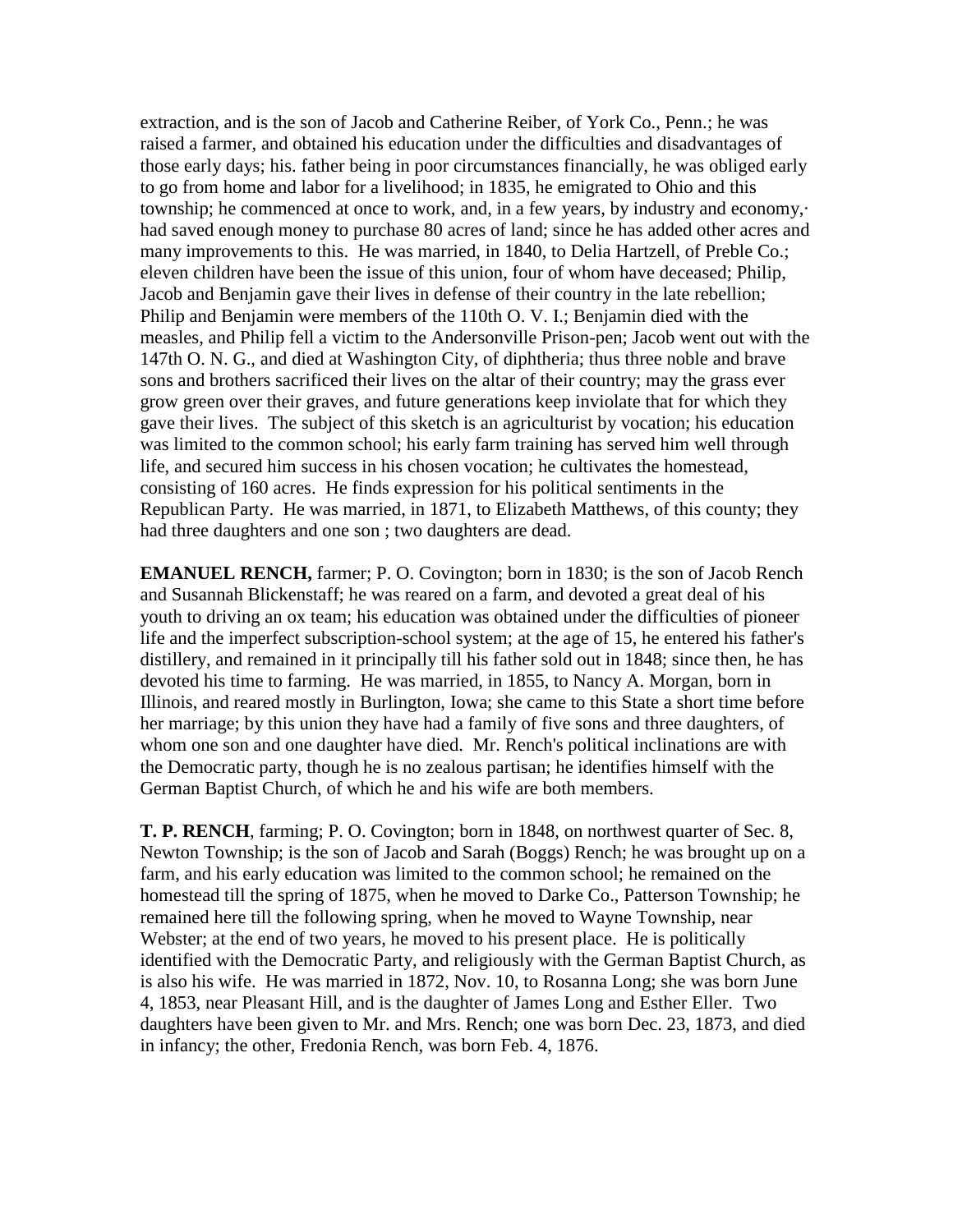**JACOB RENCH,** deceased; one of the early settlers and prominent citizens of Newton Township; was born in Pennsylvania in 1797, and was the son of Joseph and Susannah (Deeter) Rench. Joseph emigrated from Pennsylvania to Ohio in 1812 or 1813, and located north of the present site of Pleasant Hill. He and his wife were not long permitted to enjoy their new home in the wilderness, he dying in 1815 with the milk sickness, and his wife the following year. They left a family of four sons and three daughters, the oldest, Joseph, being yet in his minority; the family thus left without father or mother suffered all the privations and hardships of pioneer life; the burden of providing and caring for them fell to the lot of Jacob, who was industrious and possessed of extraordinary business sagacity; by his indomitable will and perseverance, he rose on the very difficulties he had to contend with, and became, before his death, wealthy, leaving at his demise an estate of \$35,000 to \$40,000. He was a farmer by occupation, but did a great deal of teaming and milling; he made a trip to New Orleans in 1825, by flat-boat down the Stillwater, Miami, Ohio and Mississippi Rivers; his teaming was mostly north, and was done at a time when it was regarded hazardous and difficult; he was enterprising and possessed many sterling qualities; integrity was the ruling principle in all his business transactions. Religiously, he was of Protestant faith, having his affiliations first with the Christian Church, and at his death with the German Baptist. His death occurred Aug. 13, 1874. He was married three times; first, in 1819, to Anna Burns, of Pennsylvania; she died in 1820, leaving a son, John. His second marriage was in 1826 or 1827 to Susannah Blickenstaff, of Pennsylvania, who died in 1832 or 1833, leaving three children, Hannah, Emanuel and Susan. His third wife was Sarah (Boggs) Valentine, of this county; they had ten children-Mary L., Jacob, T. B., Fredonia, deceased; Ezekiel B., one daughter died in infancy ; Joseph B.; R E. C.; Sarah E., deceased; Valentine T., deceased. Mrs. Rench had two children by her first marriage, George H. Valentine, and one who died in infancy. Ezekiel Boggs, father of Mrs. Rench, was born in Pennsylvania Nov. 20, 1782; he was the only child of the family, and was early apprenticed to the mason's trade; being cruelly used, he was induced by his uncle to run off, and was brought by him to this State, where he was apprenticed to the blacksmith trade, which he followed a short time. He married in 1804 or 1805 Eye C. Haney; his financial circumstances were meager, as he depended upon his daily labor for subsistence; he served six months in the war of 1812, on the frontier; made a trip to New Orleans, by flat-boat, with produce, and then purchased a horse and wagon, embarking in the peddling business with gratifying results; in 1819, he came to this county, locating near Piqua, and engaged in farming till 1828, when he erected a grist and saw mill and woolen factory above Piqua, on the Miami; he subsequently moved to Piqua, where his death occurred Sept. 22, 1864. He labored through life with eminent success, leaving at his death an estate worth \$25,000 or \$30,000. His wife, Catherine, was born in Pennsylvania Jan. 29, 1783, and died Feb. 26, 1867. They had six sons and seven daughters; four still survive. He, with his wife, was a member of the United Brethren Church for forty years. Mrs. Rench united with the German Baptist Church a short time before her death.

**JACOB RENCH**, farmer; P. O. Covington; born in 1847, on the northwest quarter of Sec. 8; is the son of Jacob and Sarah (Boggs) Rench; he was reared on the homestead, where he remained, assisting in farming till the spring of 1876, when he moved to his present place; in 1877, he removed to Darke Co., Wayne Township, and remained one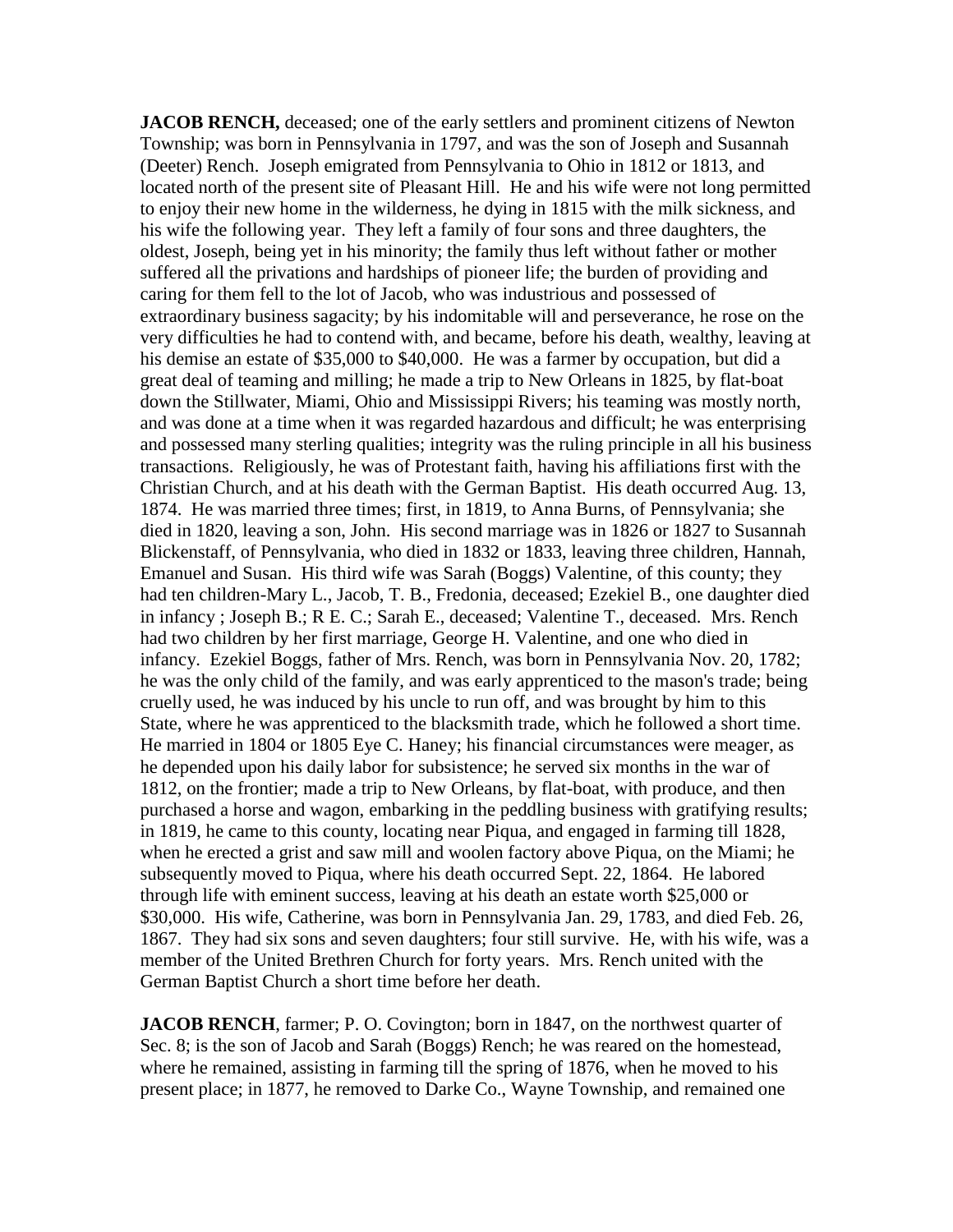year; at the end of this time, he returned to his present place, where he has since resided; he owns and operates, with his brother, T. P. Rench, a steam thrasher, which they have successfully used for several years. He was married in December, 1872, to Mary E. Faber, a native of Pennsylvania; she emigrated to the State of Indiana in 1866, and lived near Union City till a short time before her marriage, when she moved to Troy; one daughter, Sarah. Anna, was given them in September, 1879. Mr. R is a member of the German Baptist Church.

**JOSEPH ROSZELL**, minister and farmer; P. O. Troy; born in New Jersey in 1822; is the son of Joseph and Hannah Roszell, natives, also, of New Jersey; they emigrated to Ohio in 1832, and located near Centerville, in Montgomery Co.; Mr. R., Sr., was a farmer by occupation; in the spring of 1842, he moved to Bethel Township, this county, where he passed the remnant of his days, his death occurring April 29, 1851; his devoted wife survived him till Dec. 28, 1869. His early educational opportunities were necessarily limited, but were well improved; he is the youngest son of a family of eight children, five sons and three daughters; he remained at home, discharging his filial duties, until the death of his father. The 22d of June, 1851, he celebrated his marriage with Miss Rachel A. Crow, a native of Virginia; she emigrated to Ohio with her parents in 1835, and settled in the extreme southeast part of Bethel Township, in this county. Mr. and Mrs. Crow both died in 1879, he at the ripe age of 87, and she aged 75 years; they were faithful members of the M. E. Church, and in their death the church lost useful members. Soon after the marriage of Mr. R, he removed to a place near Tippecanoe and engaged in farming; he remained here for a period of twenty-six or twenty-seven years, and, one year ago, moved to the farm on which he now resides. Mr. and Mrs. R. are the parents of eight children, four sons and four daughters; four years ago a son was instantly killed, a horse throwing and falling on him. Mr. R. united with the M. E. Church in January, 1851, and in 1853 was licensed as an exhorter, and in 1861 was ordained a local minister in the same church; the duties of this official relation he discharged faithfully and with commendable zeal; his wife and four children are members of the church.

**JOEL ROTHERMEL**, shoemaker, Pleasant Hill. Among the business men worthy of special mention in Pleasant Hill, is Joel Rothermel; he comes of German parentage, and was born in 1833 in Berks Co., Penn. His father, Isaac Rothermel, is also a native of Berks Co., and still resides in his native place at an advanced age. Mrs. Rothermel died when our subject was only 2 years old; he then found a home with his paternal grandfather, with whom he passed his boyhood days on a farm; at the age of 16, his father placed him in his shop to learn the shoemaker's trade; this he continued till 1858, when he emigrated to Ohio, locating in Pleasant Hill; here he resumed his former occupation, combining with it for the first year the hotel business; he worked as journeyman with several parties till 1862, when he formed a partnership with M. D. Myers; three years subsequent, this partnership was dissolved, and Mr. Rothermel has since continued successfully the shop in his own name. He was a soldier in the late civil war, and member of the 147th O. N. G., which regiment was employed most of the time on guard duty. In July, 1862, he was appointed Postmaster of Pleasant Hill, which position he held for sixteen years; he has also been several times elected Councilman of the village. In addition to his trade, he deals in flour and patent medicines. His marriage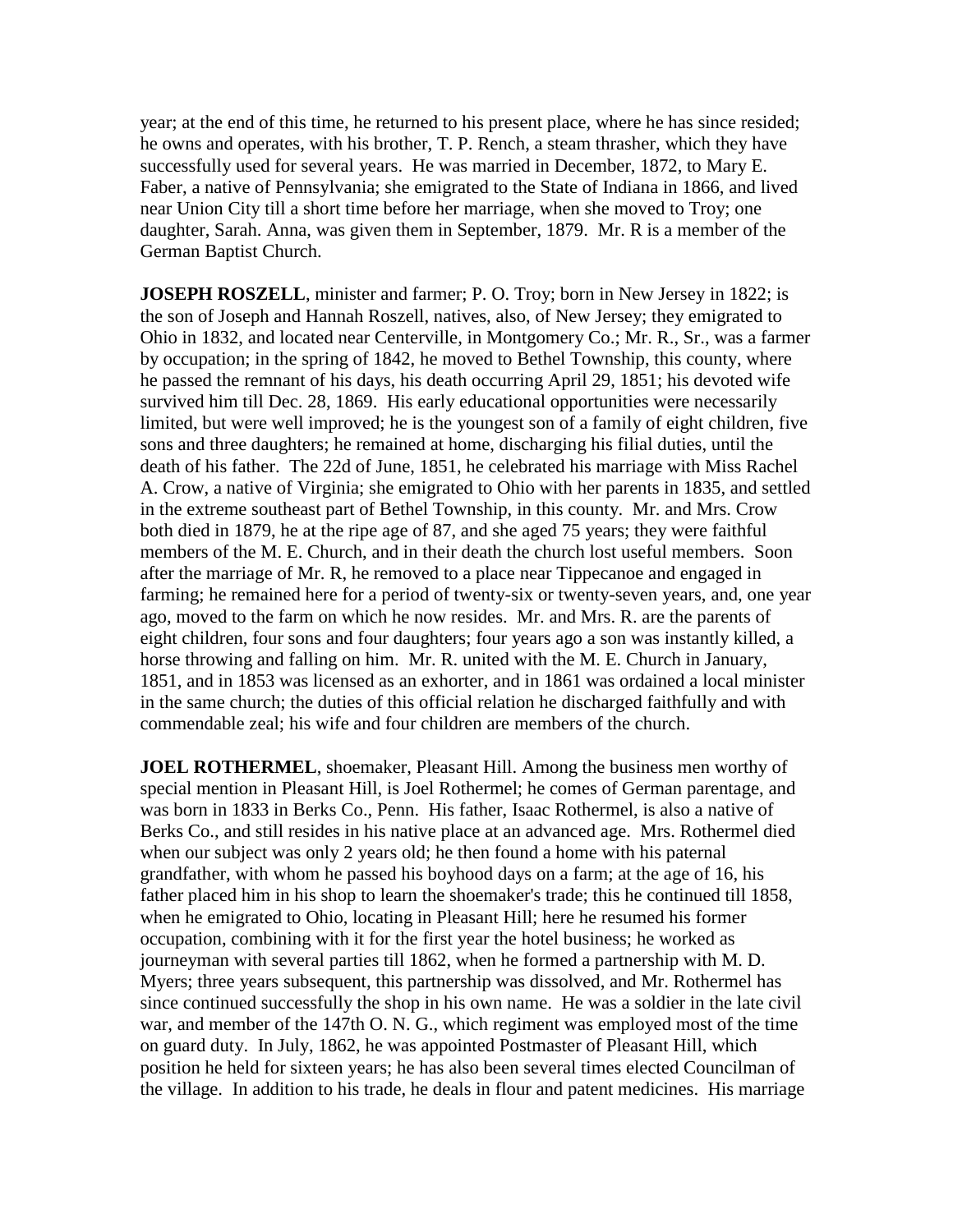with Miss Esther Longanecker was celebrated in Pennsylvania in 1857; she is a native of Juniata Co., Penn. They have had three children--one deceased.

**WILLIAM E. SHELLABERGER**, farmer; P. O. Covington; born in Juniata Co., Penn., in 1827. Is the son of David and Elizabeth (Reynolds) Shellaberger, both natives of Pennsylvania; David was a farmer by occupation, and passed his entire life in his native county, his death occurring in 1854, at the age of 54. He was married to Elizabeth Reynolds, and had eight children, one of whom is dead. His wife, Elizabeth, moved to this State after his death, and married David Shellaberger of Pennsylvania. She died some eight years ago. The subject of this sketch is the third child of her last marriage; he has made agriculture his occupation, and the thrifty appearance of his fine, large farm, his buildings and other improvements, indicate success in this direction; in 1850, he located in Covington, in this county, but afterward moved to a farm in Newton Township near Pleasant Hill, where he lived two years, then came to his present place, where he has since resided; he is one of the successful farmers of Newton Township, now operating a farm of 172 acres. He and wife have been consistent members of the German Baptist Church for. a number of years. Mr. Shellaberger is a man of industrious habits, and, in all his relations with the world, integrity is his ruling principle. He married, in 1854, Susan, daughter of Rudolph Mohler, and is now living with her at the age of 79 years. They have had eight children -two deceased. Rudolph Mohler was born in Lancaster Co., Penn., in 1801, and is the son of Jacob and Mary Mohler; at the age of 18, he was apprenticed to the trade of a tanner, which he followed twenty-three years; in.1842, he emigrated to Ohio, located in Newton Township, this county; here he resided till 1875, when he went to live with his son, Henry Mohler; here he remained till about one year ago, when he moved to his present place. He has been married twice, first in 1822, to Susanna Bousman, of Pennsylvania. Three children were born to this union. She died June 27, 1827. His second marriage was with Elizabeth Miller, in 1827, by whom he had a family of ten children. He is a member of the German Baptist Church, in which he has held the office of minister since 1832, and that of Elder for about twenty years. Mr. Shellaberger has always been· an earnest worker and devoted Christian.

**JOSEPHUS SHOEMAKER**, nurseryman and farmer; P. O. Covington; born in Newberry Township in 1843; is the son of George S. and Elizabeth (Williams) Shoemaker; the former was a native of Lancaster Co., Penn., and emigrated to this county with his parents when quite a young man, locating in Newberry Township. Here he lived till recently, when he moved to Delaware Co., Ind. Elizabeth Williams, his wife, was a daughter of Michael W., Jr., and granddaughter of Michael W., Sr., the first settler in this township. She died before Josephus was 2 years old. This misfortune broke up the home, and he was put out among strangers, where he passed his youth, mostly in farming. His early education was limited to the common school. At the age of 19, he entered life on his own resources. With unyielding energy and unflagging industry, he has made it a success. He served as a soldier in the 147th O. N. G., and was disabled near Washington City. He then received a furlough, and, in 1864, enlisted in the 194th O. V. I., and served until the close of the war; then lived in Newberry Township one year, with his Uncle Williams. In 1875, he located on Sec. 10, Newton Township, where he now resides, and is extensively engaged in the nursery business; and, being skilled in his vocation, he now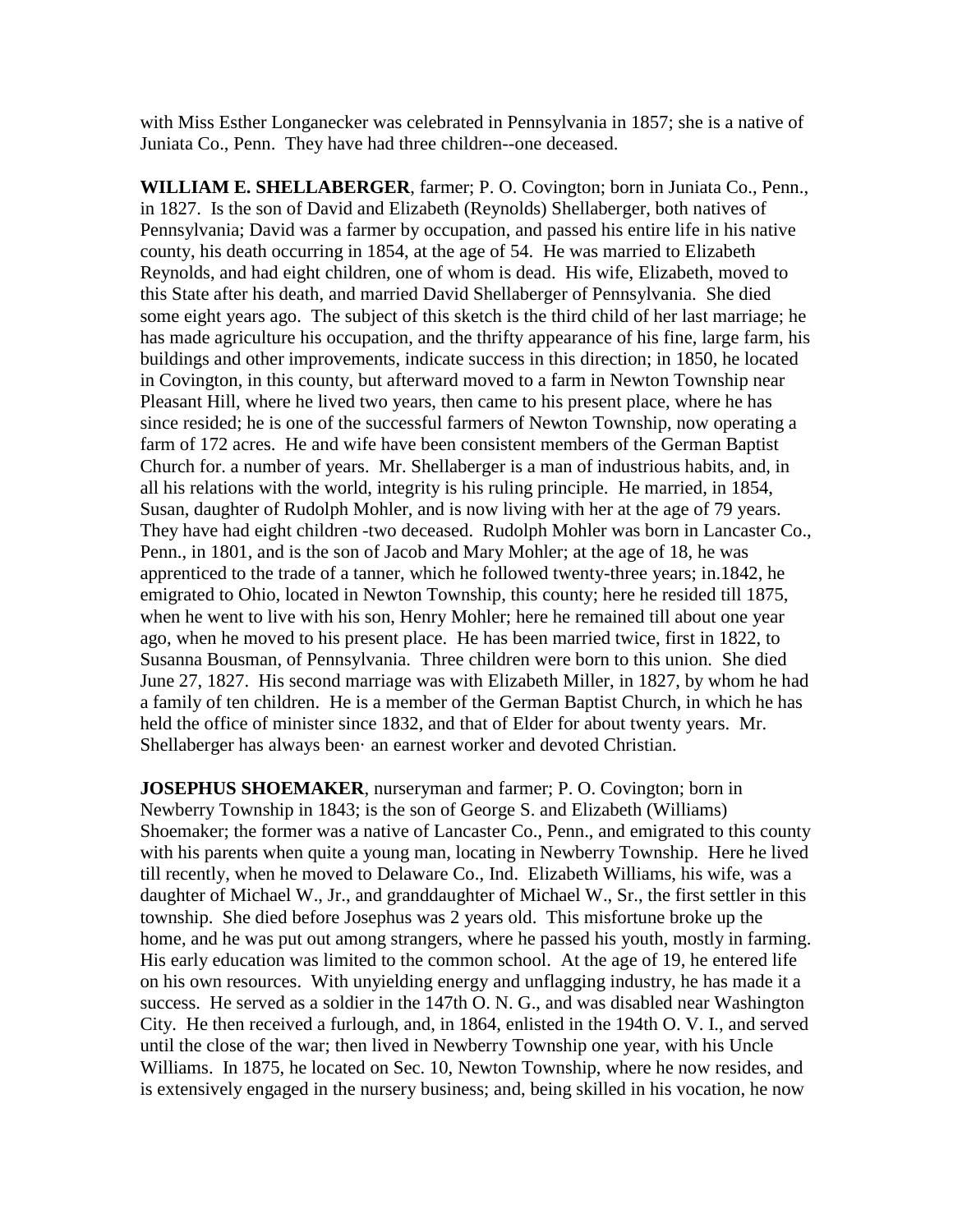has a stock of 75,000 trees. He is also engaged in tanning bark for budding purposes. Mr. Shoemaker married Nancy Elmore in 1866; of their five children, four now survive. Mr. and Mrs. Shoemaker are members of the German Baptist Church.

**JOHN SHOEMAKER**, farmer; P. O. Covington; born in Franklin Co., Penn. in 1829; is the son of John and Catherine Shoemaker, both of Pennsylvania. John, Sr., immigrated to Ohio in 1834 or 1835, and located in Montgomery Co., on Mad River, where he soon died, leaving a family of three sons and one daughter. The subject of this sketch was then only about 6 years old. After his father's death, he made his home with a cousin till about 10 years old, when he came to this county, and resided with an uncle who lived here. When 20 years of age, he went to Iowa, and, in the spring of 1850, to California, over the plains. He then began prospecting for gold in the Columbia River. After mining fifteen months he returned, by the Panama route and city of New York, home. He returned with a neat competence, and, locating in Dayton, engaged in hauling stone for a time, but moved to Iowa and remained one year, when he returned to Newton Township, where he has since lived. He is a member of the German Baptist Church. Mr. Shoemaker was married Jan. 12, 1854, to Gulaelma Cooper, of Montgomery Co. She died July 13, 1869; they had two sons and three daughters; one son died in Indiana in August, 1879.

**JOHN SLOAN, P. O. Laura; born in County Monaghan, Ireland, in 1814; is the son of** William Sloan; he was reared on a farm, and his early education was necessarily limited; in 1840, he embarked on the sail vessel Hibernia for America, and landed in the city of New York Nov. 13; from this place he went direct to Lancaster Co., Penn., where he worked awhile to obtain means to continue his journey westward, and send for his family, which he had left in Ireland; from Pennsylvania, he came to this county and located in Newton Township, on Sec. 26; he lived here some time and then purchased the place on which he now resides; Mr. Sloan may with propriety be called one of the self-made men of Newton Township; when he landed in the city of New York, he had only a penny in his pocket, and this he spent for tobacco; he worked his way through to Ohio; once located there, he set about with unflagging industry to establish a permanent and comfortable home; how well he succeeded in this, his valuable farm attests; politically, he finds expression for his views with the Republican party, with which he has been identified since he has been a member of any party; he refrained from taking any part in politics in this country, till he had opportunity and time to consider the principles of the various parties, and then choose for himself; he was brought up to the Presbyterian faith, and has been with his wife a member of the Hopewell Christian Church for a period of thirty-five years. He was married to Jane Fee, of Ireland, in 1832; he has had five children, two deceased; the living are William, James and Margaret; he appreciates the value of learning, and takes great interest in educating his children; he gave his sons a collegiate education. William graduated at Antioch College, Yellow Springs, and James at Meadville College Pennsylvania he is now a minister in the Disciples Church in Indiana.

**WILLIAM R. SLOAN**, farmer and attorney, Pleasant Hill· was born in County Monaghan in .1835; is the son of John Sloan; when about 4 years old, he came to America with his mother, his father having preceded him a short time; they landed at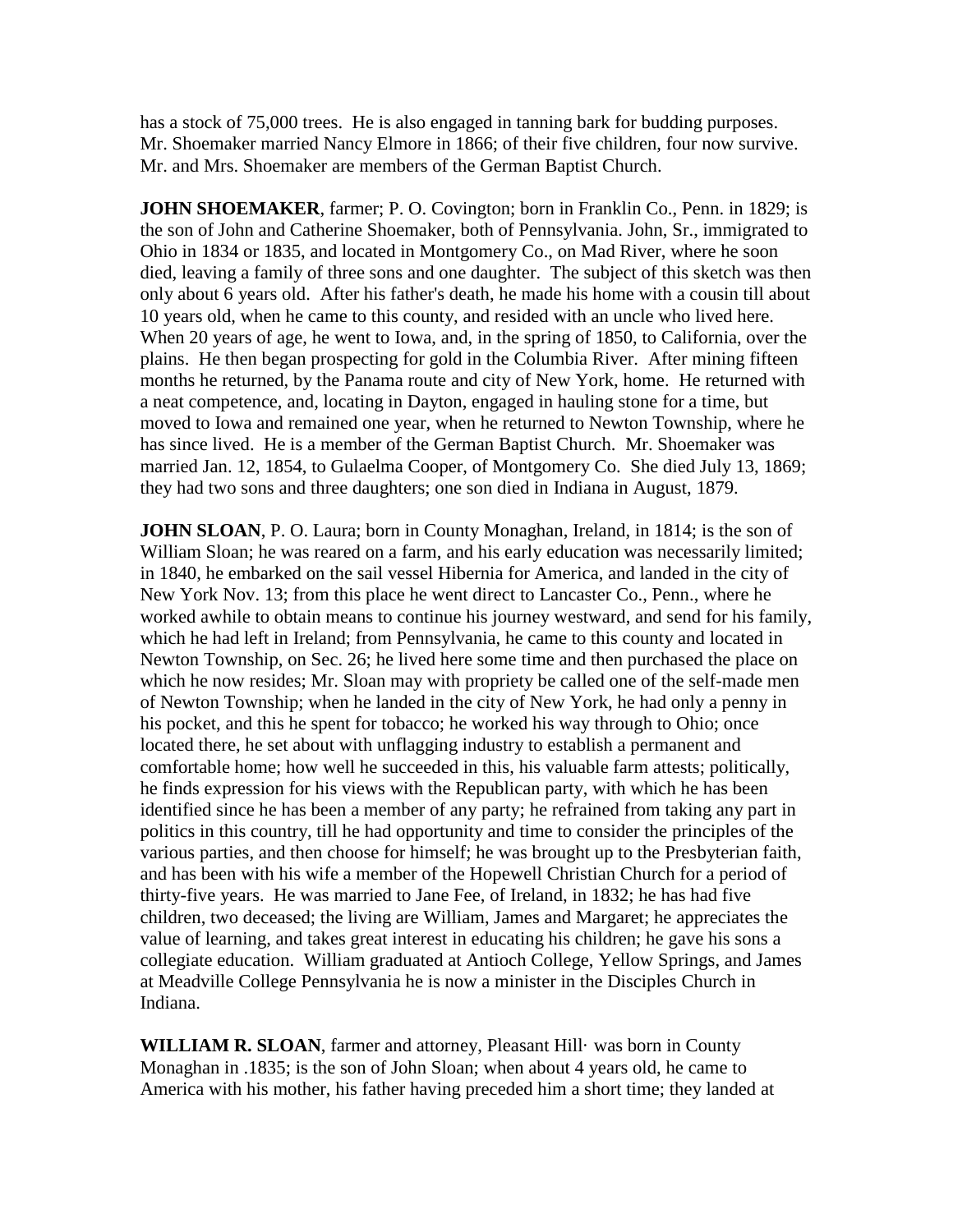New York, and from there went to Pennsylvania, and thence to Newton Township; he was brought up on a farm, and devoted his winter months to the acquisition of knowledge in the common school until 1854 when he entered Antioch College, Yellow Springs, Ohio, then under the presidency of the celebrated Horace Mann; he graduated here in the scientific course, and then entered the profession of teaching, which he followed for fourteen or fifteen years; he was a soldier in the late war, in 147th O. N. I., Co. G; he is now giving considerable attention to the study and practice of law (see card in directory) ; he is a Republican and an .earnest and faithful worker for the party; he and wife are members of the Christian Church; he is member of the following orders, viz., A., F, &, A. M . of Pleasant Hill;, Franklin Chapter and Coleman Commandery of Troy; the I. O. O. F. of Pleasant Hill, and Encampment of West Milton. Mr. Sloan is a public-spirited and enterprising man, and is found identified with whatever improves the country and society. He married Mary J., daughter of William Miles, Aug. 16, 1856; of the seven sons and three daughters born to this union, four are dead.

**JEFF SNYDER**, farmer; P. O. Pleasant Hill; one of the prominent farmers of Newton Township; was born in 1842, near Dayton; he is the son of Simeon Snyder, a native of Maryland, born in 1811, about twenty-four miles from Baltimore; when 4 or 5 years old. he immigrated to Ohio with' his parents, who located near Dayton; he resided on a farm till he was 18 years old, when he was apprenticed to the carpenter's trade, and, after being variously employed for several years, in distilling, quarrying. etc., he finally engaged in the coopering business, which he followed as an occupation till 1856, when he purchased the farm he now resides on, one and a half miles east of West Milton. He was married to Harriet Mast, oldest daughter of Capt. Absalom Mast, whose father, David, was one of the first settlers in the northern part of Montgomery Co.: she was born in 1818 and died April 28, 1879; Simeon Snyder reared a family of two children-a son a daughter; the latter died Aug. 8, 1878. The subject of this sketch was brought up on a farm, and has made farming his life occupation; the thrifty appearance or his large farms bears testimony to his skill and success in this direction. He married, in January, 1867, Amanda, daughter of Joseph Coppock; she was born Jan, 22, 1845; they have three sons-Albert E., born Nov, 28, 1868; Omer C., Nov, 14, 1872; Frank L., Dec. 15, 1874.

**JACOB STICHTER**, farmer; .P. O. Pleasant Hill; born in Union Co., Penn., in 1818; is the son of Barnhart Stichter, a native of Pennsylvania, who died when our subject was only 9 years old; on the death of his father, he left the parental roof, his mother being in poor financial circumstances; for three years he worked for his board and clothes, after which he began to receive wages; in 1841, he took a Journey to the West, with a view of locating in that country; after a few months, he settled in Clark Co., Ohio. In 1844, he was united in marriage to Miss Louisa Brown, of Maryland; she emigrated to this State in 1831, locating in Clark Co.; after. his marriage, he lived near Carlisle, in Clark Co., operating a farm on shares for six years; at the end of this time, by industry and economy, he had accumulated some means; he came to this township and purchased the quartersection of land on which he now lives, paying for it \$6,500; of this he paid, at time of purchase, \$2,000, which was all the money he owned, going in debt for the balance; with this debt, and. the larger part of his farm in the woods, he began life twenty-six years ago in this county; possessing .an indomitable will and unflagging industry, he went to work,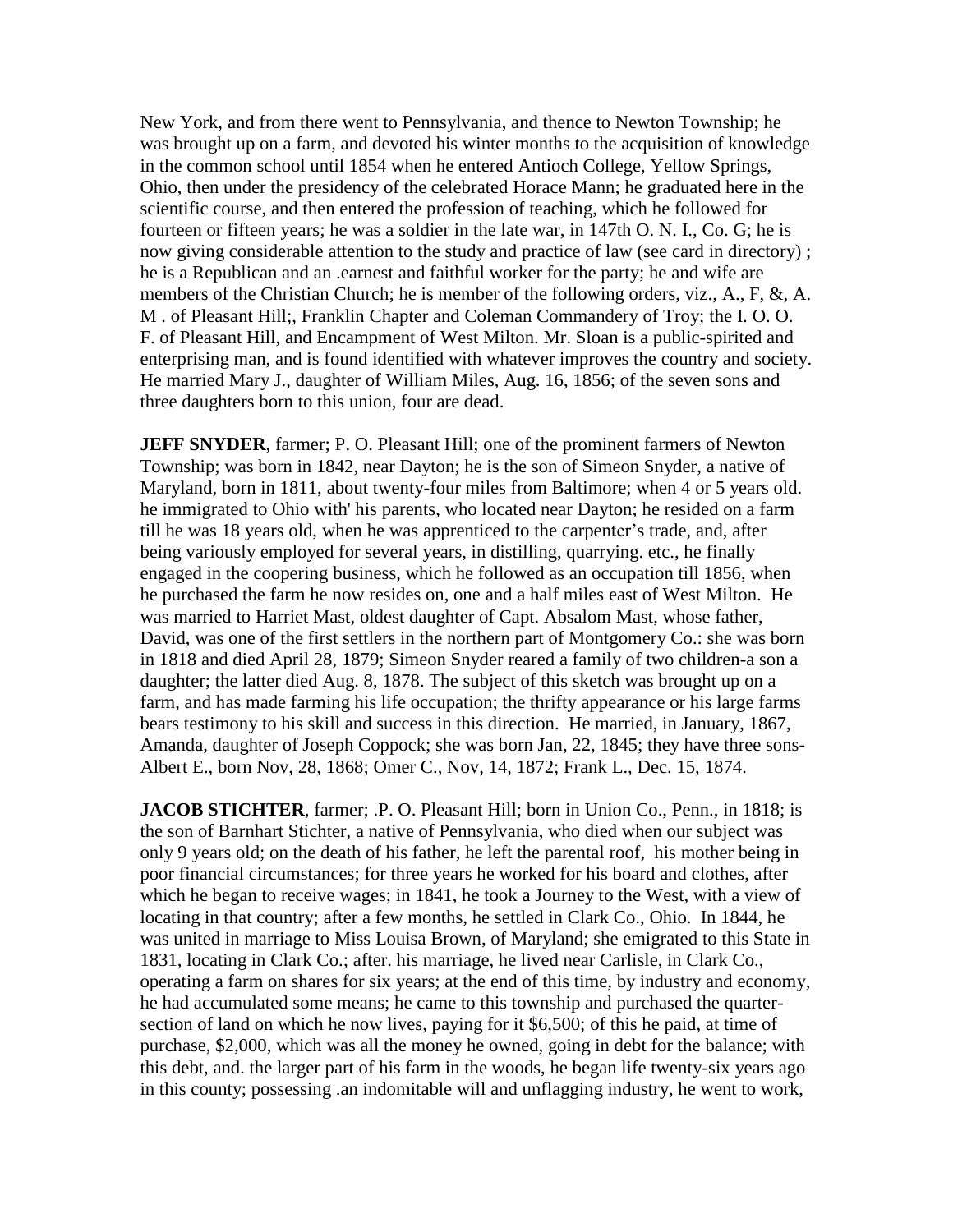and, with the assistance of his wife, he soon paid off· the debt and cleared up the most of his farm; he has since, by his own exertion, added to this farm two others-one of 80 acres and the other of 110 acres; he is a fair illustration of what perseverance and careful business habits can produce. He has reared a family of eight children, six of whom are married, and all located within two miles of the homestead; Mr. and Mrs. Stichter were formerly members of the M. E. Church, but, since corning to this township, cast their lot with the Shiloh Christian Church, of which they have been active members.

**JOHN TEAGUE**, farmer; P. O. Pleasant Hill; one of the prominent citizens of Newton Township, was born in 1821, on the place adjoining his present farm ; he was brought to his present place when 2 years old, where he has since resided, a period of fifty-seven years. He is the son of Moses and Jane (Coppock) Teague, both descendants of pioneers, and married in 1816. His grandparents, Samuel and Rebecca Teague, were natives of Newberry District, S. C., from where they emigrated in 1805, locating in Newton Township, in October, 1806; here they passed the remainder of their lives, dying at the ripe old age of 85 years. Thus peacefully passed away two more of Miami Co.'s early pioneers. They brought with them to this county, three sons and seven daughters; a son was afterward drowned while crossing the Stillwater. Of this family, Moses was the fifth child, born in 1797, in South Carolina, and was a lad of 8 or 9 summers when his lot was cast in the wilderness of Miami Co.; with the exception of eleven years in Indiana, he passed his remaining years in Newton Township, most of them on the homestead; they both died at the age of 75 years. Our subject's life has been that of a farmer, and in agricultural pursuits he has taken a great interest. In his home place he has 160 acres, and on it he has erected, at the cost of \$8,000; one of the finest farm residences in the county. Mr. T. is a man of enterprise and industry, and a valuable member of society. He is a Republican in politics, and, although no office-seeker, has been chosen Township Trustee several times; he, with his wife, is a member of the Christian Church. Mr. Teague has been married twice; first, March 12, 1846, to Susan Wheelock, of Union Township, who died Dec. 8, 1868, leaving four sons and one daughter. His second marriage was with Elizabeth Anderson, of Montgomery Co., Ohio, who was a daughter of John and Margaret Anderson.

**N. B. TEETER**, dealer in dry goods, boots, shoes, hardware, merchant tailoring, etc., Pleasant Hill; prominent in the list of business men of Pleasant Hill is the gentleman whose name heads this list; he was born in 1842, within the present corporate limits of the village of Pleasant Hill, and is the son of J. K. Teeters, one of the oldest merchants of the place, and founder of this village. He is a Pennsylvanian by .birth, and emigrated to Ohio in 1837, locating on the present site of Pleasant Hill; in 1843, he laid out this village and called it Newton, after the illustrious philosopher; the name has since been changed to accommodate the post office; in 1847, he opened a dry -goods store, on the corner where he is now located, and where he has kept a store for thirty-three years in succession; he is known as a careful, honest business man. The early life of our subject was variously employed, on the farm, in the schoolroom, and behind the counter selling goods; he thus early acquired those correct business habits which have combined with his energy to secure his success as a merchant. Mr. T., in the prime of his youth, was among the first to enroll his name for the defense of his country; in April, 1861, at the first call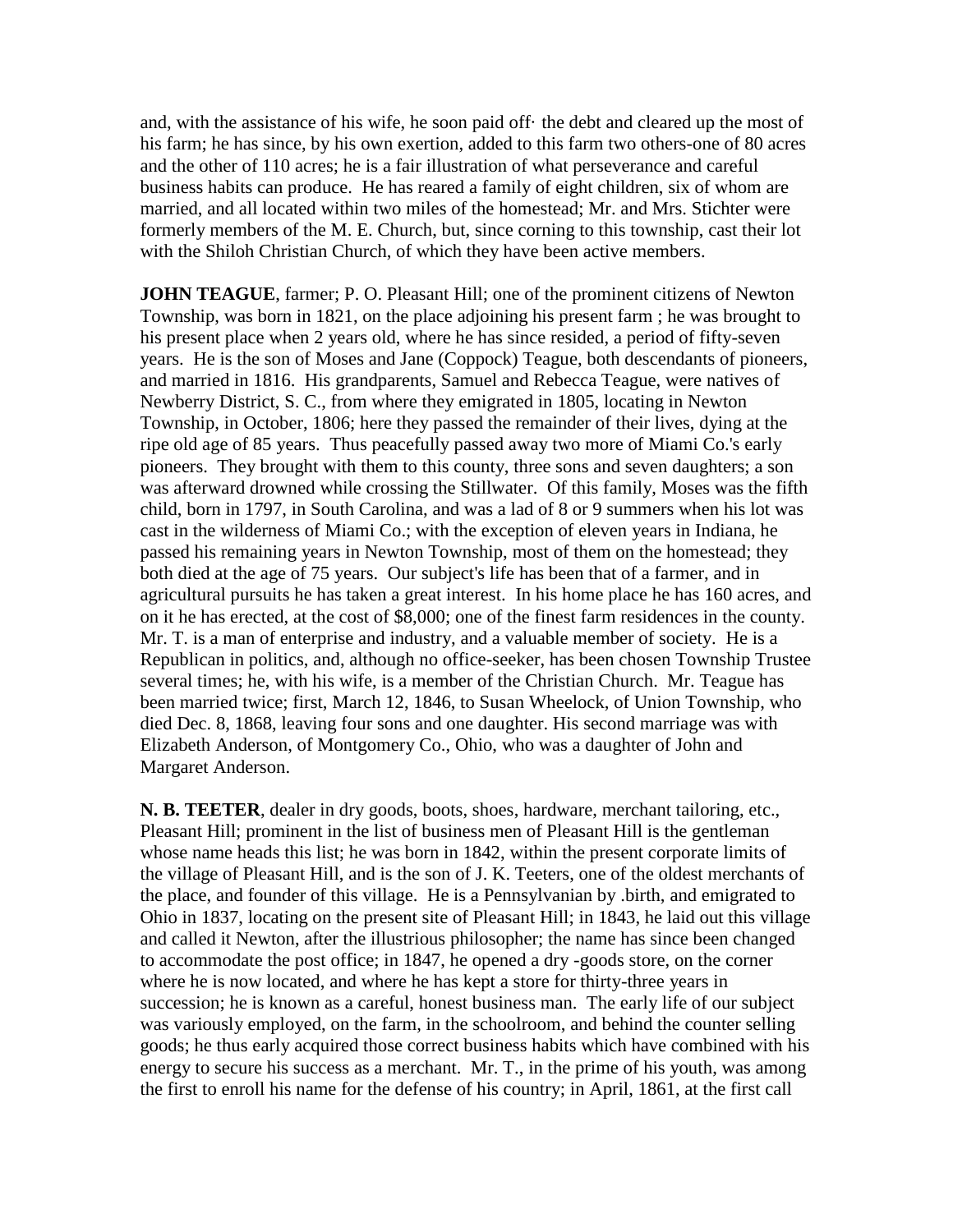for troops, he enlisted in the 11th O. V. I. for a term of three months; during this period, they were stationed at Camp Dennison, near Cincinnati; his term of service expired in July, and, in the following September, he enlisted in the 1st O. V. C.; of this regiment he continued a faithful and honorable member for four years; he was immediately sent to the front and identified with the Army of the Cumberland, first under Gen. Buell, and afterward under Gen. Rosecrans; participated in the hard-fought battles of Stone River, Tullahoma, Chattanooga, Chickamauga, around Kenesaw Mountain, and for the possession of Atlanta and Knoxville, besides numerous skirmishes; he re-enlisted in March, 1864, and was then sent back to Louisville, Ky., to be re-mounted. They were afterward sent into Alabama and Mississippi, under Gen. Wilson; after several engagements, they found their way to Macon, Ga., where they met a "flag of truce," announcing the armistice; here they remained till terms of peace were agreed upon, and, after some meanderings in South Carolina, embarked at Charleston, in September, via New York, to Columbus, Ohio; at this latter place he was honorably discharged on the 28th day of September, 1865, after serving nearly four and one half years; after returning home he engaged for a time in farming; eight years ago, he embarked in the mercantile business at this place, and, by his careful attention to business, and good management has built up a large and increasing trade; he carries a large and well-assorted stock of dry goods, groceries, hardware, ready-made clothing, and makes a specialty of merchant tailoring; all of his transactions are made upon the strict rule of honesty. He celebrated his marriage, in 1864, with Miss Maggie Jones; They have had three children, two deceased.

**L. B. TERRY**, wagon-maker, Pleasant Hill. Among the business men of Pleasant Hill appears the name of L. B. Terry, who was born in Greenville, Darke Co. on the 22d day of February, 1831; he is the son of Enos and Delilah (Westfall) Terry; Enos T. was a native of New Jersey, and emigrated to Ohio in the beginning of the present century. His nuptials were celebrated with Miss Delilah Westfall after which he located on a farm about one mile north of Greenville; subsequently, he moved into the town of Greenville, where his death occurred at the age of 48 years; his wife survived him until August, 1873, when her death occurred in this place, at the advanced age of 76 ½ years. Our subject's boyhood was passed in Greenville; at the age of 14, he went to Piqua, Ohio, where he served an apprenticeship as carriage-maker, under W. R. Crozier, who is now the oldest carriage-maker in the State; here our subject remained in pursuit of his occupation till he came to this place in 1870; since this time, he has turned his attention to the construction of wagons, which vocation he yet pursues, adding to it the making of almost all kinds of farming implements. He was united in marriage, Sept. 9, 1848, to Caroline Statler, a native of this county; two children have been born to this union-William and Ella.

**HIRAM TISOR,** farmer; P. O. Pleasant Hill; he was born on the banks of the Ohio River ten miles above Cincinnati, in 1812; he is of English extraction, and the son of Austin Tisor, a native of England; Austin's father immigrated to America when he was only 1 month old, landing in Charleston, S. C., where he purchased a team and began a journey through the country, with a view of locating; change of climate and the hardships of the journey, proved too severe for Mr. T. and wife, and they soon fell victims to disease and. death, leaving four sons, of whom, Austin was the youngest; the three oldest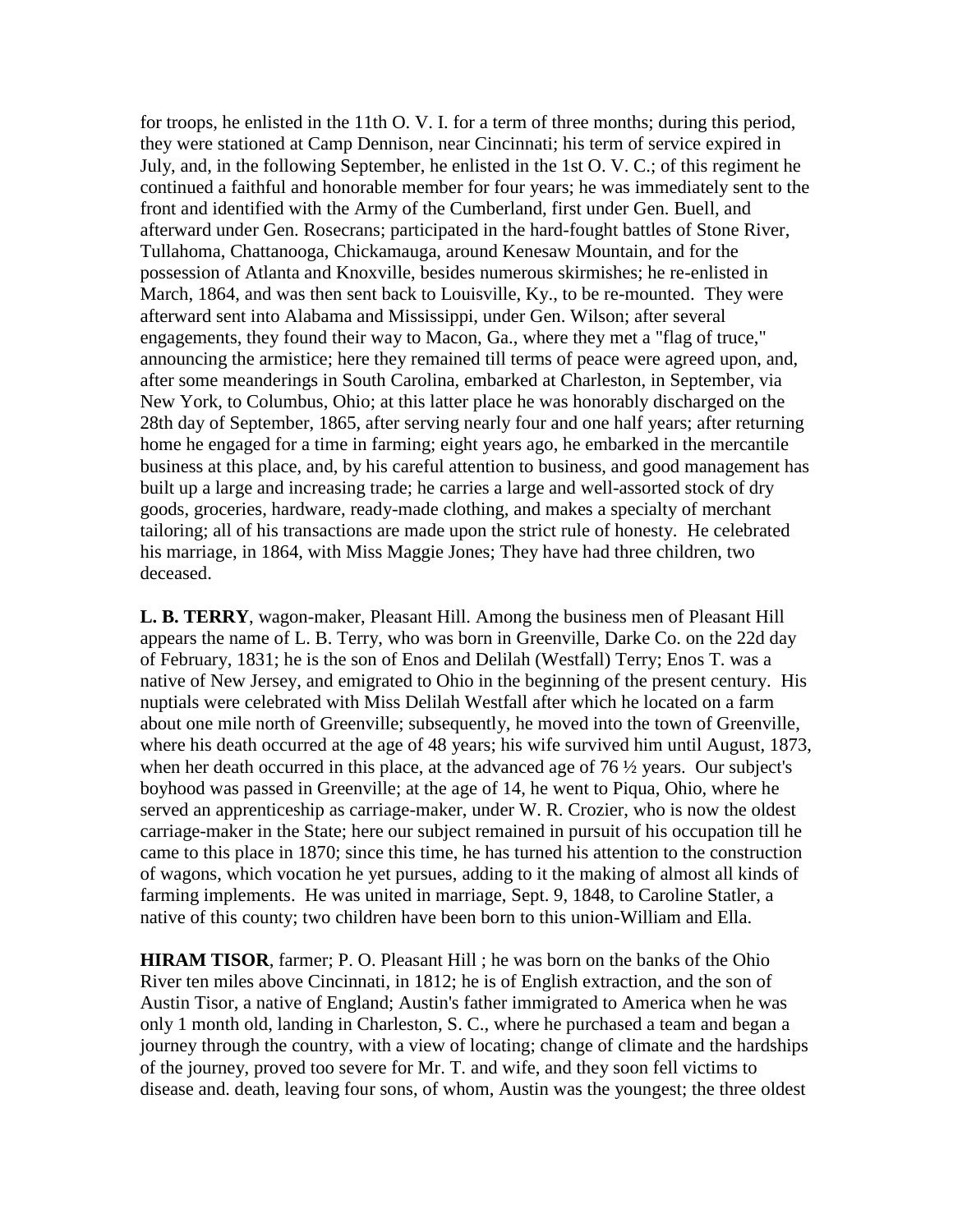disposed of the team and returned to England, leaving Austin, then an infant, in the care of the trustees of the place; he was put under the paternal care of Isaac Poff, a German, and thus early acquired the use of the German language; in his manhood, he emigrated to Ohio, locating near Cincinnati. Here he married Susannah Wright, of South Carolina, who had emigrated to this State, with her parents, when only 16 years old; he followed the hatter's trade and farming through life; he was a 1st Lieutenant in the war of 1812 at the close of which he moved to Miami Co., locating just north of Covington; his death occurred here in his 63d year; his wife dyi.ng in the prime of her life in 1835. Our subject, reared on a farm, has made farming his life occupation. in 1834 he married Phebe Greene, a native of Ohio; in 1837, he moved to his present place, where he has since lived ; .his well-improved farm is the result of his own industry and perseverance; his wife, Phebe, died Dec. 29, 1878; she was his faithful companion for nearly half a century; of the son and three daughters born to this union, one daughter has died.

**H. G. ULLERY**, farmer; P. O. Covington; born m Newton Township Jan. 4 1819 is the son of Jacob Ullery, who was born in Pennsylvania in 1772, and in 1810 came from Pittsburgh to Cincinnati on a flat-boat, bringing his family and effects; coming north through the wilderness, he located in Montgomery Co., near Harrisburg and entered land; the next fall he sold out, came to this county and purchased land where West Covington now stands; after putting out a crop he erected a saw-mill about the year 1812· his lumber was obtained in Darke Co., then rafted down to the falls; to his mill he soon added probably the first corn-cracker in the township; the Indians soon became troublesome, and Mr. Ullery, for safety, removed· to Lost Creek, and here followed milling two years, then returned to his old farm, which he sold, and bought another where part of Covington now stands; here he died, in 1847, aged 75 years. He was twice married; his first wife was Miss Wareham, of Pennsylvania; and his second was Elizabeth Fager, of Bedford Co., Penn.; he had four children by his first wife, and ten by the last union; his second wife died in 1861, aged 74. Of the above children, James is U. S. Marshal of the Southern District of Ohio; H. G. was raised on the farm, obtaining a limited education. Upon his marriage, he located north of Covington; in 1859, sold out and purchased his present place; he is now minister of the Congregational Brethren Church of Pleasant Hill; personally, he is a man of sterling qualities, generous and upright with the world, pleasant and affable in his social relations. In 1842, he married Elizabeth, daughter of Henry Eller, who died of cholera in 1832; of their ten children, eight now survive; of the deceased, Ann M. was found dead in a spring near the house, in 1862, being then 16 years of age; the other died in infancy.

**GEORGE W. WHITMER**, merchant, Pleasant Hill. Prominent in the list of business men of Pleasant Hill is the subject of our sketch, who was born within the present corporate limits of this village in May, 1844; he is the son of John Whitmer, an eminent citizen of this place; he (John Whitmer) was horn in Union Co., Penn., March 20, 1811, and is of German extraction; he is the son of Abraham and Elizabeth Whitmer, natives of Pennsylvania; by a diligent application of his time and talents, he early qualified himself for the profession of teaching, which he followed for ten years; in the meantime, he engaged to some extent in the mercantile trade, which has been the principal occupation of his life; in the spring of 1842, he emigrated to Ohio, locating within the present limits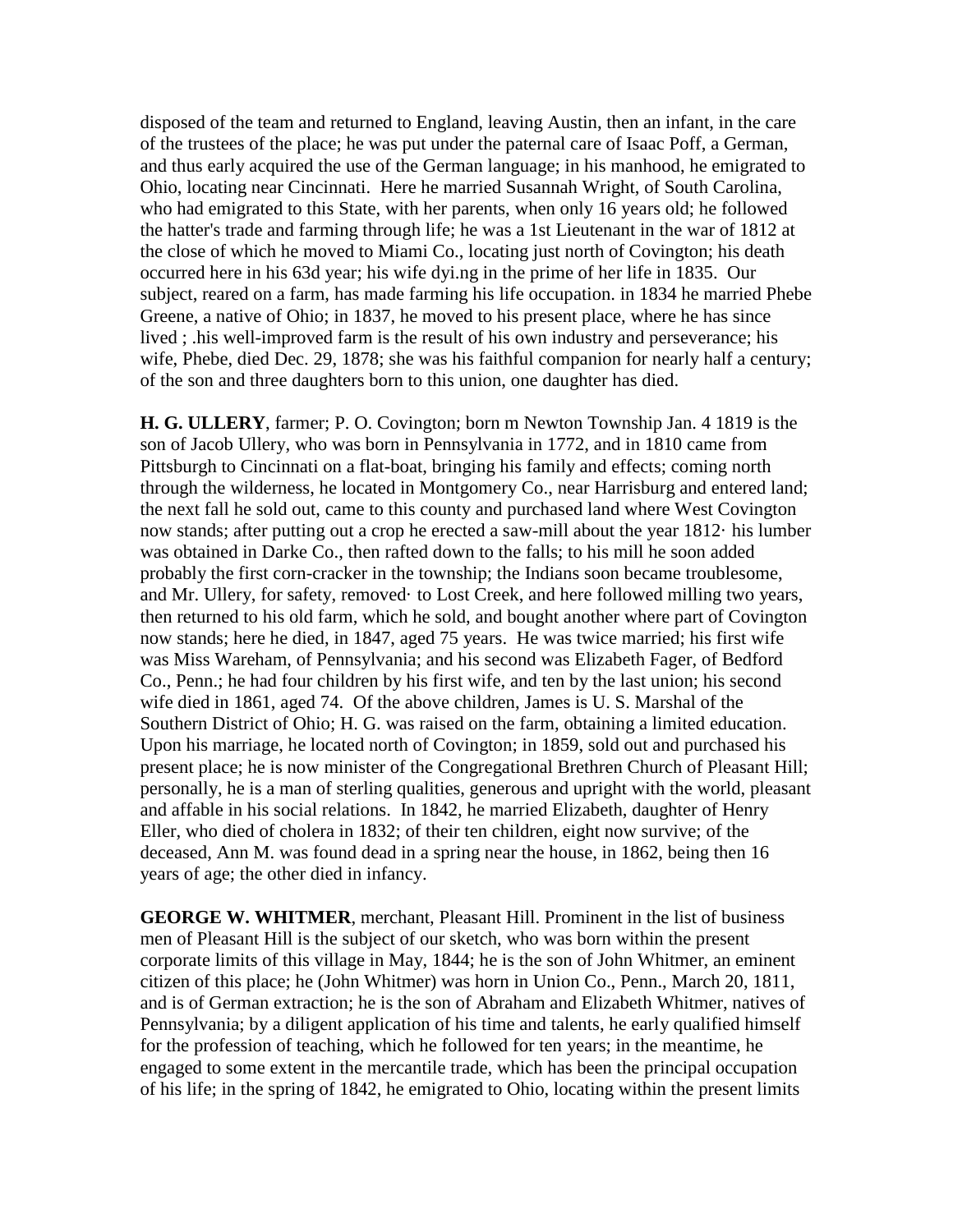of the village of Pleasant Hill ; two years subsequent, he embarked in the mercantile business, starting the second store in this place; this he continued, with an interval of a few years when he was in business at Covington, till about ten years ago, when he practically retired from active life; he is known throughout the community as an enterprising business man, of integrity and intelligence. Although no political aspirant, he has been elected to all the important offices of the township; he is now serving as Justice of the Peace, which office he has filled for fifteen years. He is, in politics, a Jacksonian Democrat. His first marriage occurred in 1836, with Miss Elizabeth Stewart; one child was born to this union, now living in Kansas; his second marriage was with Miss Sarah Lenhart, in 1840; eleven children are the fruits of this union, three of whom have died; the rest are living in this immediate vicinity. Our subject grew up accustomed to the mercantile trade, which has been his life occupation. He exchanged the comforts of home during the late civil war, for the dangers and hardships of the camp and battlefield; as a member of the noble 110th O. V. I., he participated in the three days' fight of Winchester, where the regiment suffered severely, the battles at Brandy Station, Mine Run, Kelly's Ford, and many skirmishes; on the first night of the battle of the Wilderness, he received a severe wound, a large ball passing entirely through the back portion of his neck, thus disabling him from any further active duty in the field; he was honorably discharged in June, 1865, and returned home. After engaging for a time in the general produce business, he embarked in a mercantile career in 1867; he carries a large stock of all kinds of merchandise, including a full stock of goods in the harness line; he also, under the firm name of Whitmer  $&$  Patty, deals in all kinds of grain, for the handling of which they have erected a large elevator with all the modern fixtures; in all his transactions, he strictly adheres to the principle of honesty. He has been twice elected to the office of Justice of the Peace, now holds the commission of Notary Public, and was once elected Mayor of the town. He has been twice married; his first marriage was celebrated in 1867, and his second in 1877; of each union a child has been born.

**JOHN H. WILLIAMS**, wagon-maker, Pleasant Hill; born in Newton Township Feb. 16, 1826; is the son of Henry and grandson of Michael Williams; the latter was. a native of North Carolina, and came to Ohio about the year 1800, bringing with him his four sons and five daughters, viz., George, Michael, Henry, John, Catherine, Frances, Elizabeth, Barbara and Mollie; from these, numerous descendants sprung, and now live in this vicinity; Michael, Sr., died soon after coming here. Henry was born in North Carolina in 1783; he made his first location on Sec. 19, purchasing 90 acres, afterward adding 240, which he principally cleared; he died Oct. 20, 1861; he was a good Christian, and held in high esteem. He was married four times; his first wife, Elizabeth Stage, died Oct. 28, 1816; the second wife, Sarah Fetter, died March 15, 1829; the third wife, Nancy Miller, died May 15, 1858; his fourth wife, Esther (Neil) Coppock, now lives, at an old age; eighteen children were the fruits of these several unions, five by the first marriage, six by the second, and seven by the third; seven now survive. John H. was raised on the farm until 18, after which he followed wagon and carriage making seven years, and was the first carriage-maker of the township, and the only one making coach varnish; he has taken out the following patents: Improvement on fire setting and cooling machines, two patents on tire-setting, on following dates, June 19,1857 and Oct. 18, 1870, also patent for improvement in reeds for looms of weaving machines, for flexible window-shades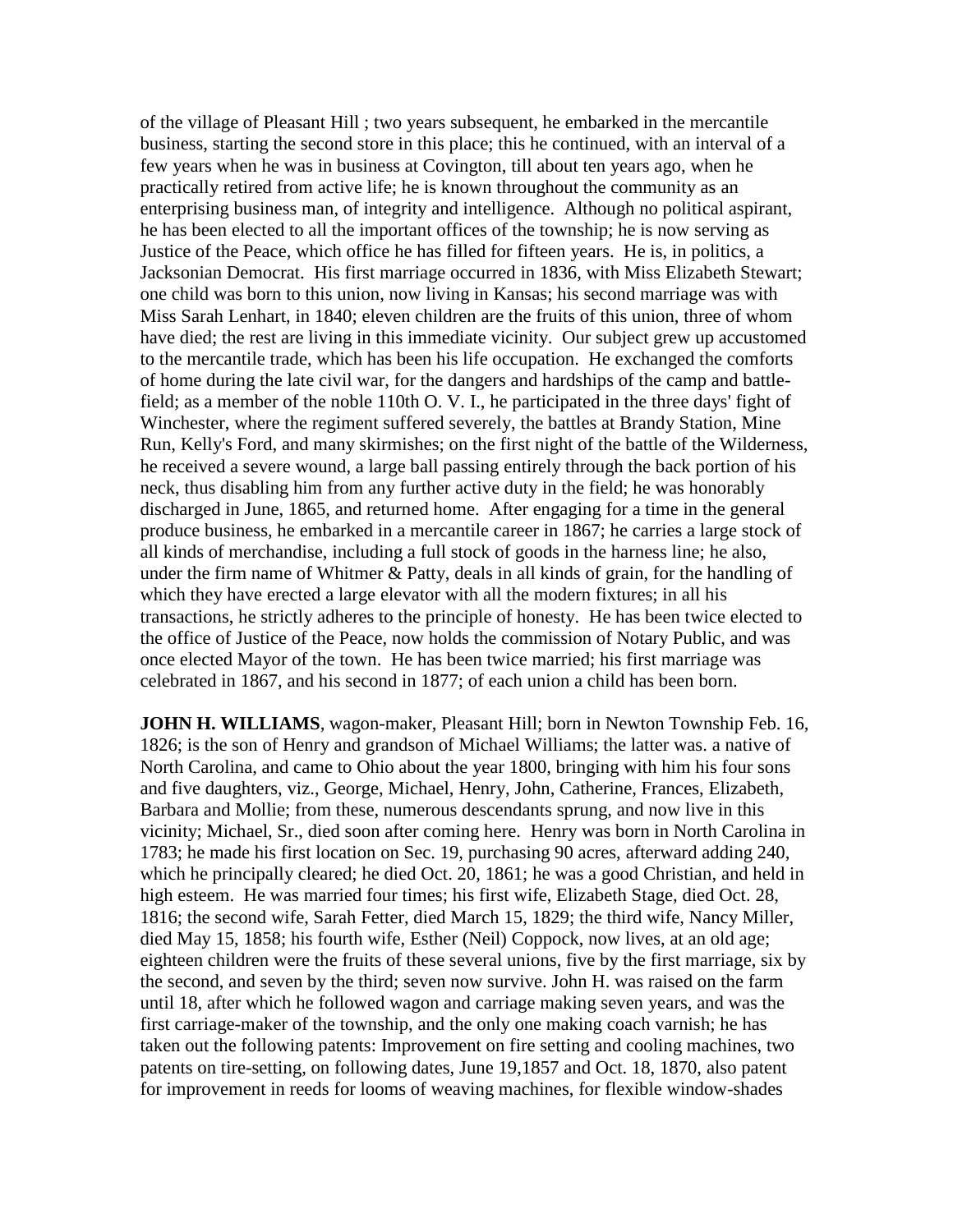(date, June 28, 1870), and a patent for measuring carriage cushions, dated Feb. 14, 1871; he is now engaged on an improved chemical apparatus for manufacturing medicines, and is also proprietor of a valuable compound medicine. Has been twice married; first, April 16, 1847, to Sarah Coate, who died March 17, 1861; of their seven children, three now survive. Nov. 3, 1863, he married Mary A. Gillums, of French descent, and born in Pennsylvania.

**W. M. WILLIAMSON**, saw-milling; P. O. Covington; born in Clermont Co., Ohio, in July, 1838; is the son of Silas W. and Antis White; his grandfathers were from New Jersey; his paternal grandfather emigrated to Virginia, and his paternal grandmother was born in Virginia; James W., his grandfather, came to Ohio in 1812, and to this county in 1840, where his wife died in 1866, and he in 1870. Silas was the oldest son of ten children; in 1840, he located in Darke Co., soon after removed to Miami Co., where he died in September, 1869; his wife still survives. Of his six sons and one daughter, two sons are deceased. Our subject was the oldest of the family, and followed farming until August, 1861, when he enlisted in Co. B, 44th O. V. I., in which he served two and a half years; re-enlisted, and was placed in the 8th O. V. C., and, with his regiment, was discharged August, 1865; he was in the battles of Louisburg, Knoxville, Lynchburg, and many others; he served in Kentucky and West Virginia; was wounded and taken prisoner at Beverley; was soon paroled, and returned to his regiment. Soon after his discharge, he went to Iowa, returning to his present place in March, 1871. The past eight years have been devoted to the saw-mill business; he has one of the best and most convenient mills in the township. In November, 1866, Mr. Williamson married Martha A. Sowell, of Henry Co., Iowa; they have three children. Mr. W. is Major of the 3d O. N. G.; has been a member seven years, and has held the offices of Second and First Lieutenant, also Captain. He is a Republican in politics, and labors for the success of his party.

**KIRK WILLIAMSON**, saw-milling, Covington; born in Darke Co., Ohio, in 1848; is the son of Silas W. and Antis White; his paternal grandfather, James W., was a member of a militia company during the war of 1812. In the spring of 1849, Silas Williamson moved east of Covington, where he passed the remainder of his life. The subject of this sketch is the fifth child of this family, and his early life was that of a farmer boy; he received his early education in the common schools of his day, and by close application to his books he acquired a good practical education. His first move from the parental roof was on a farm near the homestead; here he remained one year, and then in the spring of 1872, began the saw-mill business with his brother; they located first in Franklin Township, Clark Co., where they remained four years, and then moved to Newton Township. He was married in 1874 to Harriet Weaver, of Franklin Township, Darke Co., whose father, Adam Weaver, was an early settler of the township, and entered the farm on which he lived and died, his death occurring in July, 1878, at the age of 66 years. He had a family of eleven children, five of whom are still living. He was born in Montgomery Co., and when a young man, moved to Franklin Township. He was married to Mary Hollopeter. Mr. Williamson finds his political views expressed in the Prohibition party.